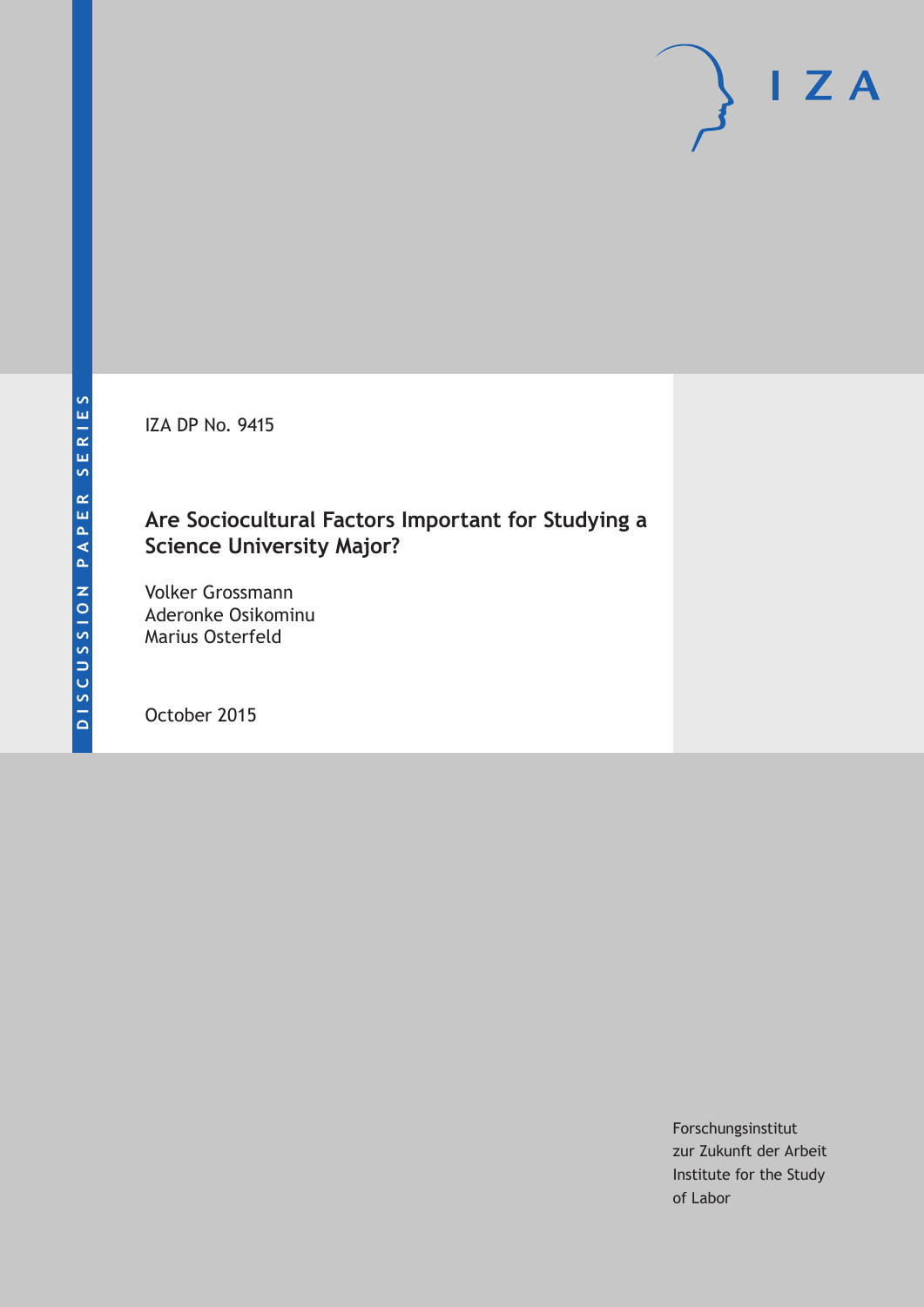# **Are Sociocultural Factors Important for Studying a Science University Major?**

### **Volker Grossmann**

*University of Fribourg, CESifo, CReAM and IZA* 

### **Aderonke Osikominu**

*University of Hohenheim, IAB, CEPR, CESifo and IZA* 

### **Marius Osterfeld**

*University of Fribourg*

Discussion Paper No. 9415 October 2015

IZA

P.O. Box 7240 53072 Bonn **Germany** 

Phone: +49-228-3894-0 Fax: +49-228-3894-180 E-mail: iza@iza.org

Any opinions expressed here are those of the author(s) and not those of IZA. Research published in this series may include views on policy, but the institute itself takes no institutional policy positions. The IZA research network is committed to the IZA Guiding Principles of Research Integrity.

The Institute for the Study of Labor (IZA) in Bonn is a local and virtual international research center and a place of communication between science, politics and business. IZA is an independent nonprofit organization supported by Deutsche Post Foundation. The center is associated with the University of Bonn and offers a stimulating research environment through its international network, workshops and conferences, data service, project support, research visits and doctoral program. IZA engages in (i) original and internationally competitive research in all fields of labor economics, (ii) development of policy concepts, and (iii) dissemination of research results and concepts to the interested public.

IZA Discussion Papers often represent preliminary work and are circulated to encourage discussion. Citation of such a paper should account for its provisional character. A revised version may be available directly from the author.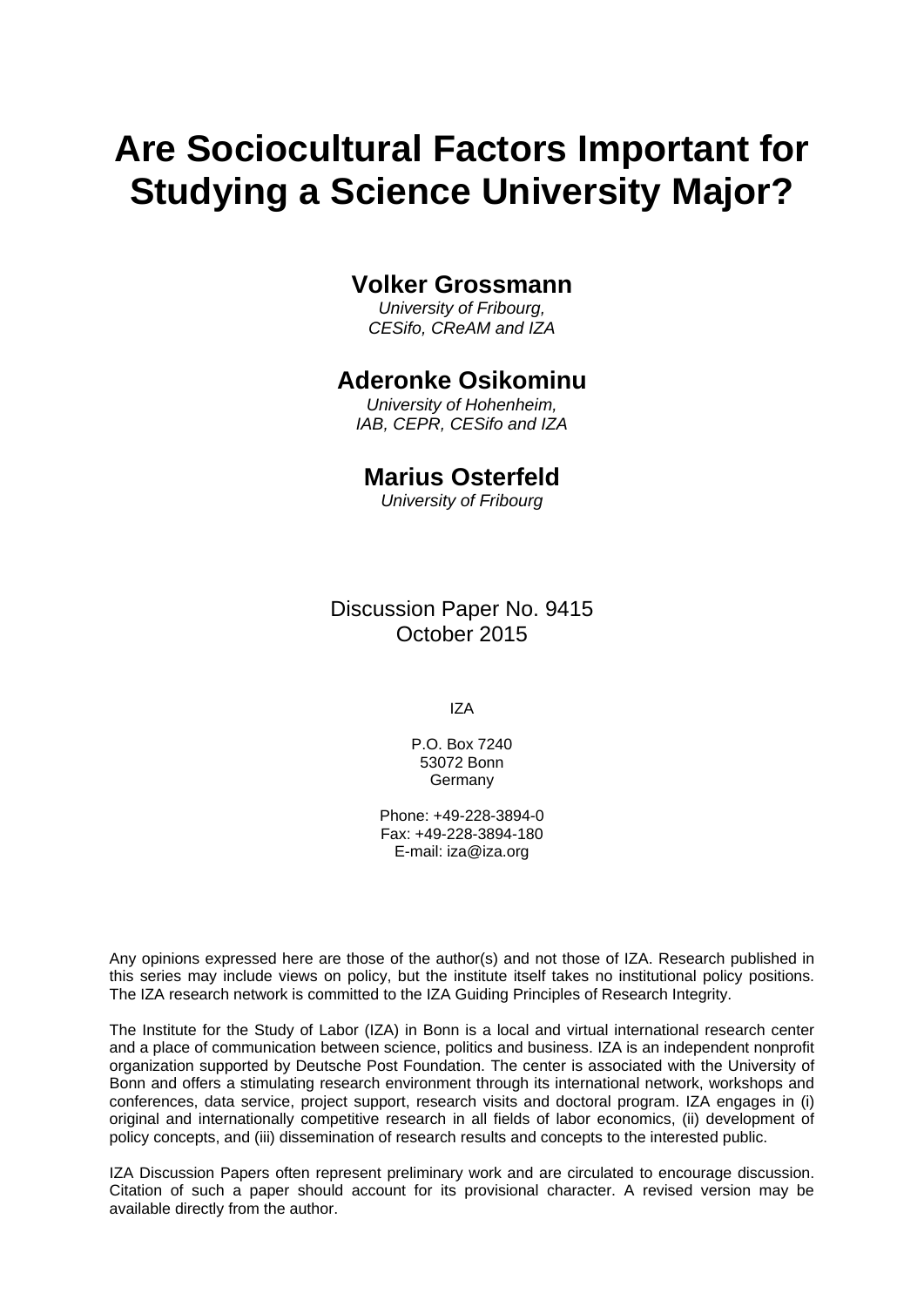IZA Discussion Paper No. 9415 October 2015

# **ABSTRACT**

## **Are Sociocultural Factors Important for Studying a Science University Major?\***

This paper examines the role of the sociocultural background of students for choosing STEM fields in university. We combine rich survey data on university graduates in Switzerland with municipality level information from the census as well as nationwide elections and referenda to characterize a student's home environment with respect to religious and political attitudes towards gender equality and science-related issues. Our empirical estimates are based on a structural Roy model which accounts for differences in costs (relative distance to the next technical university) and earnings across majors as well as for selection bias. Our findings suggest that male students from conservative municipalities are more likely to study a STEM field, whereas the sociocultural background plays little role for the major choice of females.

JEL Classification: I20, C81

Keywords: choice of field of study, gender differences, selection bias, sociocultural environment, STEM fields

Corresponding author:

 $\overline{a}$ 

Aderonke Osikominu Department of Economics (520B) University of Hohenheim 70593 Stuttgart Germany E-mail: a.osikominu@uni-hohenheim.de

<sup>\*</sup> We are grateful to seminar participants at the University of Fribourg, the University of St. Gallen, the Annual Congress of the International Institute of Public Finance (IIPF) 2014 in Lugano, the European Economic Association (EEA) 2014 in Toulouse, the German Economic Association (Verein für Socialpolitik) 2014 in Hamburg, the CESifo Area Conference in Economics of Education 2014 in Munich, and the 4<sup>th</sup> SOLE/EALE World Conference 2015 in Montreal for valuable comments and suggestions.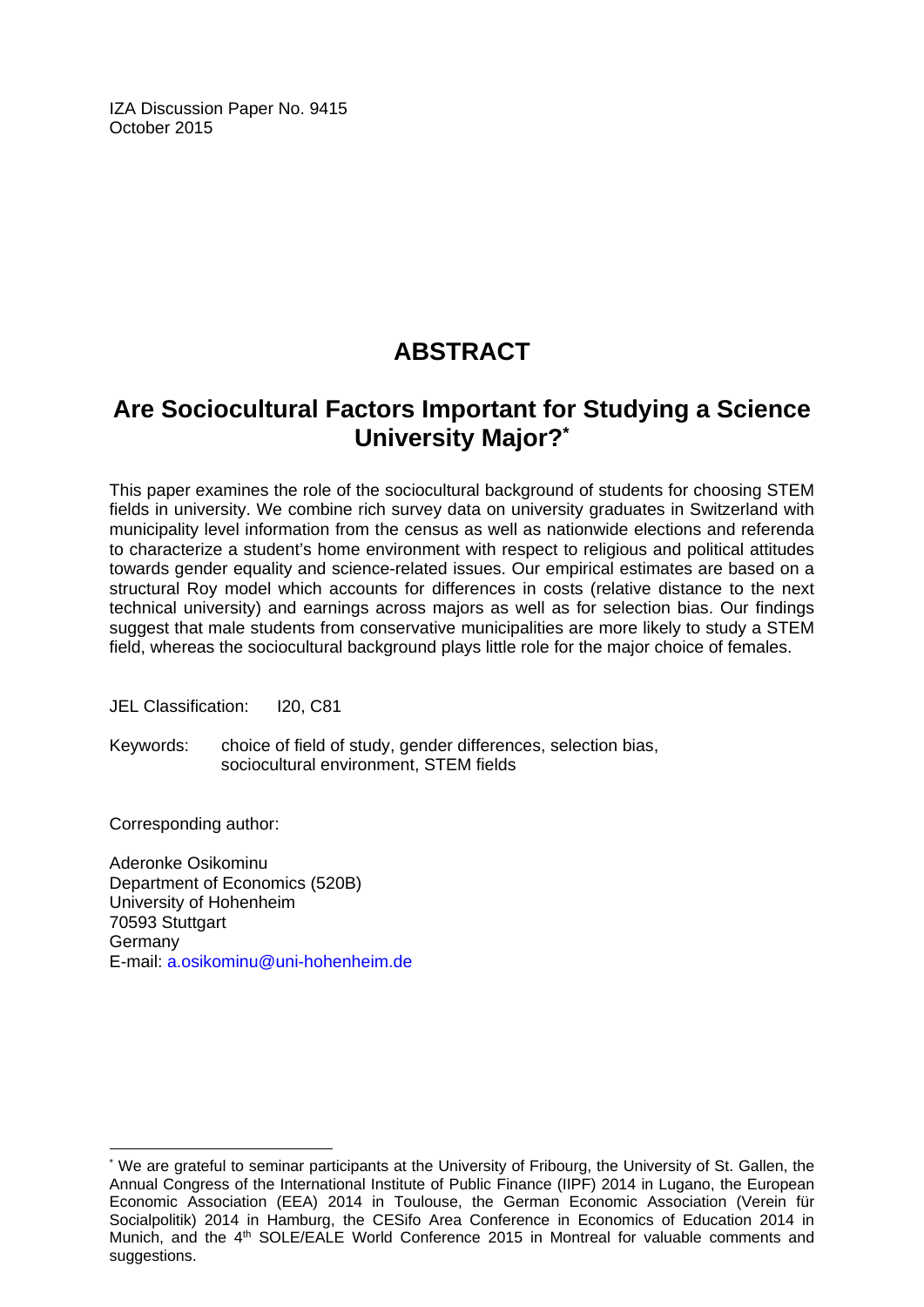### 1 Introduction

Modern growth theory suggests that economic growth is ultimately driven by technological progress. Cross-country evidence strongly supports the hypothesis that differences in per capita income primarily reflect differences in total factor productivity (e.g., Jones and Romer, 2010). Technological progress, in turn, relies on innovations that are created by scientists and engineers. There is consequently a widespread consensus that the so-called STEM (science, technology, engineering, and mathematics) skills are of major importance to sustain innovation and growth.<sup>[1](#page-3-0)</sup> Yet, as Figure [1](#page-4-0) illustrates, the share of young people studying a STEM field is rather low in many advanced countries. The average share of new entrants into STEM fields in OECD countries in the year 2011 was only about 25 percent. Moreover, there is a striking gender difference, even in countries with on average high enrolment rates. In the OECD countries, 39 percent of male students choose on average a STEM field, whereas only 14 percent of female students do so (Figure [1](#page-4-0) and OECD, 2013, Tab. C3.3b). These figures cause concern to policymakers and employers who perceive a lack of qualified candidates for jobs requiring STEM skills.

Akerlof and Kranton (2000, 2002) point out that the social setting may be an important driver of educational choices. They propose a human capital model that incorporates social incentives in addition to the usual economic returns and constraints. Such a model may explain why observed educational choices are at odds with economic incentives. A recent macroeconomic literature highlights the role of cultural factors for economic growth (e.g., Guiso, Sapienza, and Zingales, 2006; Tabellini, 2008). However, the relevance of the sociocultural setting for microeconomic outcomes has proven difficult to establish empirically.

This paper sets out to explore to which extent the decision to study a STEM field is influenced by the sociocultural background of a student at the micro level. We investigate to which degree gender- and science-related progressive versus conservative religious and political attitudes in the environment of a high school graduate affect the

<span id="page-3-0"></span><sup>&</sup>lt;sup>1</sup>Recent evidence also suggests that college graduates in STEM fields exert much larger human capital externalities to local labor markets than other college graduates (Winters, 2013).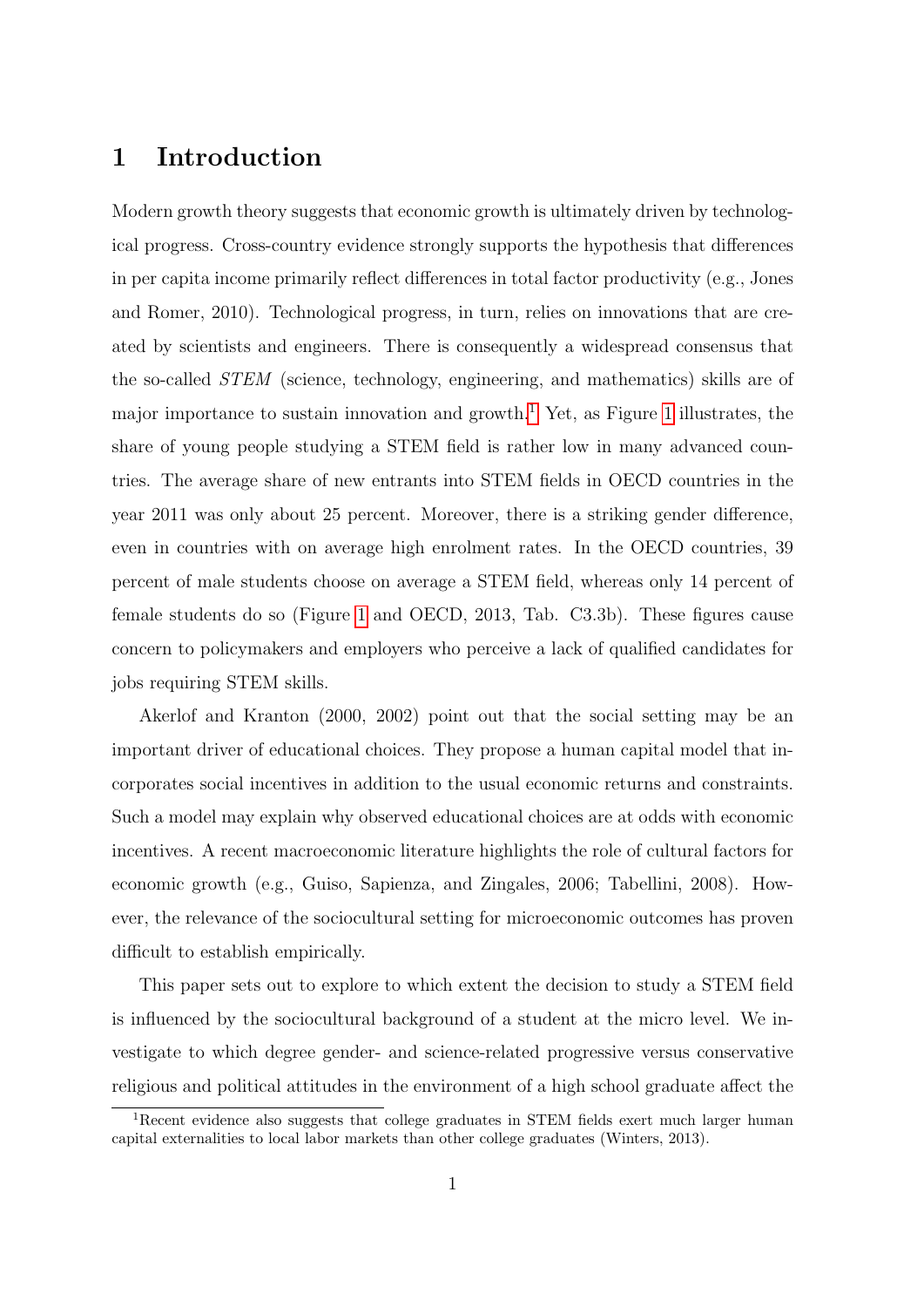

<span id="page-4-0"></span>Figure 1: Share of New Entrants in STEM Fields and Gender Gap in Advanced Countries, 2011

Source: OECD (2013) and accompanying material on the web, Tables C3.3a and C3.3b. Notes: The reference year for Argentina is 2010. The gender gap in new STEM entrants is calculated as the difference between the female and the male share relative to the overall share.

decision to study a STEM major. At first glance, one may think that a progressive environment contributes to developing a taste for science. Alternatively, however, STEM fields may be preferred in conservative environments vis- $\grave{a}$ -vis, for instance, social sciences which may be viewed as being oriented to left-wing political attitudes. One may also hypothesize that conservatism is related to a low fraction of females choosing a STEM field by creating an environment in which certain fields and occupations are perceived as being better suited for either males or females.

We propose a structural framework in order to account for differences in both pecuniary and sociocultural benefits and costs of studying STEM fields rather than other university majors. The main innovation of our study is to capture the sociocultural background of a student within a structural Roy (1951) model. The theoretical model motivates our econometric specification that we apply to rich data on graduates from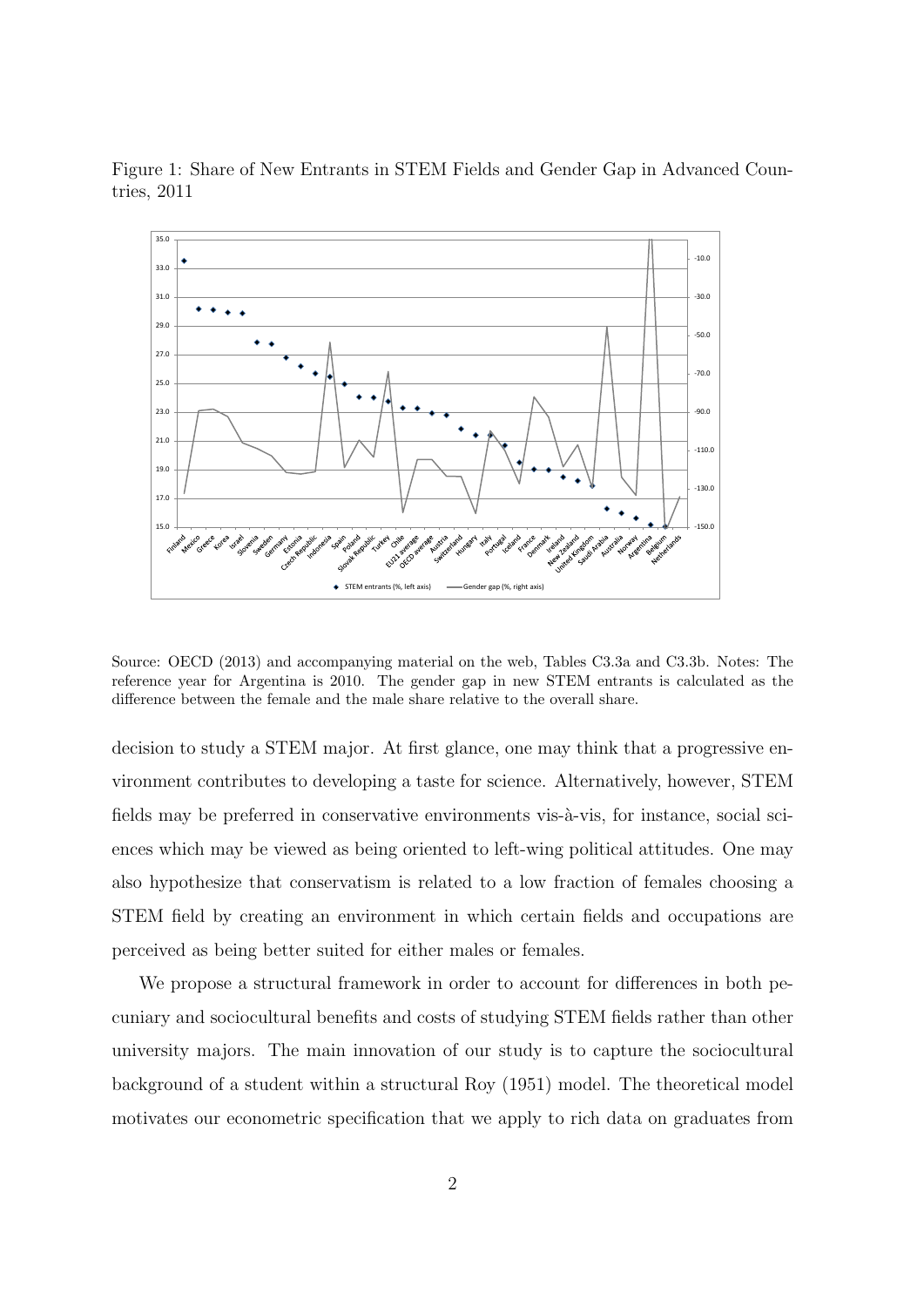Swiss universities who finished their studies in the early 2000s. Switzerland is an ideal country to investigate university major choice, since at the time of our study all Swiss inhabitants graduating from upper secondary education (Matura) could freely choose which field and at which Swiss university to study. Study fees are very moderate in international comparison. They are similar across universities and the same for all majors within a university.

According to our theoretical model, individuals value material consumption, related to earnings over the life cycle, and directly derive utility from their field of study. Tastes for study majors depend on the sociocultural environment and the geographic proximity of a student's home municipality to the next technical university, given the distance to the next university. The relative geographic proximity of a technical university determines the pecuniary and nonpecuniary costs of studying a STEM major relative to other fields. The relative geographic proximity of a technical university is unrelated to the returns to different university majors (i.e. earnings), being salient for econometric identification.

The main pecuniary motivation for university major choice are earnings. Thus, we need to account for earnings differences across majors. However, we observe earnings of a university graduate only for the field he or she self-selected into. To address the potentially important selection bias, we construct the expected earnings difference across fields by alluding to the notion that rational individuals choose their major according to comparative advantage (Roy, 1951). We borrow from the literature on the choice of college participation, which is deals with a similar selection issue.[2](#page-5-0)

We have access to a unique micro data set that contains rich information on Swiss university graduates five years after graduation. The variables include earnings, parental education, age, gender, and the home municipality in which the respondent lived at the end of high school. Switzerland exhibits a high degree of cultural diversity across regions. Even at a low jurisdictional level such as the municipality, of which there are about 2,600, one can expect important differences in social and cultural norms and

<span id="page-5-0"></span><sup>&</sup>lt;sup>2</sup>Seminal papers include Heckman (1976) and Willis and Rosen (1979). See Heckman, Lochner, and Todd (2006) for a survey.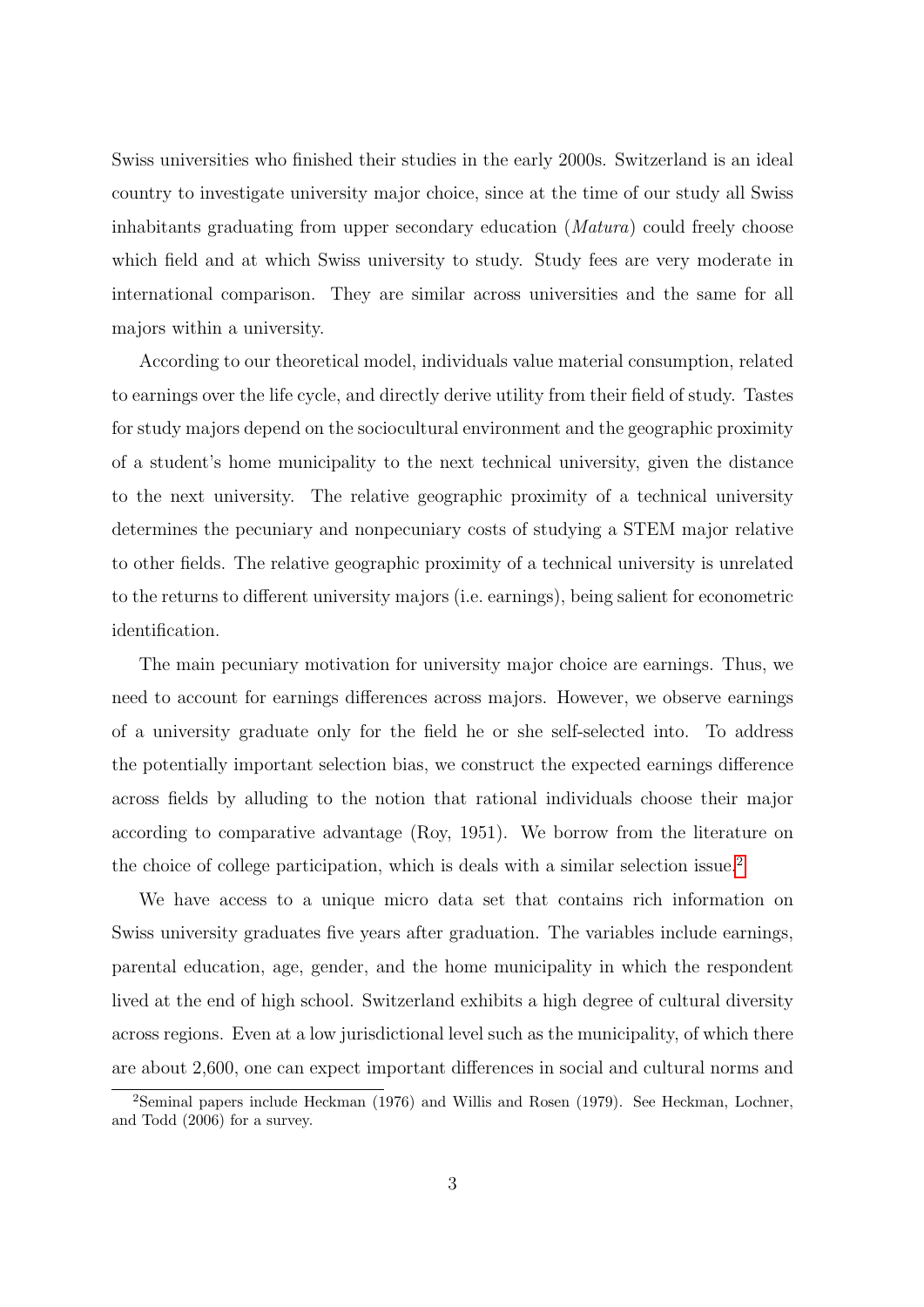attitudes.[3](#page-6-0)

We further exploit the unique opportunity of the direct democratic system in Switzerland to characterize a respondent's environment with respect to conservative or progressive attitudes on gender equality and science-related issues. We use results from nationwide referenda to construct objective measures of the sociocultural environment at the municipality level that are not contaminated by social desirability considerations. We select the following referenda in order to model the sociocultural environment of a student: on introducing equal rights of men and women in the constitution (referendum held in 1981), on providing addicts with medical prescriptions of heroin (1999), on the regulation of stem cell research (2004), and on the civil union of homosexual couples (2005), providing similar rights than to married couples (except for the right to adopt children and access to in vitro fertilization). We consider the latter referendum to be science-related because a large body of research has severely questioned the argument typically put forward by the religiously conservative that homosexuality is "unnatural". Scientific research, that contradicts the religiously conservative view, has largely affected the public discussion about equal rights for homosexual partnerships. Also the referendum on novel ways to cope with criminal activity of heroin addicts is an example of science-based changes in political attitudes. In addition to referenda results, we measure the impact on major choice of the fraction of votes that accrued to left-wing parties at the national parliamentary elections in 1995. Moreover, we examine the role of the distribution of religious denomination for major choice. A principal component analysis suggests that the outcomes of the four referenda, the vote share of left-wing parties, and religious denomination primarily load on a single principal component, which we therefore interpret as a measure of "progressivism".

Our main results are as follows. First, male students from municipalities with a high fraction of voters in favor of gender equality, the science-related issues and leftwing parties are significantly less likely to enter a STEM field in university, whereas in municipalities with a high share of Catholics, students are more likely to enter a

<span id="page-6-0"></span> ${}^{3}$ Eugster, Lalive, and Zweimüller (2012) and Steinhauer (2013) also make use of the cultural diversity in Switzerland to study how culture affects unemployment and labor force participation of mothers, respectively.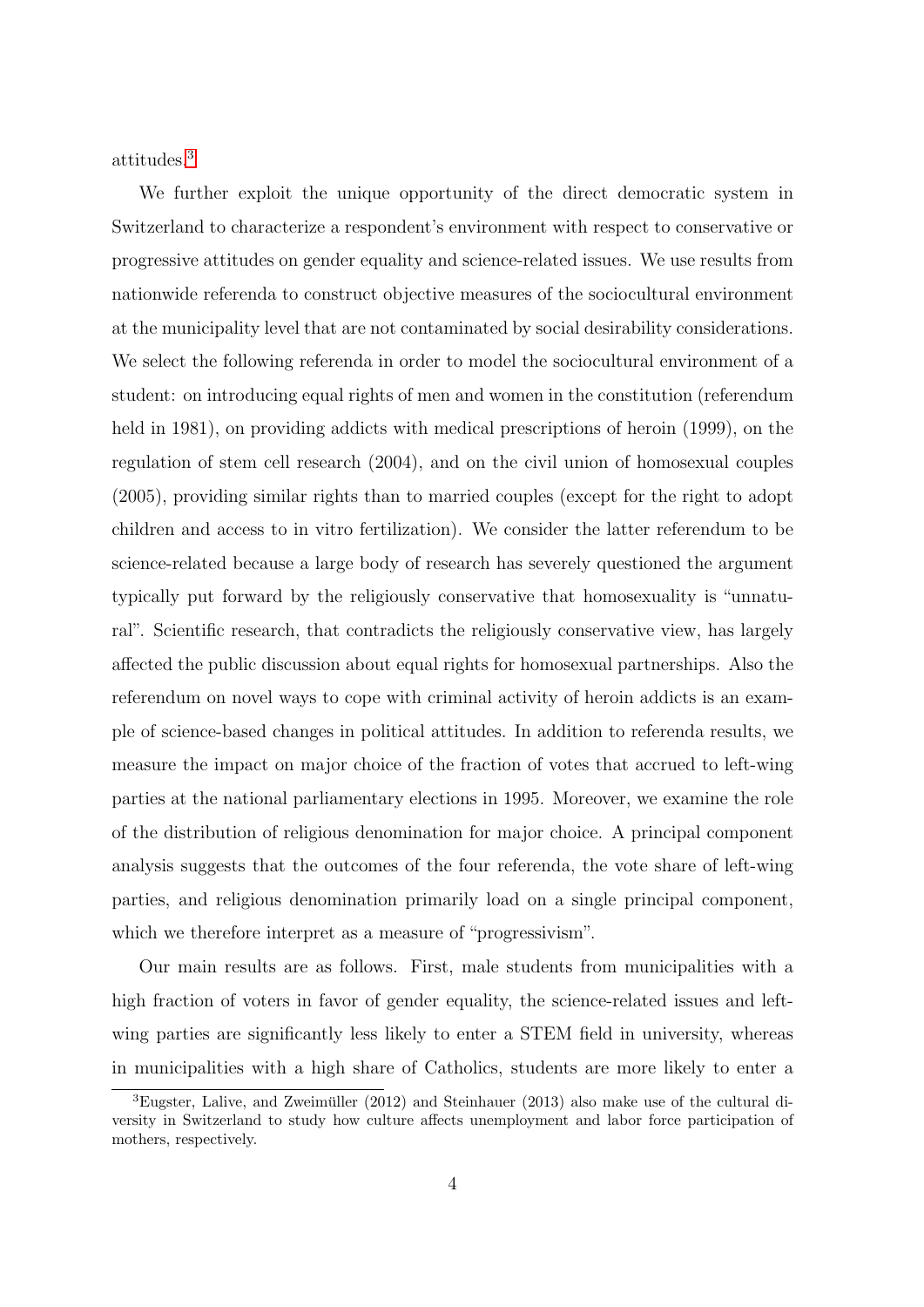STEM field. Thus, somewhat surprisingly, our results suggest that the probability of male students in tertiary education to choose a STEM field is higher when a student is socialized in a less progressive background.<sup>[4](#page-7-0)</sup> However, in none of our specifications we find that women in a conservative or Catholic environment are more likely to study a STEM major than women in a progressive environment. In fact, sociocultural factors apparently have negligible effects for female students. Insofar as they matter for the major choice of men to a non-negligible extent, those factors contribute to understanding gender differences in the decision to study a STEM field. Finally, consistent with previous research, our results also suggest that female students are less motivated than men by earnings differences between STEM fields and other majors.

The paper is organized as follows. Section [2](#page-7-1) discusses related literature. In Section [3,](#page-9-0) we present the theoretical background which motivates the structural econometric model. The econometric model and the identification strategy are discussed in Section [4.](#page-13-0) Section [5](#page-17-0) describes the data and empirical specification. Section [6](#page-26-0) shows the results. The last section concludes.

### <span id="page-7-1"></span>2 Related Literature

Our paper contributes to the literature on college major choice by employing a unique data set that allows us to examine the role of objective measures for the sociocultural environment based on a structural model. The main determinants of college major choice suggested by the previous literature were quantitative abilities (e.g., Arcidiacono, 2004; Wang, 2013), parental background (e.g., Boudarbat and Montmarquette, 2009; Sonnert, 2009), expectations on future labor force participation (e.g., Polachek, 1978; Blakemore and Low, 1984), and lifetime earnings (e.g., Berger, 1988; Eidea and Waehrer, 1998). Arcidiacono, Hotz, and Kang (2012) use surveys to elicit earnings expectations in different fields. They argue that, by accounting for students' expecta-

<span id="page-7-0"></span><sup>&</sup>lt;sup>4</sup>In Switzerland, Catholics were typically associated with more conservative religious values compared to Protestants, which has been attributed to the Reformation process in Switzerland itself (e.g., Gordon, 2002). Altermatt (1979) argues that the relation between conservatism and Catholicism is less pronounced in modern times, however.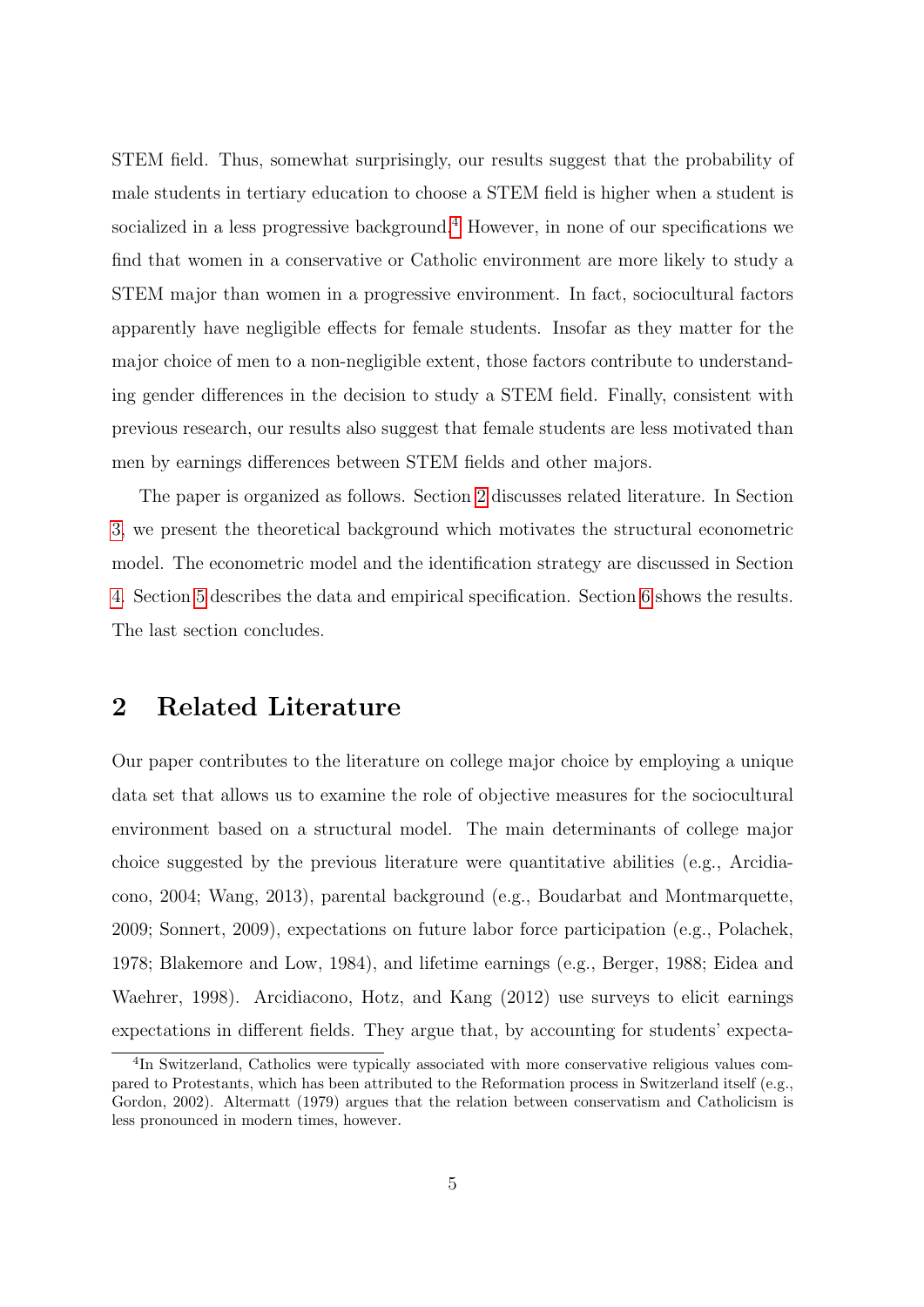tions, ability and expected earnings are important determinants of college major choice. Boudarbat (2008) argues that lifetime earnings are more important if students have gained work experience before attending college. Moreover, Boudarbat and Montmarquette (2009) find that lifetime earnings seem to play a smaller role for the college major choice if the parent of the same gender as the student enjoyed university education. Humlum, Kleinjans, and Nielsen (2012) investigate the role of social identity for educational plans of young people. They rely on self-rated career and social orientations that enter as explanatory variables in reduced form choice models. They find economically important effects of identity on planned field of study and also point to some gender differences.

Recent studies elicit beliefs of students to understand how learning about one's abilities and the returns to different majors affect students' major choices over time. Using data on students at Berea college in the US, Stinebrickner and Stinebrickner (2014) find that students are overoptimistic with respect to their ability to perform well in science fields. They find that an extraordinarily high fraction of students in science fields change their major towards a non-science field once they acquire information about their true ability. Wiswall and Zafar (2015) devise an information experiment at New York University updating students' expectations about the earnings associated with different careers. Students respond rather inelastically to information about the true earnings distribution conditional on major choice, suggesting that rational expectations (as we do in our paper) is an acceptable assumption. Their evidence also suggests that unobserved tastes play an important role for major choice. Unlike these two studies, we want to shed light on the question to what extent the sociocultural environment in which young people grow up shapes their tastes for science fields. We set up a model for college major choice that is motivated by the fact that, in Switzerland, learning about one's abilities seems to be less important empirically. In fact, STEM field students are not more likely to drop out than non-STEM students (Wolter, Diem, and Messer, 2013).

With respect to gender differences in college major choice, Zafar (2013) finds that the gender gap can partly be attributed to a higher emphasis of men on pecuniary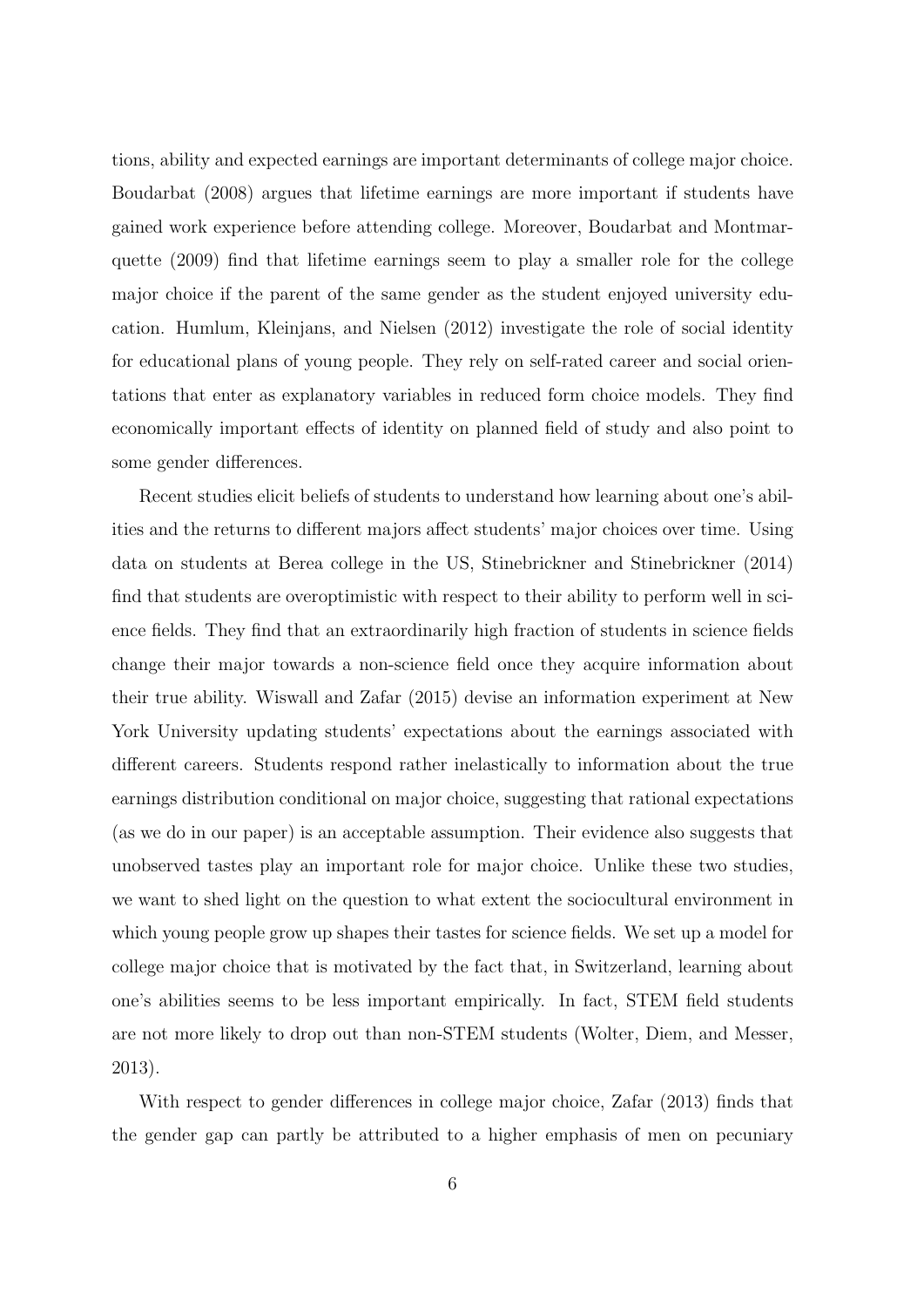outcomes (see also Montmarquette, Cannings, and Mahseredjian, 2002) and higher emphasis of women on enjoying coursework and employment in potential jobs, and gaining the approval of parents. Our results are consistent with the hypothesis that earnings are less important for men than for women. Carell, Page, and West (2010) find that the gender of the professor plays a role for both females' performance in basic math and science classes and the choice of women with high quantitative skills to graduate from a STEM field. Their results suggest that role models are important for females to study STEM fields, but not for males. Kane and Mertz (2011) show that gender equality as measured by gender gaps in income and political participation is positively correlated with math performance of both male and female high-school students. However, gender inequality cannot explain the gender gap in math performance. None of these studies examine the question whether gender differences in major choice can be attributed to differential effects of sociocultural factors across genders.

### <span id="page-9-0"></span>3 Theoretical Considerations

We first develop a simple theoretical model of individual university major choice in order to motivate our structural estimation approach. We focus on the binary decision to study a STEM field (alternative A) or a non-STEM field (alternative B). This allows us to employ an identification strategy which is inspired by the literature on the (binary) college participation decision.

### 3.1 Set Up

Consider an infinitely-living individual i who chooses university major  $j \in \{A, B\}$  in period 0 and earns wage income  $Y_{ijt}$  in period  $t = 1, 2, 3, ...$  thereafter.

For simplicity and following standard arguments, suppose individuals cannot borrow against future income while attending university in period 0. We assume that, in period 0, individual *i* possesses and uses resources  $y_i^0$  for consumption.<sup>[5](#page-9-1)</sup> Moreover, suppose

<span id="page-9-1"></span><sup>5</sup>Sources of income in period 0 could be income from a sideline job during study, scholarships, transfers by parents or prior savings. Individuals may save in period 0 but provided that future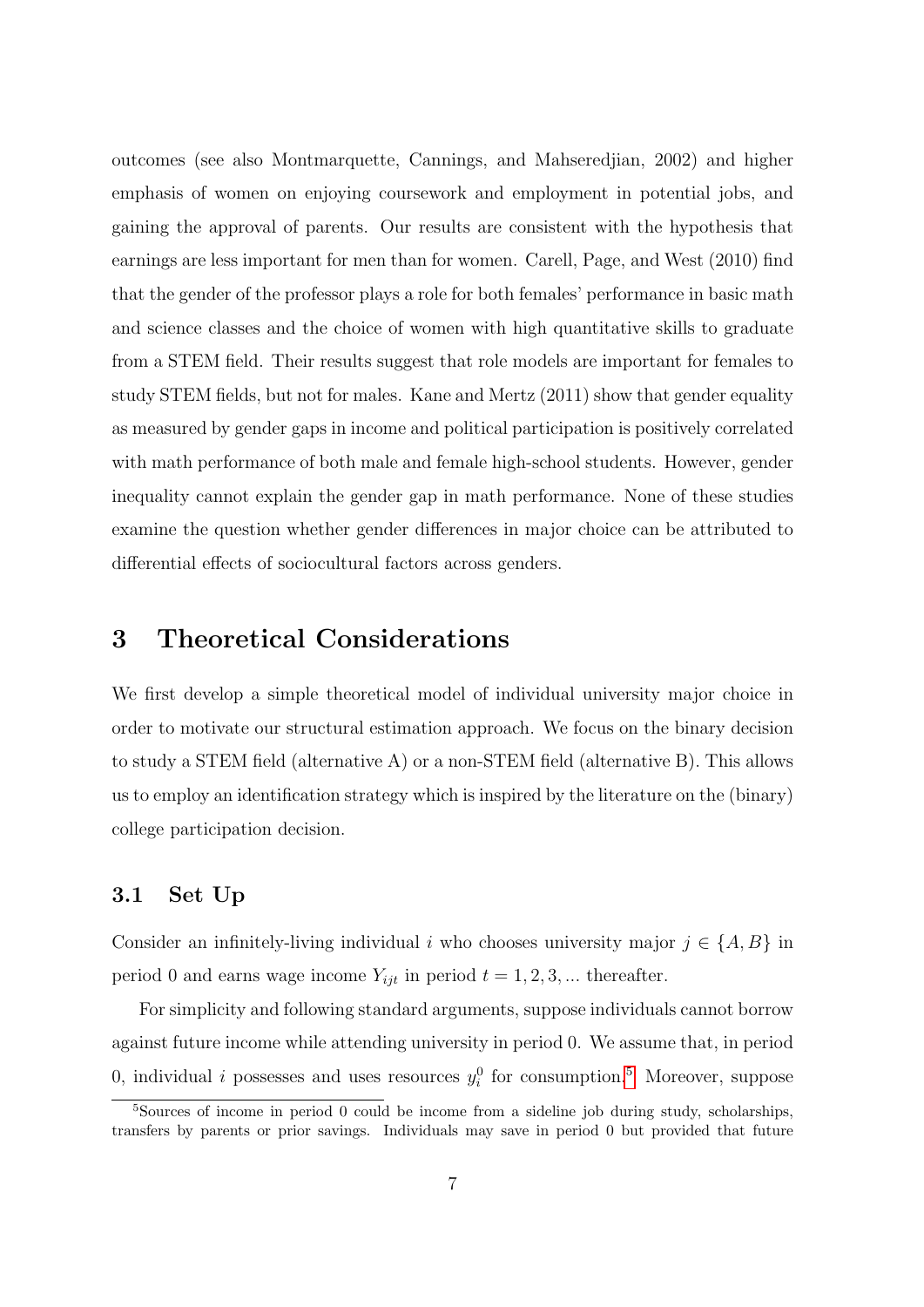the growth rate of wage income in period  $t \geq 1$  is time-invariant and independent of the university major (otherwise income differences across majors would diverge infinitely), but possibly is individual-specific. Let  $g_i$  denote the wage growth rate for individual  $i$ <sup>[6](#page-10-0)</sup> Moreover, let us denote the earnings of individual i in period 1, obtained initially after finishing university studies in field  $j \in \{A, B\}$ , by  $y_{ij}$ . Thus, earnings in period  $t \geq 1$  read

<span id="page-10-2"></span>
$$
Y_{ijt} = y_{ij}(1 + g_i)^{t-1}.
$$
\n(1)

Initial earnings  $y_{ij}$  are given by some major-specific function  $f_j$ , which depends on a vector of observable characteristics of individual  $i$ ,  $\mathbf{x}_i$ , and an individual- and majorspecific ability component,  $\xi_{ij}$ , that is unobservable for an econometrician. We specify

<span id="page-10-3"></span>
$$
y_{ij} = f_j(\mathbf{x}_i, \xi_{ij}) = \xi_{ij} \exp(\mathbf{x}_i'\boldsymbol{\beta}_j + \kappa_j),
$$
\n(2)

where  $\beta_j$  is a parameter vector and  $\kappa_j$  is a major-specific shift parameter. Defining  $u_{ij} \equiv \ln \xi_{ij} + \kappa_j$ , we can write

<span id="page-10-1"></span>
$$
\ln y_{ij} = \mathbf{x}'_i \mathbf{\beta}_j + u_{ij}, \ j \in \{A, B\}.
$$
\n<sup>(3)</sup>

[\(3\)](#page-10-1) gives us a familiar linear form for log earnings of an individual, which in our context captures that earnings may depend on the university major chosen, possibly in interaction with individual ability.

In periods  $t \geq 1$ , individuals can freely borrow and lend at the time-invariant (world market) interest rate r. For technical reasons, suppose that r exceeds the growth rate of earnings  $g_i$  for all i. Individuals draw utility from their consumption stream. Importantly, each individual i also draws utility  $h_{ij}$  from studying (or graduating from)

income is sufficiently higher than available resources in period 0, which we implicitly assume, they optimally choose zero savings.

<span id="page-10-0"></span><sup>6</sup>We observe individual earnings one year and five years after graduation from university. As some graduates acquired post-graduate education in-between, we shall not attempt to compute the growth rate of earnings over the life-cycle of a worker based on these observations. Fortunately, as will become apparent,  $g_i$  will not affect the university major choice as long as we assume that earnings growth does not depend on field j.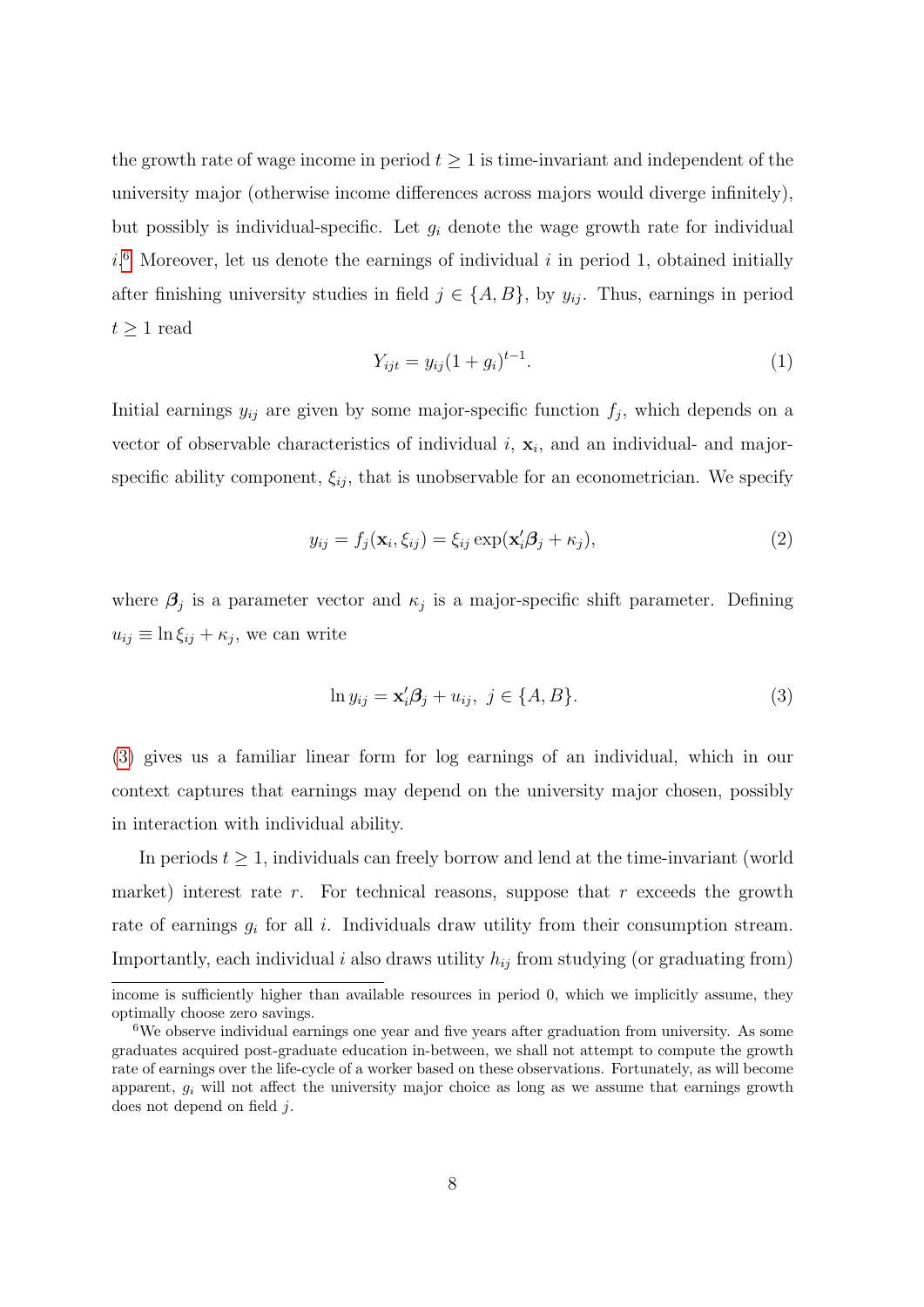major j. Total intertemporal utility of individual i when choosing field j is given by

<span id="page-11-1"></span>
$$
U_{ij} = \sum_{t=0}^{\infty} \rho^t \ln c_{ijt} + h_{ij},\tag{4}
$$

where  $\rho \in (0, 1)$  is the discount rate and  $c_{ijt}$  denotes the level of material consumption in t of an individual i which has chosen major j. We assume that  $h_{ij}$  depends on observable characteristics,  $z_i$  of individual i and on an unobservable individual and major specific taste component,  $\tau_{ij}$ . We specify the linear form

<span id="page-11-3"></span>
$$
h_{ij} = \mathbf{z}'_i \boldsymbol{\theta}_j + \tau_{ij},\tag{5}
$$

where  $\boldsymbol{\theta}_j$  is a parameter vector.

Our empirical identification strategy, explained in section 4, requires that  $z_i$  contains variables that are not included in  $x_i$ . Taste characteristics in  $z_i$  which determine utility from studying a certain major but do not shape earnings differentials across majors may be thought of (i) the distance of the home municipality to the next technical university, given the distance to the next university, which is related to the costs of studying a STEM field, and (ii) the sociocultural environment in the home municipality at the time the major is chosen.

### 3.2 Consumption Profile

After choosing a major  $j$ , individual  $i$  solves the following maximization problem that smooths consumption over time:

<span id="page-11-2"></span>
$$
\max_{\{c_{ijt}\}_{t=1}^{\infty}} \sum_{t=1}^{\infty} \rho^t \ln c_{ijt} \text{ s.t. } \sum_{t=1}^{\infty} \frac{c_{ijt}}{(1+r)^t} = \sum_{t=1}^{\infty} \frac{Y_{ijt}}{(1+r)^t}.
$$
 (6)

This leads to the well-known Euler equation

<span id="page-11-0"></span>
$$
c_{ijt+1} = (1+r)\rho c_{ijt},\tag{7}
$$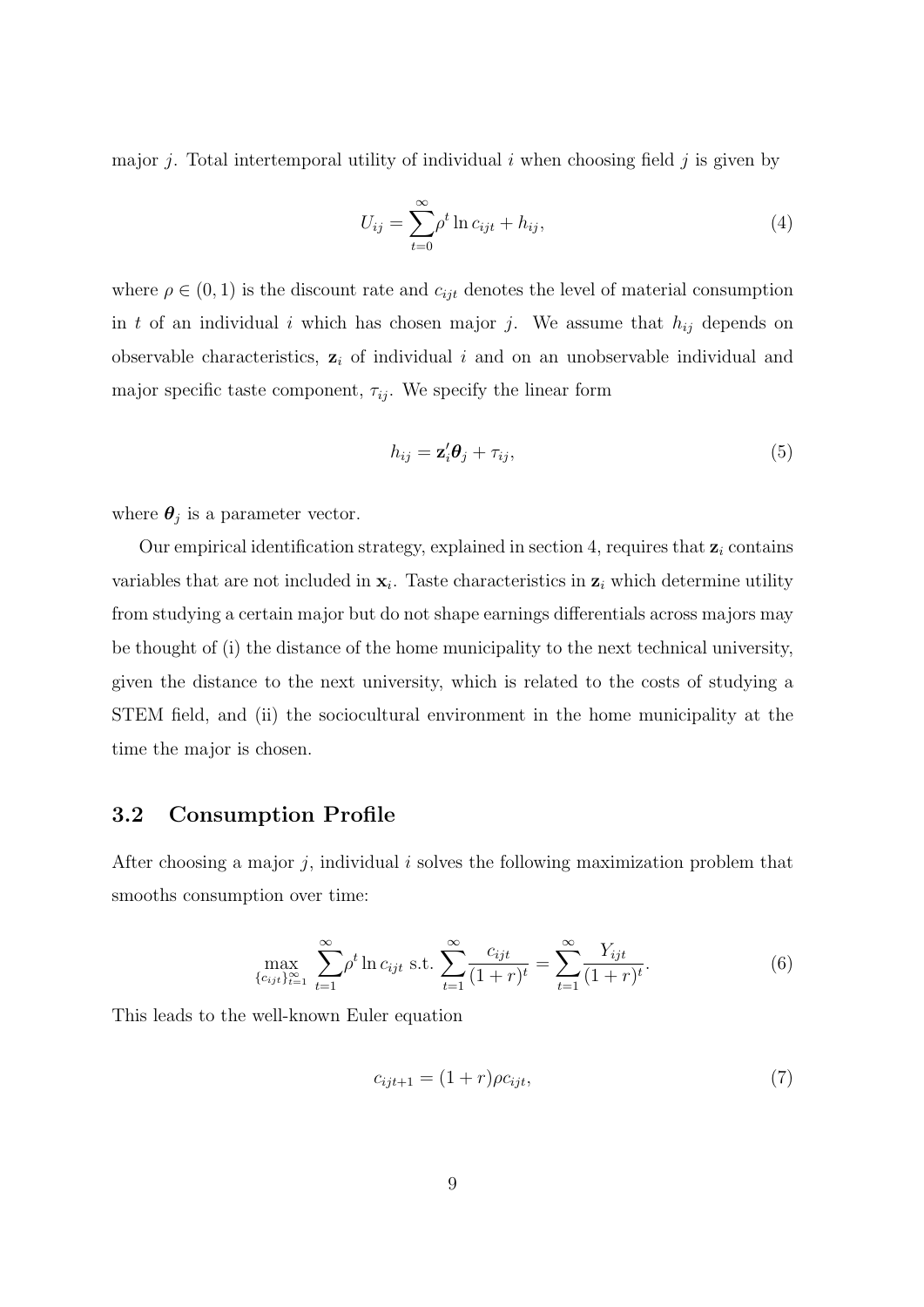$t \geq 1$ . Using [\(7\)](#page-11-0) in [\(4\)](#page-11-1) and observing that  $c_{ij0} = y_i^0$ , intertemporal utility of individual i conditional on major choice j reads  $as^7$  $as^7$ 

<span id="page-12-2"></span>
$$
U_{ij} = \frac{\rho}{1 - \rho} \ln c_{ij1} + \ln y_i^0 + \frac{\rho^2 (2 - \rho)}{(1 - \rho)^2} \ln[(1 + r)\rho] + h_{ij}.
$$
 (8)

Combining [\(7\)](#page-11-0) with the intertemporal budget constraint in [\(6\)](#page-11-2) and using expression [\(1\)](#page-10-2) for earnings  $Y_{ijt}$  we obtain the (optimal) level of consumption of individual i under college major choice j in the first working period  $(t = 1)$ . Observing that  $r > g_i$  by assumption, it is given by

<span id="page-12-1"></span>
$$
c_{ij1} = \frac{(1 - \rho)(1 + r)}{r - g_i} y_{ij}.
$$
\n(9)

#### 3.3 Major Choice

Substituting both [\(5\)](#page-11-3) and [\(9\)](#page-12-1) for  $j \in \{A, B\}$  into [\(8\)](#page-12-2), we find that the difference in utility between studying a STEM major (alternative A) and a non-STEM field (alternative B) is given by

<span id="page-12-5"></span>
$$
\Delta U_i = \alpha_1 [\ln y_{iA} - \ln y_{iB}] + \mathbf{z}_i' \mathbf{\alpha}_z + \nu_i, \qquad (10)
$$

where  $\alpha_1 \equiv \frac{\rho}{1-\rho}$  $\frac{\rho}{1-\rho}$ ,  $\alpha_z \equiv \theta_A - \theta_B$  and  $\nu_i \equiv \tau_{iA} - \tau_{iB}$ .<sup>[8](#page-12-3)</sup> As an implication of the logarithmic form of instantaneous utility from material consumption,<sup>[9](#page-12-4)</sup> the expression for utility difference  $\Delta U_i$  does neither depend on the growth rate of earnings,  $g_i$ , nor on the interest rate, r. Moreover, because income (and consumption) while attending university,  $y_i^0$ , is independent of the major choice, it cancels out.

Substituting the expression for  $\ln y_{ij}$  in [\(3\)](#page-10-1) for  $j \in \{A, B\}$  into [\(10\)](#page-12-5), we can thus write

<span id="page-12-6"></span>
$$
\Delta U_i = \mathbf{w}_i' \boldsymbol{\pi} - \varepsilon_i,\tag{11}
$$

<span id="page-12-3"></span><span id="page-12-0"></span><sup>7</sup>Use  $\sum_{t=1}^{\infty} \rho^t = \rho (1 - \rho)^{-1}$  and  $\sum_{t=2}^{\infty} t \rho^t = \rho^2 (2 - \rho) (1 - \rho)^{-2}$ .

<sup>&</sup>lt;sup>8</sup>Assuming a finite time horizon  $\overline{T}$  rather than an infinite one is inconsequential for [\(10\)](#page-12-5) except that  $\alpha_1$  becomes  $\alpha_1 = \frac{\rho(1-\rho^T)}{1-\rho}$  $\frac{1-\rho}{1-\rho}$ .

<span id="page-12-4"></span><sup>&</sup>lt;sup>9</sup>The assumption means that the coefficient of relative risk aversion is unity, consistent with empirical evidence (e.g., Chetty, 2006).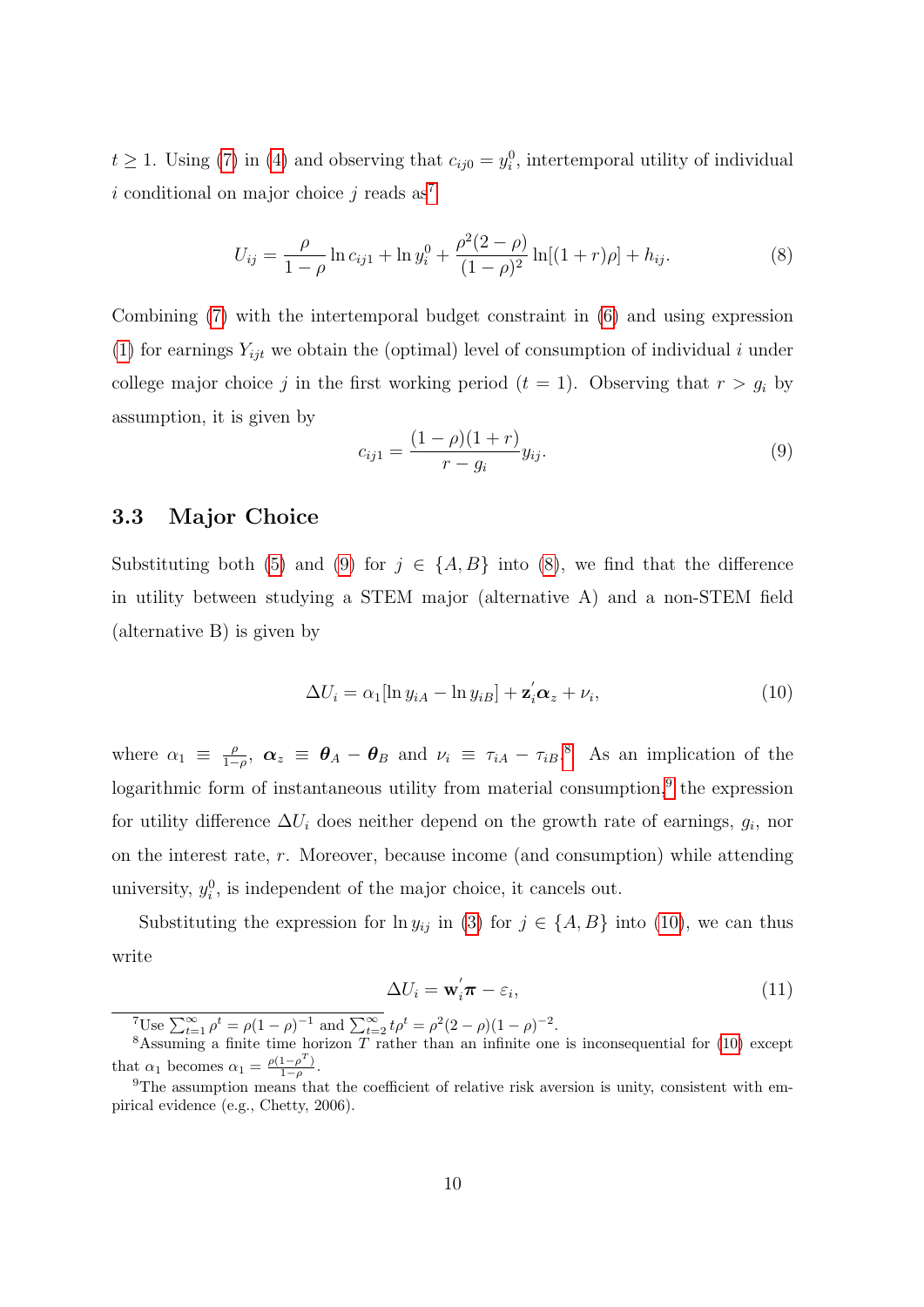where  $\mathbf{w}'_i \equiv (\mathbf{x}'_i)$  $i$ ,  $\mathbf{z}^{'}_i$  $\sigma^{'}_{i}),\, \boldsymbol{\pi}^{'}\equiv\bigl(\alpha_{1}(\boldsymbol{\beta}_{A}-\boldsymbol{\beta}_{B})^{'},\,\, \boldsymbol{\alpha}^{'}_{B}$  $\mathcal{L}_z$ ) and  $-\varepsilon_i \equiv \alpha_1 (u_{iA} - u_{iB}) + \nu_i$ . Clearly, individual *i* prefers alternative A (STEM major) to B if  $\Delta U_i > 0$ , i.e., if  $\mathbf{w}_i' \pi > \varepsilon_i$ .

Willis and Rosen (1979) derived expressions for  $\Delta U_i$  which are formally equivalent to [\(10\)](#page-12-5) and [\(11\)](#page-12-6), albeit in a rather different set up. Whereas they analyzed the choice of college participation, our framework captures the choice of the university major given that an individual goes to university. Willis and Rosen (1979) did not consider consumption smoothing and utility from attending university. In their theoretical model, family background enters by affecting the individual discount rate. The (log) linear forms in their model analogous to [\(10\)](#page-12-5) and [\(11\)](#page-12-6) are implied by a first-order Taylor-approximation.

### <span id="page-13-0"></span>4 Econometric Model

#### 4.1 Selection Bias and Estimation

Ideally, we would like to estimate the probability that a STEM field is chosen,  $Pr{\{\Delta U_i > \|\}}$ 0 | ln  $y_{iA}$  – ln  $y_{iB}, \mathbf{z}_i$ , on basis of [\(10\)](#page-12-5); that is,

<span id="page-13-1"></span>
$$
\Pr\{\Delta U_i > 0 \mid \ln y_{iA} - \ln y_{iB}, \mathbf{z}_i\} = \Pr\{\alpha_1[\ln y_{iA} - \ln y_{iB}] + \mathbf{z}_i' \alpha_z + \nu_i > 0 \mid \ln y_{iA} - \ln y_{iB}, \mathbf{z}_i\}.\tag{12}
$$

However, we observe wages of an individual only for the major which has actually been chosen. Thus, we have to estimate wage equations [\(3\)](#page-10-1) by correcting for selection bias and then plug the estimates for  $\ln y_{iA}$  and  $\ln y_{iB}$  into [\(12\)](#page-13-1). We estimate the model in three stages.

#### 4.1.1 Stage 1

We assume that the error term  $\varepsilon_i$  in expression [\(11\)](#page-12-6) is normally distributed with variance  $\sigma_{\varepsilon}^2$ , i.e.  $\varepsilon_i | \mathbf{w}_i \sim \mathcal{N}(0, \sigma_{\varepsilon}^2)$ . Further, express the relationship between the error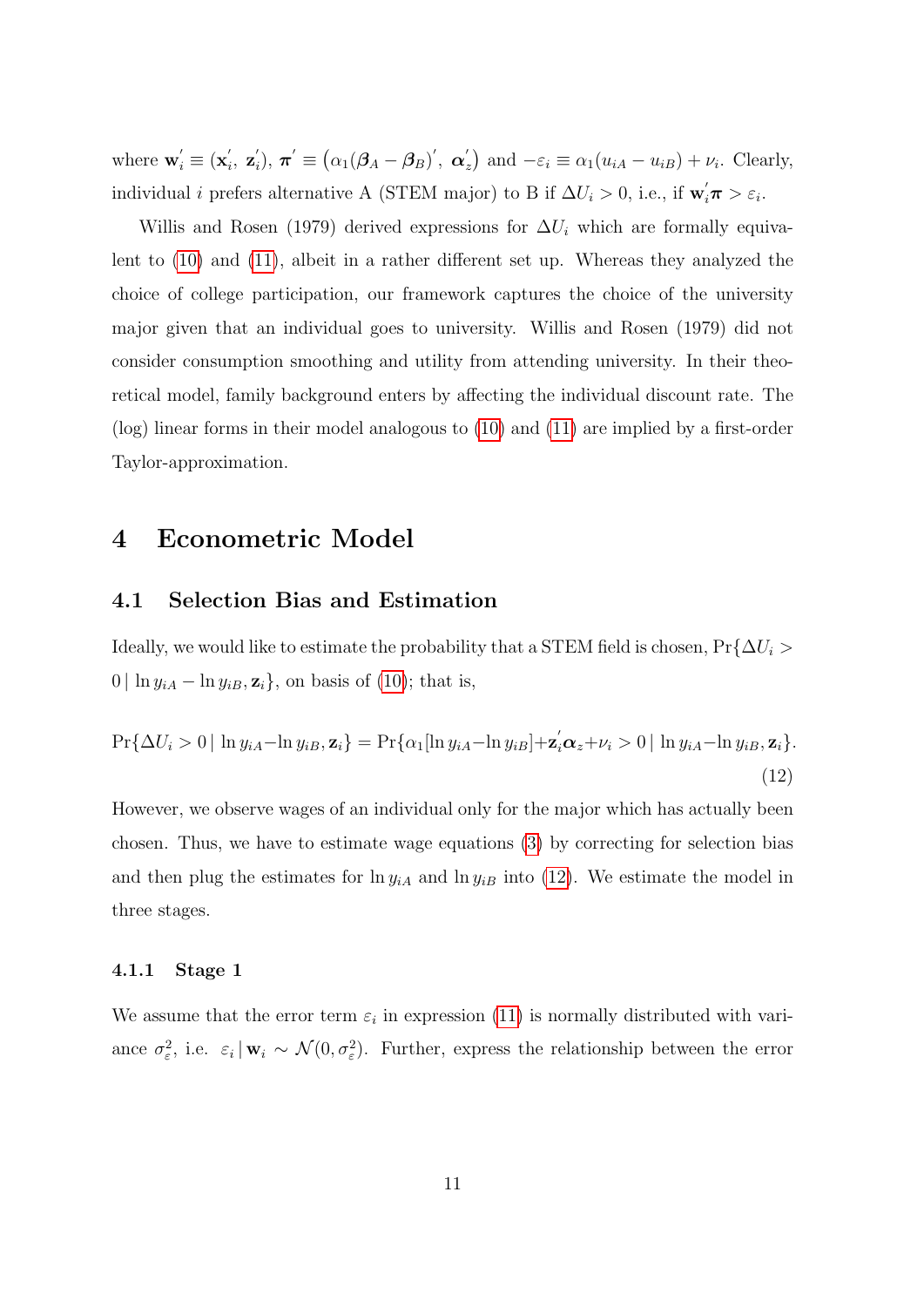terms  $u_{ij}$ ,  $j \in \{A, B\}$ , in wage equation [\(3\)](#page-10-1) and  $\varepsilon_i$  as:

<span id="page-14-0"></span>
$$
u_{ij} = \gamma_j \varepsilon_i + \zeta_{ij},\tag{13}
$$

with  $E(u_{ij} | w_i, \varepsilon_i) = \gamma_j \varepsilon_i$ , which implies that  $E(\zeta_{ij} | w_i, \varepsilon_i) = 0$ . Thus, the parameter  $\gamma_j$  corresponds to  $\text{Cov}(u_{ij}, \varepsilon_i)/\sigma_{\varepsilon}^2$ , where  $\text{Cov}(\cdot)$  denotes the covariance.

In a first step, we estimate the reduced form choice equation based on [\(11\)](#page-12-6). We suppose that

<span id="page-14-4"></span>
$$
\Pr\{\Delta U_i > 0 \,|\, \mathbf{w}_i\} = \Pr\{\mathbf{w}_i' \boldsymbol{\pi} > \varepsilon_i \,|\, \mathbf{w}_i\} = \Phi\left(\frac{\mathbf{w}_i' \boldsymbol{\pi}}{\sigma_{\varepsilon}}\right),\tag{14}
$$

where  $\Phi$  denotes the standard normal c.d.f.; its p.d.f. is denoted by  $\varphi$ .

#### 4.1.2 Stage 2

From [\(3\)](#page-10-1), [\(11\)](#page-12-6) and [\(13\)](#page-14-0), we find the expected log wage income of an individual resulting from alternative A (STEM field) conditional on self-selecting to that field:

<span id="page-14-1"></span>
$$
E(\ln y_{iA} | \mathbf{w}_i, \Delta U_i > 0) = E [E(\ln y_{iA} | \mathbf{w}_i, \varepsilon_i) | \mathbf{w}_i, \Delta U_i > 0]
$$
  
\n
$$
= \mathbf{x}'_i \boldsymbol{\beta}_A + E(\gamma_A \varepsilon_i | \mathbf{w}_i, \Delta U_i > 0)
$$
  
\n
$$
= \mathbf{x}'_i \boldsymbol{\beta}_A + \gamma_A E(\varepsilon_i | \mathbf{w}_i, \mathbf{w}'_i \boldsymbol{\pi} > \varepsilon_i)
$$
  
\n
$$
= \mathbf{x}'_i \boldsymbol{\beta}_A + \delta_A \lambda_{iA},
$$
\n(15)

where  $\delta_A \equiv -\gamma_A \sigma_{\varepsilon}$  and  $\lambda_{iA}$  denotes the inverse Mills ratio that is defined as

<span id="page-14-3"></span>
$$
\lambda_{iA} \equiv \frac{\varphi(\mathbf{w}_i' \pi/\sigma_{\varepsilon})}{\Phi(\mathbf{w}_i' \pi/\sigma_{\varepsilon})}.
$$
\n(16)

Analogously, we have

<span id="page-14-2"></span>
$$
E(\ln y_{iB} | \mathbf{w}_i, \Delta U_i < 0) = \mathbf{x}'_i \boldsymbol{\beta}_B + \delta_B \lambda_{iB},\tag{17}
$$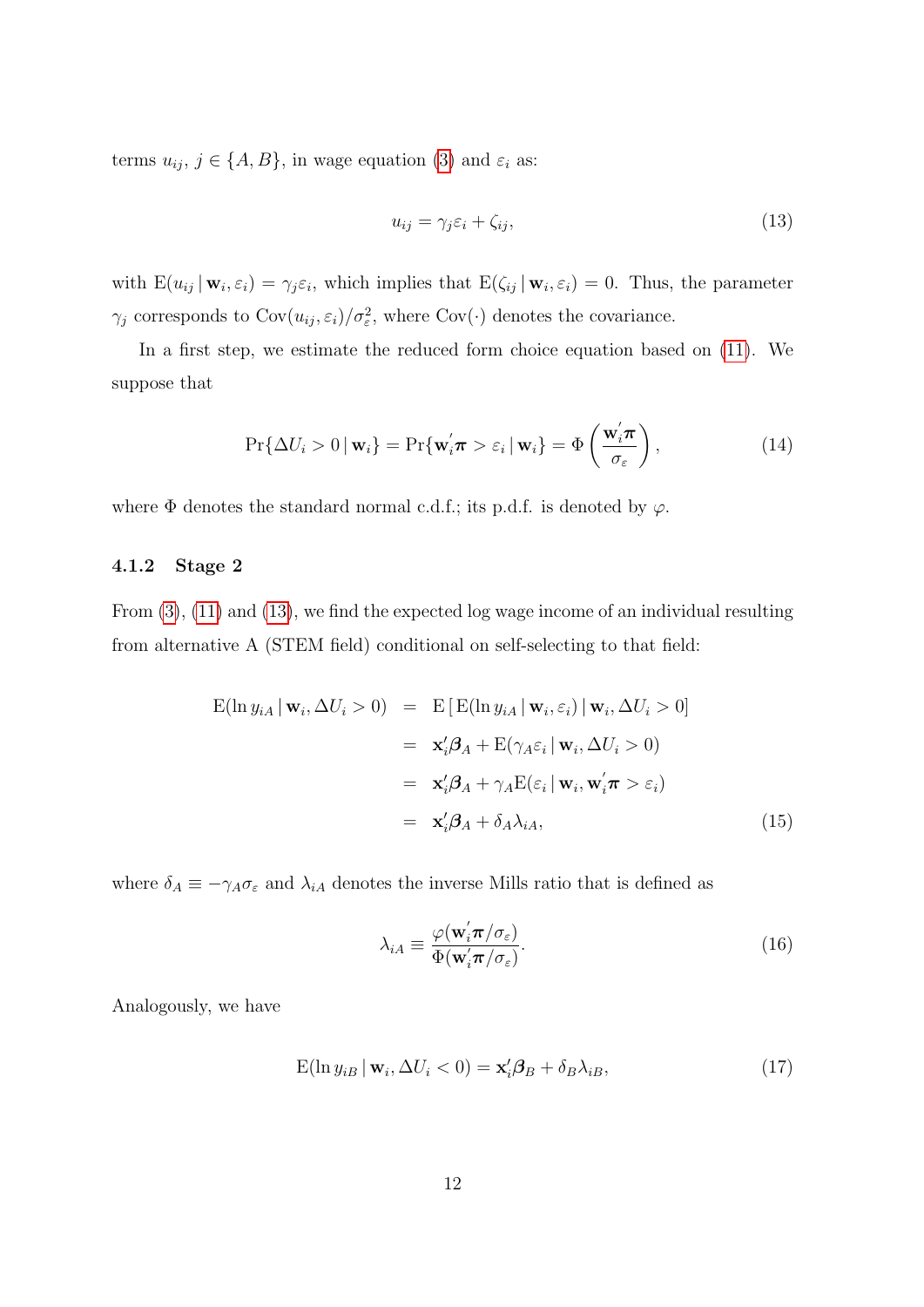where  $\delta_B \equiv \gamma_B \sigma_{\varepsilon}$  and

<span id="page-15-0"></span>
$$
\lambda_{iB} \equiv \frac{\varphi(\mathbf{w}'_i \pi/\sigma_{\varepsilon})}{1 - \Phi(\mathbf{w}'_i \pi/\sigma_{\varepsilon})}.
$$
\n(18)

Equations  $(15)$  and  $(17)$  suggest that, at stage 2, we could estimate wage equations

<span id="page-15-1"></span>
$$
\ln y_{iA} = \mathbf{x}'_i \mathbf{\beta}_A + \delta_A \lambda_{iA} + \eta_{iA},\tag{19}
$$

<span id="page-15-2"></span>
$$
\ln y_{iB} = \mathbf{x}'_i \mathbf{\beta}_B + \delta_B \lambda_{iB} + \eta_{iB},\tag{20}
$$

with error term  $\eta_{ij} \equiv \gamma_j(\varepsilon_i - \sigma_\varepsilon \lambda_{ij}) + \zeta_{ij}, j \in \{A, B\}$ , in the subsamples for which wages associated with alternatives A and B, respectively, are observed. Recalling  $-\gamma_A$  = Cov $(u_{iA}, -\varepsilon_i)/\sigma_{\varepsilon}^2$ , we have  $\delta_A = \text{Cov}(u_{iA}, -\varepsilon_i)/\sigma_{\varepsilon}$ . If the estimate of  $\delta_A$  is positive (and significant), we can conclude that the unobservable  $u_{iA}$ , which affects earnings of individual  $i$  when graduating from major A, is positively related to the unobservable  $-\varepsilon_i = \alpha_1(u_{iA} - u_{iB}) + \tau_{iA} - \tau_{iB}$  which represents unobserved differences in ability and tastes of i between major A and the alternative major B. A positive estimate for  $\delta_B$ has the analogous interpretation of a positive relation between  $u_{iB}$  and  $\varepsilon_i$ . In these cases, there is selection bias in the sense that individuals choose their major according to their comparative advantage.

In practice,  $\lambda_{iA}$  and  $\lambda_{iB}$  are unknown. We obtain estimates  $\hat{\lambda}_{iA}$  and  $\hat{\lambda}_{iB}$  by evaluat-ing the right-hand sides of [\(16\)](#page-14-3) and [\(18\)](#page-15-0) using the estimated ratio  $\hat{\pi}/\hat{\sigma}_{\varepsilon}$  from the first stage probit regression [\(14\)](#page-14-4). As shown by Heckman (1976, 1979), the two-step estimation procedure yields consistent estimates  $\hat{\beta}_A$  and  $\hat{\beta}_B$  for coefficient vectors  $\beta_A$  and  $\beta_B$ . The conventional OLS standard errors for the estimated coefficients in [\(19\)](#page-15-1) and [\(20\)](#page-15-2) are incorrect, however, when  $\gamma_j \neq 0, j \in \{A, B\}$ , because the conditional variances of the error terms,  $Var(\eta_{iA} | \mathbf{w}_i, \Delta U_i > 0)$ ,  $Var(\eta_{iB} | \mathbf{w}_i, \Delta U_i \le 0)$ , are nonconstant and  $\hat{\lambda}_{iA}, \hat{\lambda}_{iB}$  are generated regressors. Therefore, we bootstrap the full three-step estimation procedure using 499 bootstrap replications. Specifically, we apply the weighted bootstrap suggested by Barbe and Bertail (1995). For each person in our data set we generate 499 weights based on random draws from a gamma distribution with shape and scale parameters equal to one. Thus, the bootstrap weights are non-integer and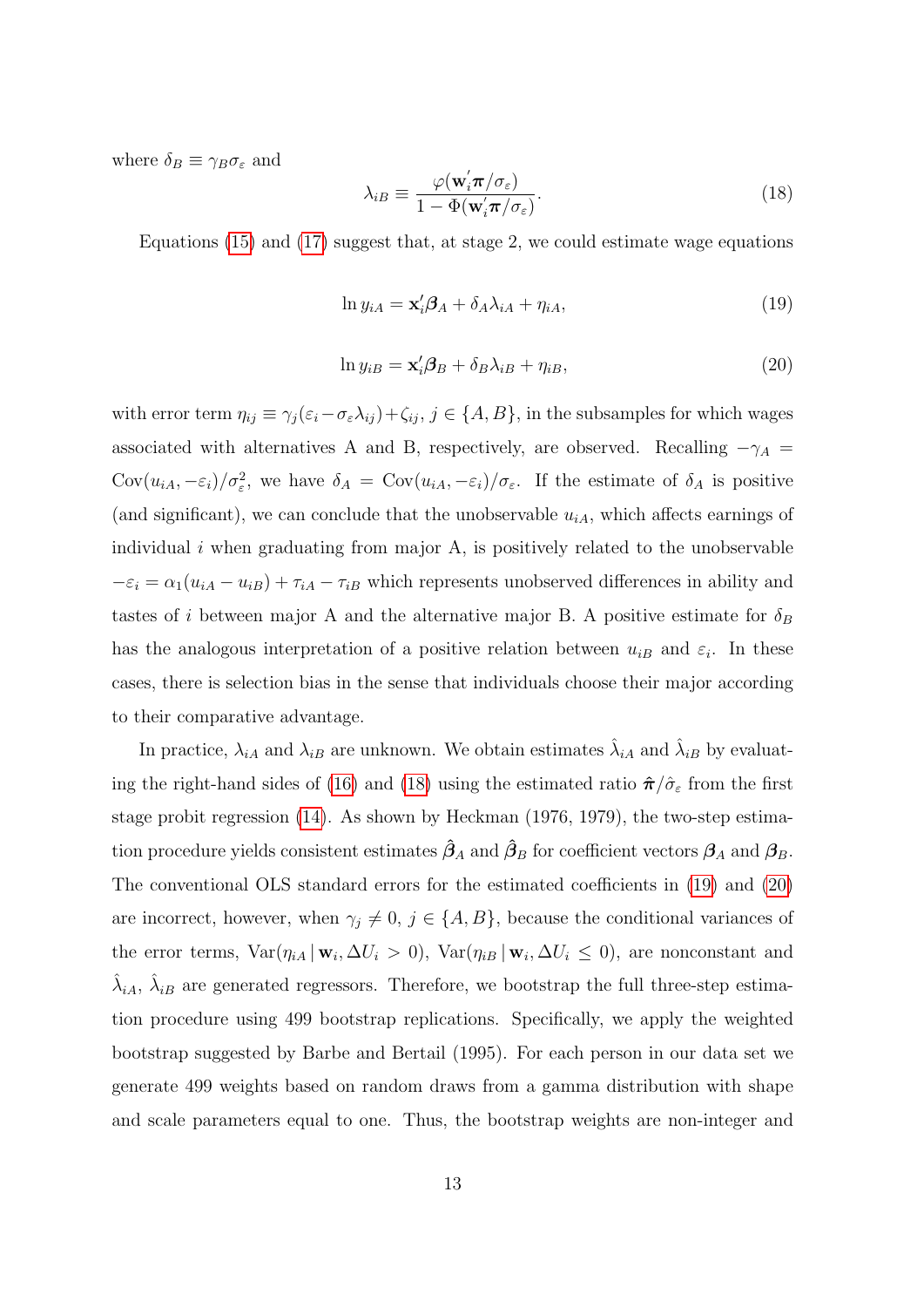the probability that a weight exactly equals zero is zero. With a binary dependent variable and a number of discrete regressors, this bootstrap procedure has the advantage that we avoid having to repeat the sampling if, in a given resample, the maximum likelihood estimation fails to converge or certain covariate settings perfectly predict the dependent variable (see also Fitzenberger and Muehler, 2015, for a similar argument).

#### 4.1.3 Stage 3

In the final stage 3 (major choice), we estimate the structural probit equation [\(12\)](#page-13-1) by replacing  $\ln y_{iA} - \ln y_{iB}$  by

<span id="page-16-0"></span>
$$
\ln \hat{y}_{iA} - \ln \hat{y}_{iB} = \mathbf{x}'_i(\hat{\beta}_A - \hat{\beta}_B). \tag{21}
$$

Again, we rely on the bootstrap procedure described above to obtain standard errors that are valid when the generated wage difference is included as regressor.

### 4.2 Identification

Our estimating equations [\(12\)](#page-13-1), [\(19\)](#page-15-1) and [\(20\)](#page-15-2) contain two sets of individual characteristics  $x_i$  and  $z_i$ . While  $x_i$  captures regressors that reflect abilities affecting earnings capability,  $z_i$  subsumes regressors that measure socialcultural and economic factors affecting major choice. The vector  $x_i$  and the inverse Mills ratio that is a function of  $\mathbf{w}'_i = (\mathbf{x}'_i, \mathbf{z}'_i)$  enter in the second stage equations [\(19\)](#page-15-1) and [\(20\)](#page-15-2). The third stage equation contains  $z_i$  and the wage difference that is a function of  $x_i$  as regressors. To avoid multicollinearity issues in the second and third stage estimations it is important to have distinct variables in  $x_i$  and  $z_i$ . In Section [5](#page-17-0) we provide further details on the specific variables used.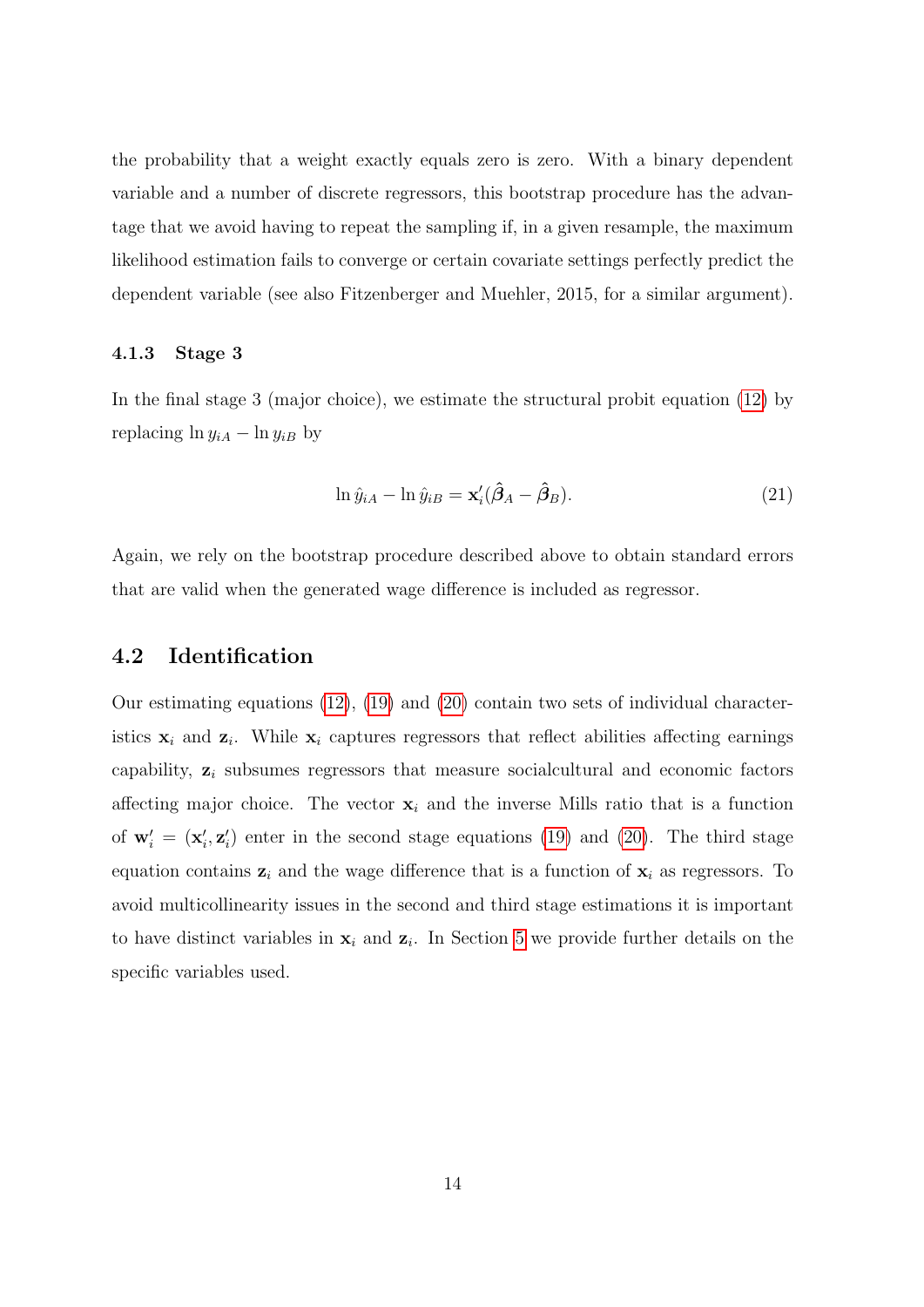# <span id="page-17-0"></span>5 Background and Data

### 5.1 Institutional Background

Attending a Swiss university requires an upper secondary degree from a general high school (Gymnasiale Matura). The share of young people holding an upper secondary degree that entitles them to attend university is rather low in Switzerland in international comparison. In 1999, around the time of our survey data, 18 percent of a cohort held a *Gymnasiale Matura* degree (Bundesamt für Statistik, 2015).<sup>[10](#page-17-1)</sup>

At the time of our study, individuals with a Swiss general high school degree could choose freely among the available tertiary education programs and institutions in Switzerland, i.e. for those students there were no university entrance exams, restrictions in terms of minimum high school grade point average, or other selection procedures.[11](#page-17-2) In Switzerland, there are two types of academic tertiary education institutions: universities and so-called universities of applied sciences (Fachhochschulen). The latter offer programs that are more practically oriented and occupation-specific compared with those at standard universities. Most of them were founded in the mid-1990s, whereas the universities are typically much older. In the 1990s and early 2000s, around 75 percent of the young people with a Swiss general high school degree enroll at a (standard) university within a year after high school graduation (Bundesamt für Statistik, 2013). There was no distinction between undergraduate and graduate university degrees. Graduating from university meant completing a curriculum comparable to a Master's degree in Switzerland and other countries nowadays, whereas graduating from a university of applied sciences meant completing a shorter curriculum comparable to a Bachelor's degree nowadays.

In the period under study, there were eleven universities in Switzerland. The two technical universities, called *Eidgenössische Technische Hochschulen* (ETH), are the

<span id="page-17-1"></span><sup>&</sup>lt;sup>10</sup>In addition, in 1999, seven percent of a cohort obtained an upper secondary degree from a vocational high school (Berufsmatura). This degree only provides access to a particular field of study at a university of applied sciences.

<span id="page-17-2"></span><sup>&</sup>lt;sup>11</sup>Only medical schools began, in the year 1998, to select students according to their grade point average at high school and in an entrance exam. These restrictions are not relevant for the cohorts in our data set.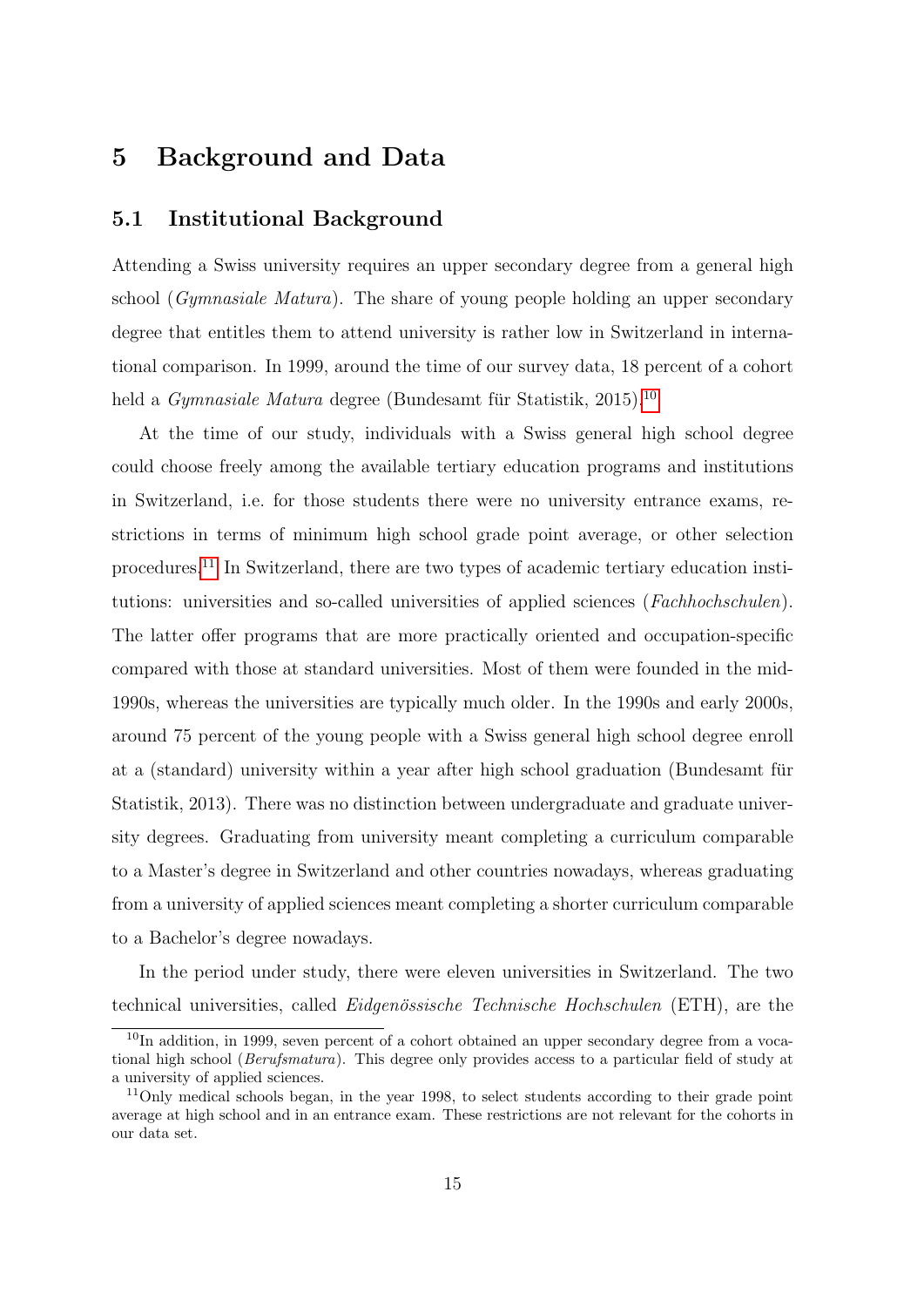only federal universities in Switzerland. They are located in the cities of Lausanne and Zurich. All other universities are governed at the cantonal (i.e., state) level. The nine cantonal universities are located in the cities of Basel, Berne, Fribourg, Geneva, Lausanne, Lugano, Neuchâtel, St. Gallen, and Zurich. The cantonal universities offer degree programs of comparable quality in non-STEM fields. For STEM fields, however, the technical universities are better endowed, have much bigger departments and offer a wider variety of programs and specializations than the cantonal universities. Thus, a STEM degree from a technical university is considered as more prestigious than one from a cantonal university.<sup>[12](#page-18-0)</sup> In our data set, 62.8 percent of STEM university graduates attended one of the two technical universities.

Drop-out rates are similar across STEM and non-STEM programs and relatively low in international comparison. Of those university students enrolled in a particular program in the year 2001, for instance, 28.7 percent did not graduate from that program after 10 years and the vast majority of them has definitely dropped out of that program (Wolter, Diem, and Messer, 2013). This is very different to the pattern of drop-out rates found by Arcidiacono (2004) and Stinebrickner and Stinebrickner (2014) for the US. Their evidence suggests that an extraordinarily high fraction of students, who intend to or actually start a science major, graduate in another major or drop out from university. A possible explanation for the uniformly low drop-out rates in Switzerland could be the rather low enrolment rates in university education in Switzerland, possibly leading to a more talented and/or better informed selection of university students on average.

Tuition fees in Swiss universities are moderate in international comparison, both in absolute terms and relative to housing costs. They are similar across universities and the same for all majors within a university. With nine university locations in a small country like Switzerland, but only two technical universities located in the high-cost areas Zurich and Lausanne, we hypothesize that the distance from the home municipality to the next technical university, relative to the distance to the next (other) university,

<span id="page-18-0"></span><sup>12</sup>For instance, Nobel Prize winner Albert Einstein studied between 1896 and 1900 at the ETH Zurich where he later also served as a professor. Until today, 21 Nobel prize winners have studied or worked at the ETH Zurich.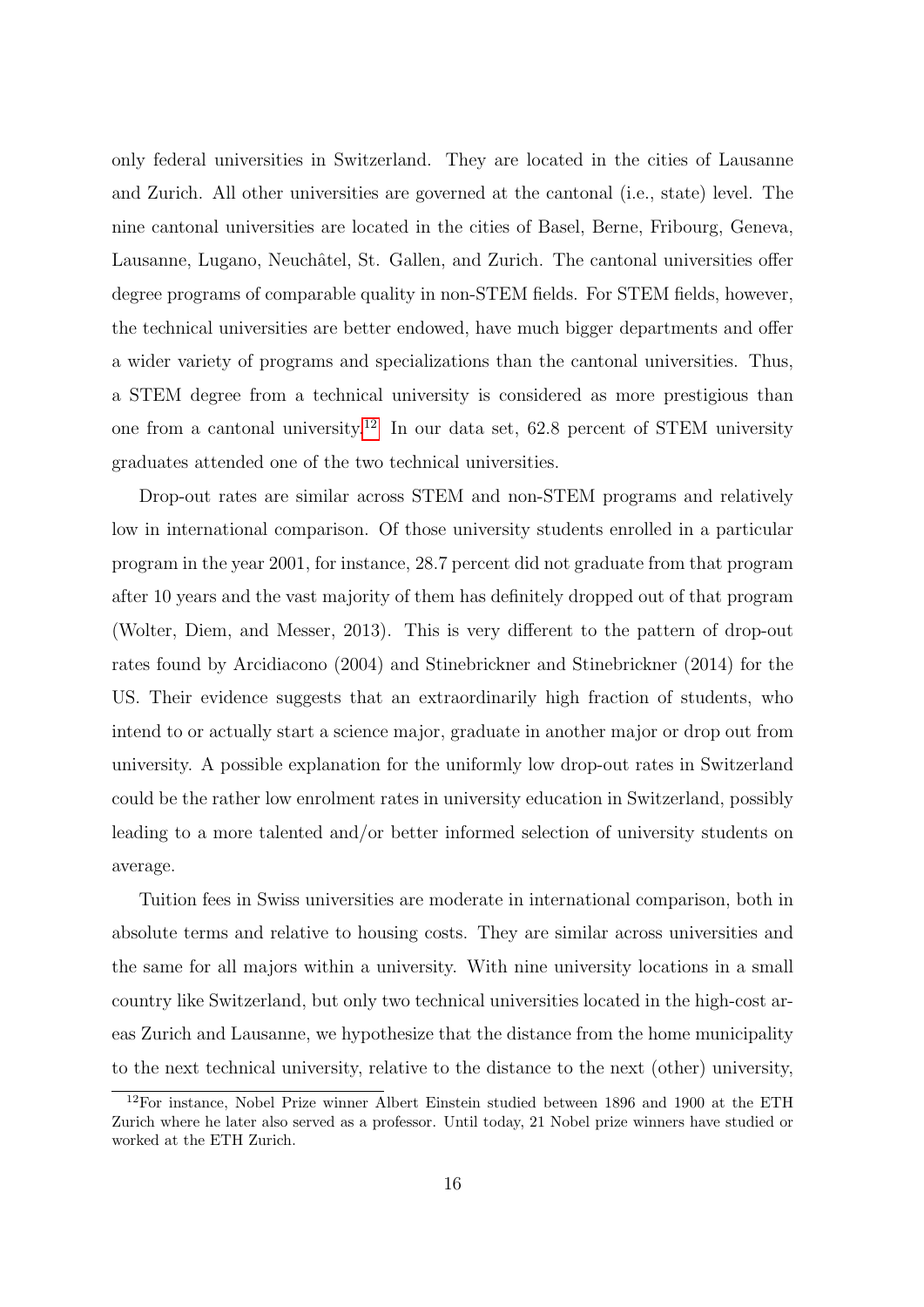is a major determinant of the economic cost to study a STEM major. For instance, high school graduates living at their parents' home in the canton of Ticino or St. Gallen face the trade-off between studying a STEM field at one of the prestigious technical universities in Zurich and Lausanne or studying, say, economics at the University of Lugano or the University of St. Gallen – involving substantially lower living expenses.

### 5.2 Graduate Survey

Our main data source is the 'Swiss Graduate Survey' of the Federal Statistical Office  $(Bundesamt für Statistik)$ , a unique survey of the population of graduates from tertiary academic education in Switzerland (Bundesamt für Statistik, 2008, 2009, 2012). We consider all respondents who graduated in 2000 and 2002 from one of the nine cantonal or the two federal universities.<sup>[13](#page-19-0)</sup> All graduates of these two cohorts received a questionnaire one year and five years after graduation. Participation in the survey was voluntary. All respondents in the first wave received a follow-up questionnaire five years after graduation. The response rate was about 60 percent in the first wave and 65 percent in the second. We use the probability weights provided by the Federal Statistical Office of to account for potentially selective nonresponse.

The survey contains a large array of individual characteristics including earnings, hours worked, major at university, gender, the level of education of mother and father, as well as the home municipality before entering university. To construct our main dependent variable, we categorize graduates into two groups according to their field of study. STEM majors include physical sciences, biology, mathematics, computing, and engineering. The remaining majors are classified as non-STEM or humanities.

Since our theoretical model implies that expected earnings differences between fields of study may have an important impact on study major choice, the availability of individual earnings several years after graduation is crucial for our estimation strategy. As a consequence, we restrict the analysis sample to those who participate also in the

<span id="page-19-0"></span> $13$ For homogeneity reasons, we do not consider graduates from other higher education institutions, i.e. universities of applied sciences. The graduates from the cantonal and federal universities represent 70 percent of the total number of graduates in the survey.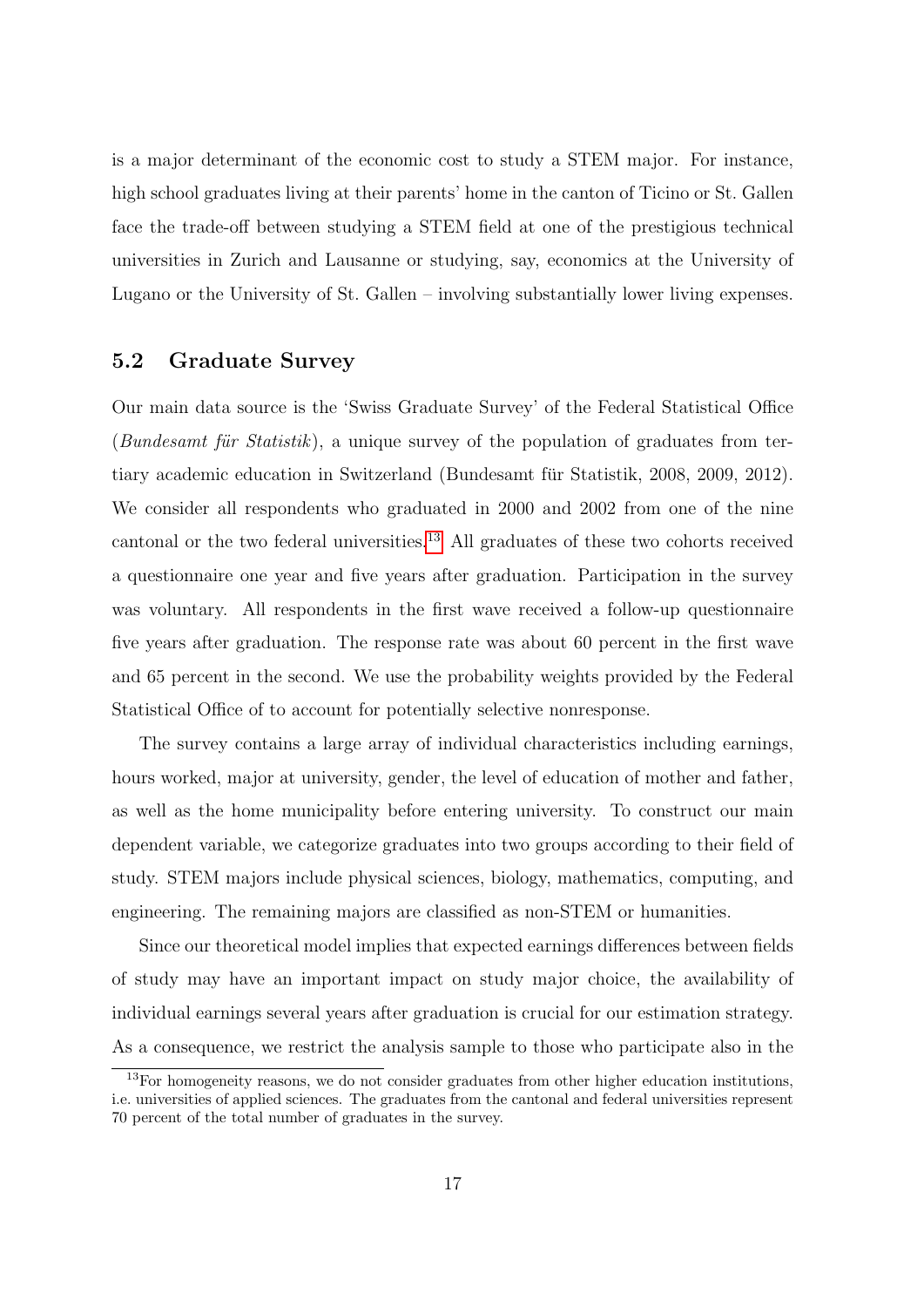second wave because it includes information on earnings five years after graduation. To construct our earnings variable, we consider earnings in the main job including also overtime compensation and bonus payments. We divide total earnings by total hours worked (contractual hours plus overtime) to obtain the hourly wage rate we use in the estimations.

We further focus on Swiss persons working at least 20 percent of the fulltime amount. In order to mitigate potential measurement error, we exclude individuals who report extreme earnings values (445 observations). In order to focus on typical careers, we leave out graduates who took less than eight or more than 18 semesters to complete their degree, and we exclude respondents older than 37 years of age (599 observations). Our final sample includes 4,767 individuals.

#### 5.3 Geographical and Sociocultural Data

For our analysis, an important piece of information in the 'Swiss Graduate Survey' is the home municipality of each graduate at the end of high school. We draw on this variable to characterize a student's sociocultural background at the time of major choice. There are about 2,600 municipalities in Switzerland, which allows us to reconstruct the sociocultural environment at a very detailed regional level.<sup>[14](#page-20-0)</sup>

First, we characterize the majority language and the religious environment (share of Catholics) of a graduate in the home municipality using information from the 'Federal Population Census' in 1990 (Bundesamt für Statistik, 1990). The census is a mandatory survey of the entire resident population that takes place every 10 years. Every household in Switzerland receives a household specific questionnaire and individual specific questionnaires for each person living in the household (Bundesamt für Statistik, 1996). The census collects information on the demographic, economic, social and cultural structure of Switzerland and its development over time. Second, we construct the distances from the center of the home municipality to the next technical university (ETH) and the distance to the next cantonal university with the help of Google

<span id="page-20-0"></span><sup>14</sup>A complete listing of the data sources used is provided in Appendix A.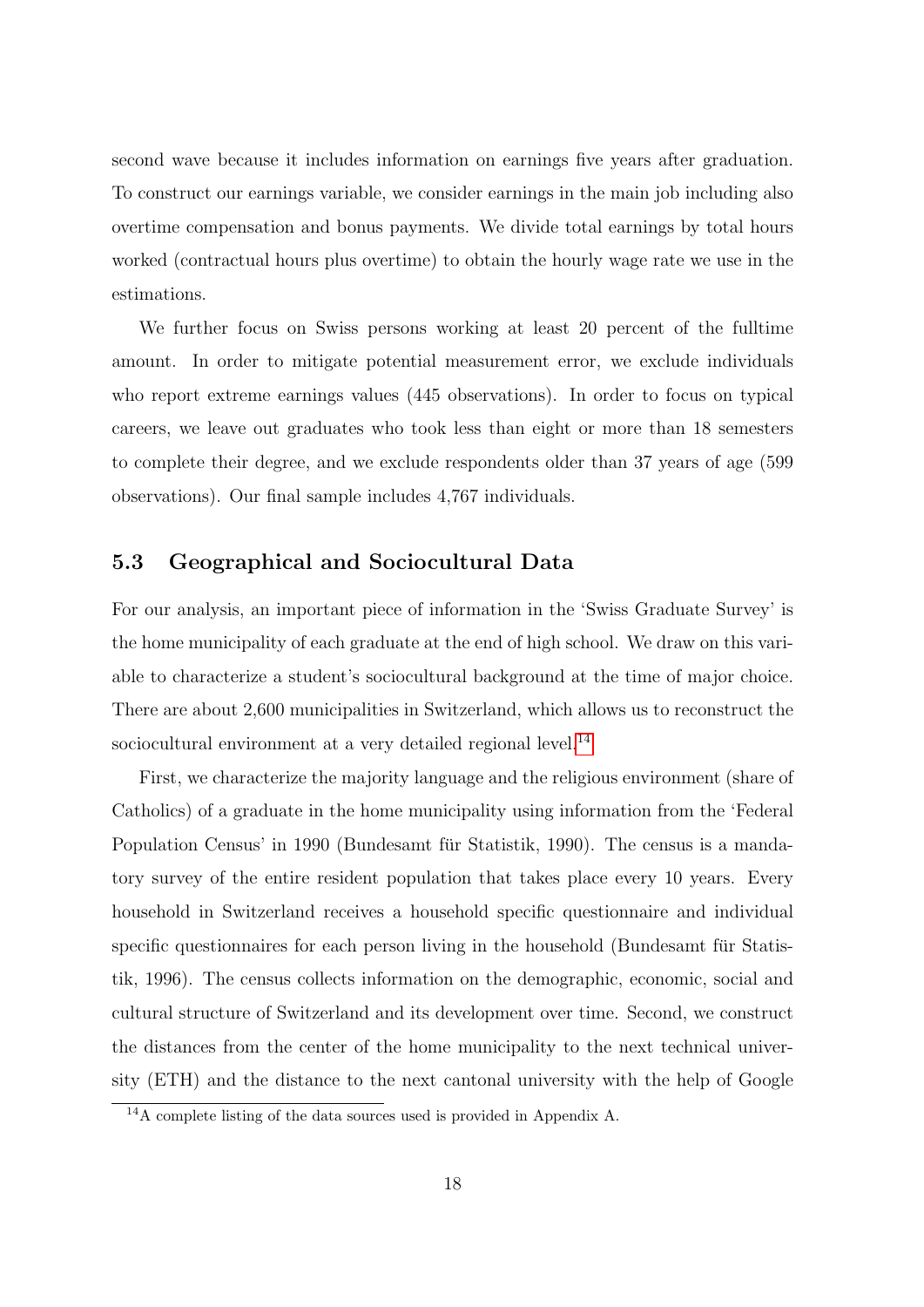Maps. Third, we calculate the total vote share which accrued to left-wing parties in the Swiss national election in 1995 based on municipality level election data (Bundesamt für Statistik, 1995). Fourth, we use the results from four nationwide referenda to capture how progressive views were on gender equality and science-related issues. The municipality level data on referenda results are provided by Année Politique Suisse (2013). Some details of these referenda are outlined next.

The referendum on gender equality in 1981 intended to give equal rights to women with respect to professional life, family life, and education. A particular focus of the initiative was to ensure by law equal pay for equal work. Opponents feared that the proposal would interfere in wage negotiations and endanger private autonomy of families. The referendum passed in 17 of the 26 cantons. The overall support for the proposal was 60.3 percent. A nationwide representative poll revealed that opponents of the initiative, in general, disapproved equal rights for men and women.[15](#page-21-0)

After the isolation of embryonic stem cells in 1998, advances in stem cell engineering prompted the debate on how to deal with the use of embryonic stem cells legally and ethically. The Swiss government proposed a law allowing scientists to take stem cells only from embryos left over from in vitro fertilization procedures. In 2004, the electorate accepted the law with a majority of 66.4 percent. All cantons voted in favor of the proposal. Polls showed that 40 percent of the opponents said that ethical concerns were the principal reason for voting against the proposal. About 50 percent of adversaries expressed that doubts about the merits of scientific research in general and fears of unwelcome consequences were decisive factors to oppose the law.

In a scientific pilot project set up by the Swiss Government in 1994, drug addicts were entitled to receive heroin from a physician for free. Evaluation of this program suggested positive effects on both the health and the social situation of drug addicts. Subsequently, the Swiss government was seeking to enlarge the set of therapies by a state-controlled distribution of heroin all over Switzerland. Adversaries argued, in particular, that the state would financially and morally support drug addicts by this

<span id="page-21-0"></span><sup>&</sup>lt;sup>15</sup>For such background information and further discussion of the referenda used in our study, see Linder, Bolliger and Rielle (2010).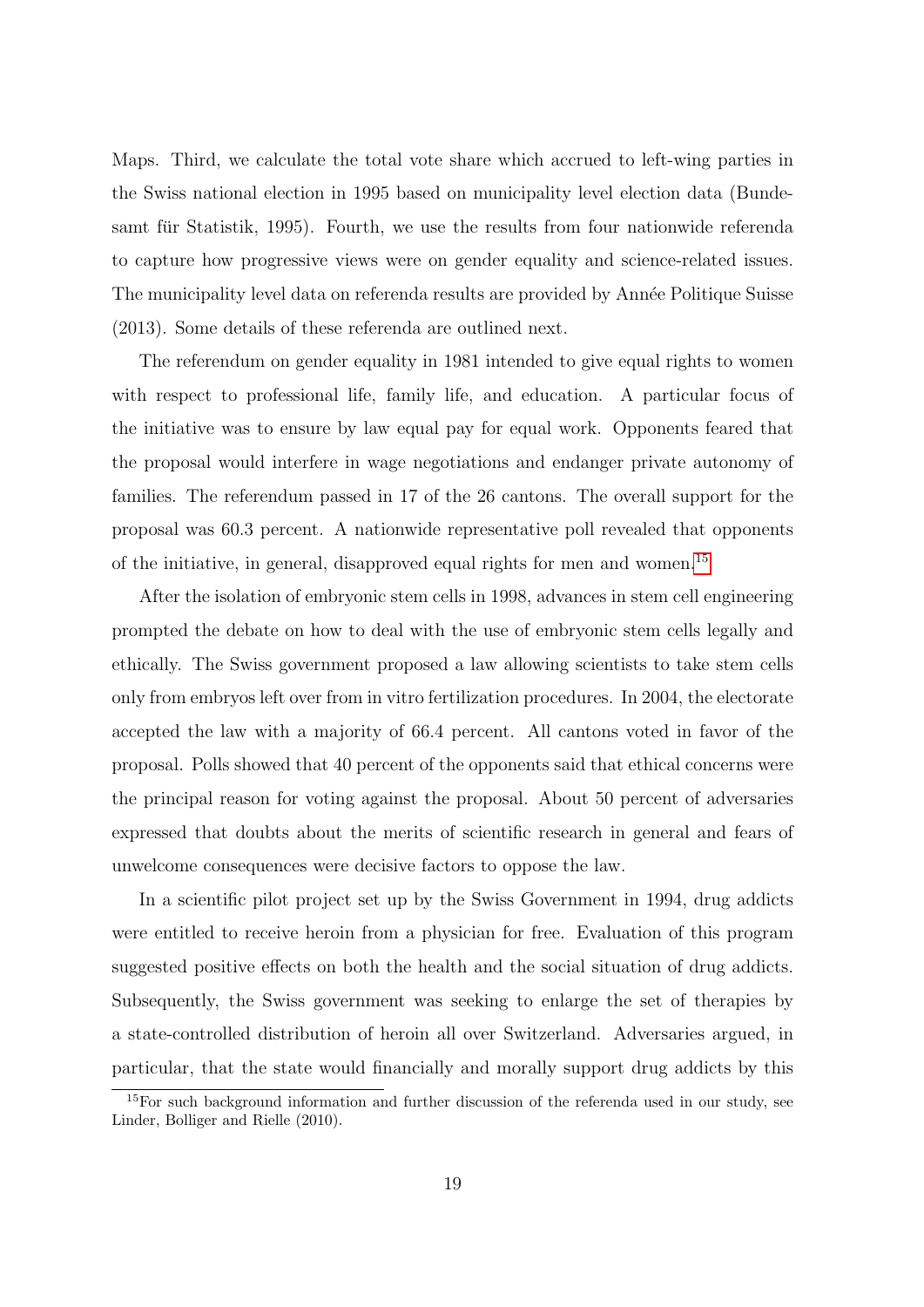law. In 1999, the people approved the proposal by a majority of 54.4 percent. Ten cantons refused the law.

Finally, in 2005, a referendum was held on the introduction of equal rights for homosexual couples in civil law. Registered homosexual partnerships were supposed to get the same rights as married couples except for the right to adopt children and access to in vitro fertilization. 58 percent of voters approved the law. In seven of the 26 cantons the majority refused it. A nationwide poll found that voters based their decision on their fundamental conviction whether homosexual partnerships should be legally and socially recognized.<sup>[16](#page-22-0)</sup>

### 5.4 Variables Affecting Earnings Capability

According to equation [\(2\)](#page-10-3) in the theoretical framework, variables in  $x_i$  are those which affect the earnings capability of an individual  $i$  early in the professional career (time  $t = 1$ ) given the major choice. They enter the estimated equations [\(19\)](#page-15-1) and [\(20\)](#page-15-2) at the second stage. (As usual, we also include a constant term.) We employ a dummy variable which indicates gender (equal to 1 if  $i$  is female) to capture potential discrimination of women in the labor market (variable 'female'). Moreover, we control for the age (in logs) of an individual at the time of the survey (five years after graduating from university) to capture work experience (variable 'log age'). Some older graduates may have gained work experience prior or during attending university, the latter possibly prolonging their study duration to the benefit of higher earnings early in the career (as captured by  $y_{ij} = f_j(\mathbf{x}_i, \xi_{ij})$  for major j in our model). We also account for the fact whether an individual has participated in a post-graduate education program for a period of at least six months (variable 'postgraduate education'). We expect individuals who have participated in such a program to earn significantly less early in the career than those who have not because, for a given age, they tend to have shorter work experience at

<span id="page-22-0"></span><sup>16</sup>In the period 1980-2005, there were additional referenda on similar topics than the ones included. In 1985 and in 2000 there were two further referenda on gender equality. In the late 1990s, there were four additional referenda on topics related to science issues (genetic engineering, transplantation medicine) and drug policy. Statistically, these additional referenda capture similar variation than the ones we have retained. The included referenda were particularly salient in the public debate at the time.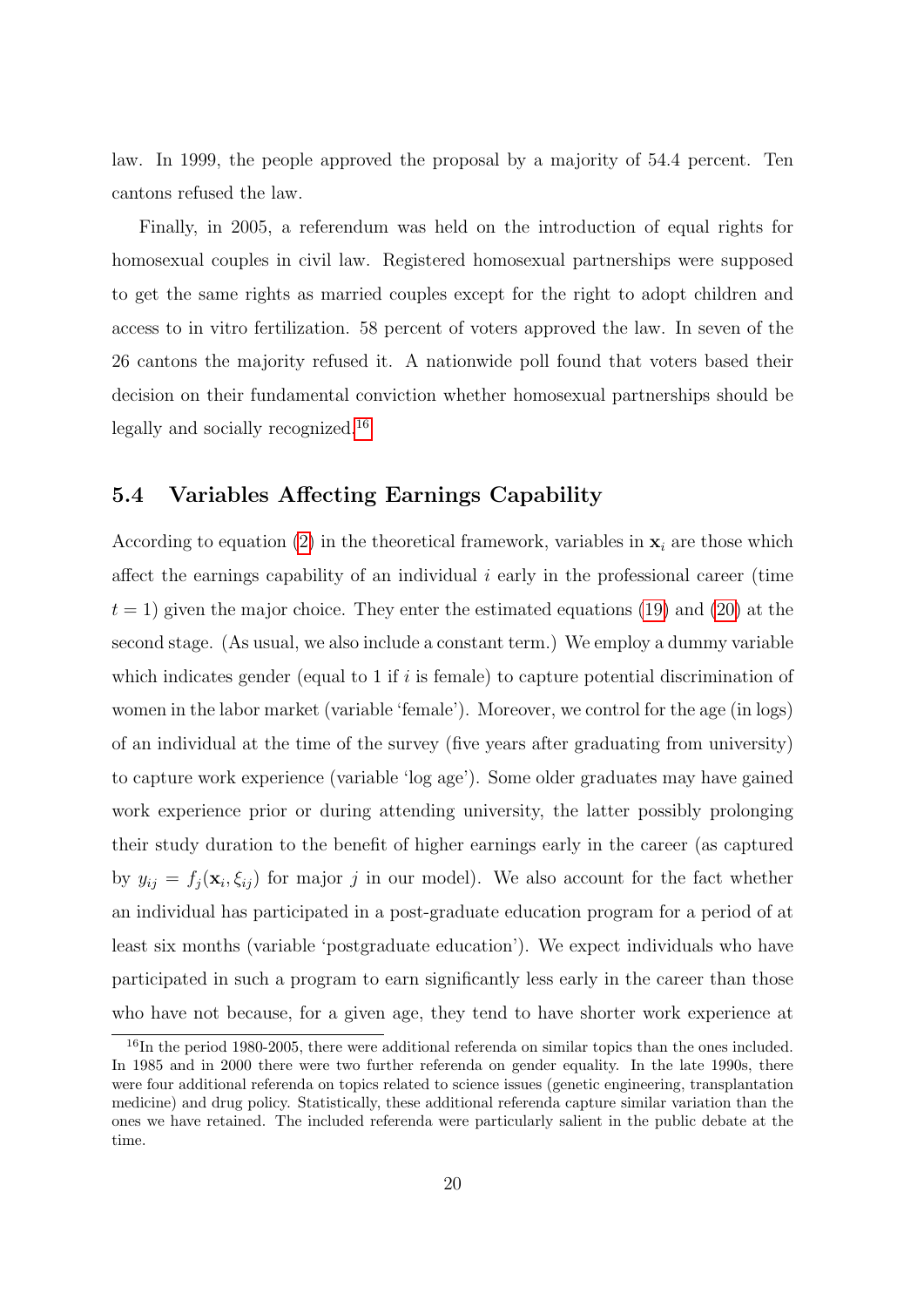the time of observation. For instance, the work experience five years after receiving a master degree of an individual which participated in a doctoral program is relatively low (often literally zero). Even if the growth rate of income,  $g_i$ , of such an individual i could be higher on average than for individuals without a doctorate but five years of work experience,<sup>[17](#page-23-0)</sup> income  $y_{ij}$  for any major j is typically lower. Failing to account for this fact could confound our second-stage estimates (earnings regressions), from which we construct the (log) earnings differences [\(21\)](#page-16-0). These are denoted by 'log earnings differential' and enter at the third stage of the estimation procedure (structural major choice). Finally, we also include dummy variables indicating whether at least one parent attended tertiary academic education, tertiary vocational education, or no vocational education.[18](#page-23-1) In this way we account for a possible intergenerational transmission of cognitive ability.[19](#page-23-2) Note, however, that the education of parents may be less important for success in the labor market within the group of university graduates as compared to the whole population.

### 5.5 Variables Affecting Major Choice

Identification requires that we find convincing exclusion restrictions. That is, we need variables that reflect tastes and economic constraints affecting major choice  $z_i$  but are (partly) distinct from characteristics in  $x_i$  affecting earnings capability of a student i. Moreover, our structural estimation approach dictates that only those variables enter  $z_i$  which are known to an individual i at the time of major choice. We thus employ the female dummy and a cohort dummy (taking the value one if an individual is observed in the second survey of the year 2003 rather than 2001) as the only variables that enter

<span id="page-23-0"></span><sup>&</sup>lt;sup>17</sup>Recall that  $q_i$  does not enter the estimated equations according to our structural model such that we do not have to observe it.

<span id="page-23-1"></span><sup>18</sup>We apply the International Standard Classification of Education (ISCED) by UNESCO which distinguishes tertiary education of type 5A (academic) and type 5B (vocational). Switzerland is, like Germany, well-known for its dual apprenticeship system, associated with lower enrolment rates in tertiary academic education than is typically observed in other advanced countries. We experimented with also including a dummy variable indicating whether at least one parent has secondary vocational education. The variable turned out to be unimportant for any of the results.

<span id="page-23-2"></span><sup>&</sup>lt;sup>19</sup>As robustness checks, we included the education of the mother and father separately and constructed various indicators of their level of education. We found no important differences in the estimation results compared to the parental education measure we use to reach the reported results.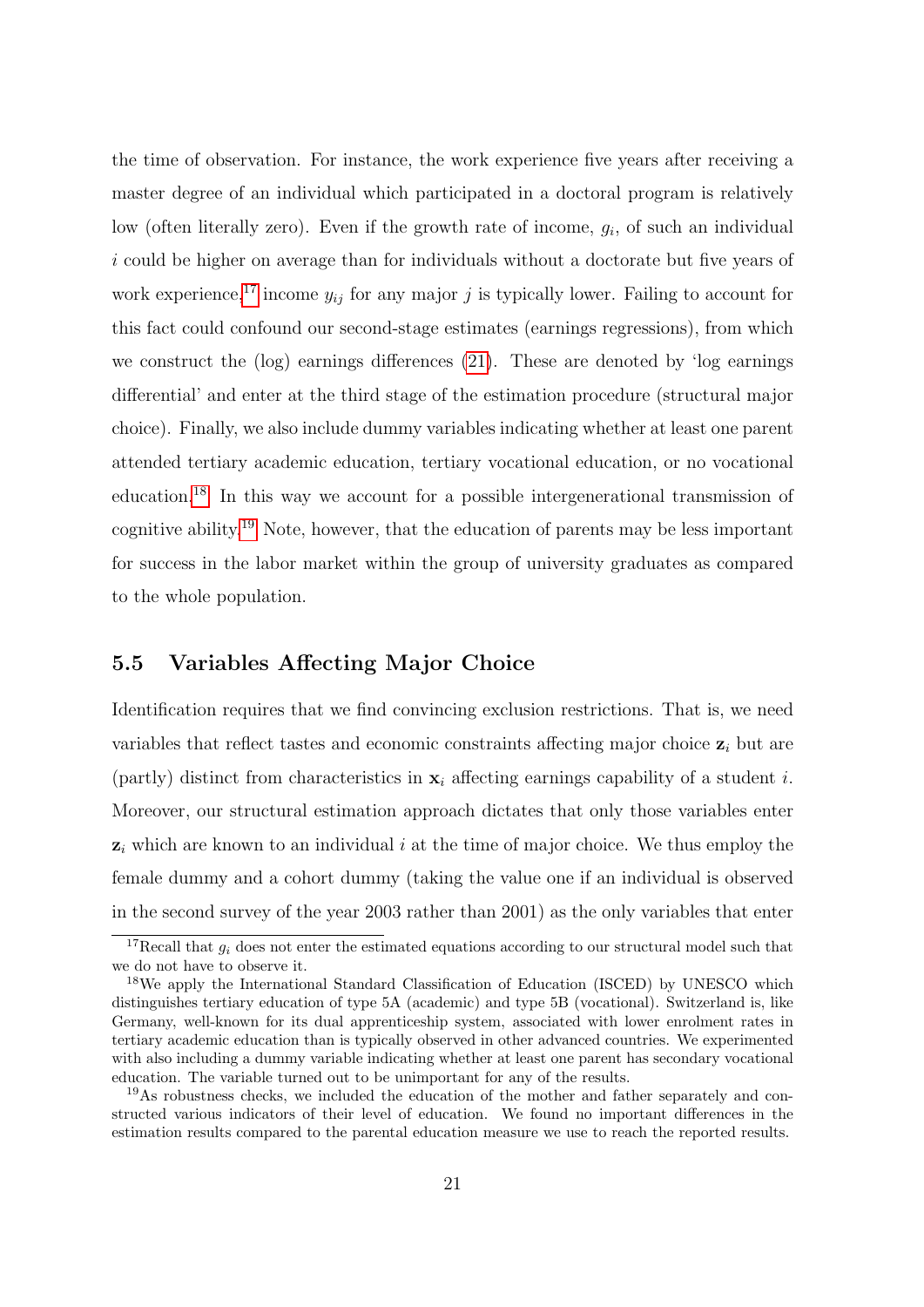both stage 2 and stage 3 estimations.

Sociocultural Characteristics and Gender Differences Our first identifying assumption is that variables which capture the sociocultural background of students affect the decision whether to study a STEM field but do not affect the differences of (log) earnings across majors after graduating from university. We include in  $z_i$  the shares of yes-votes in the following nationwide referenda in the home municipality of a college graduate before going to university: on introducing equal rights of men and women in the constitution held in 1981 (variable 'gender equality'), on providing drug addicts with medical prescriptions of heroin to addicts held in 1999 (variable 'heroin program'), on regulating stem cell research held in 2004 (variable 'stem cells'), and on a civil union of homosexual couples held in 2005 (variable 'gay marriage'). As a different kind of political indicator, we employ the support for left wing parties in the election for the National Parliament of 1995 (variable 'left-wing'). We also aim to capture the cultural background by the share of Catholics in a graduate's home municipality (variable 'Catholics'). Although Catholicism and political attitudes may have been related to cognitive skills in the 19th century (e.g. Becker and Woessmann, 2009; Boppart et al., 2013, 2014), both kinds of variables are unlikely to affect the contemporaneous individual earnings potential for a given study field.

A principal component analysis with these variables suggests that they load particularly high on a single principal component, denoted by 'principal factor' (see Tab. [7](#page-45-0) in Appendix B). It is therefore reasonable to interpret the sociocultural variables as indicators of progressive attitudes on gender equality and science-related issues. We use the sociocultural characteristics and the summary indicator 'principal factor' separately in our first and third stage estimations. The share of Catholics is supposed to be a measure of "anti-progressive" attitudes (entering with the opposite sign than the others).

In order to examine whether the sociocultural characteristics contribute to explaining gender differences with respect to choosing a STEM field in university, in an extension of our basic major choice probit estimations, we also include interaction effects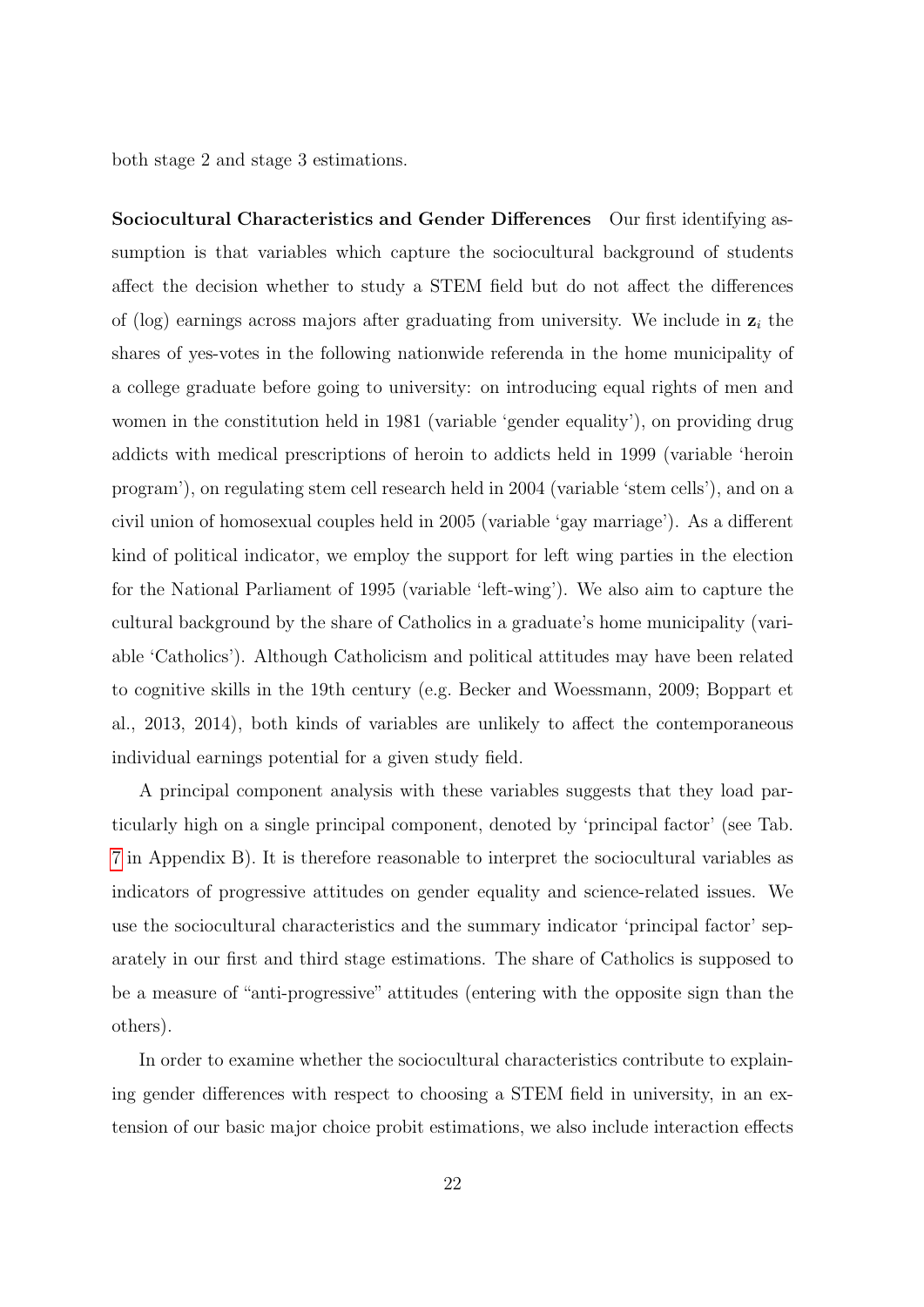between sociocultural characteristics and gender. Moreover, we use this specification to check the well-known hypothesis that female students are less motivated by earnings than males. We therefore include an interaction effect at stage 3 between the (constructed) earnings differential across fields as given by [\(21\)](#page-16-0) and gender.

Geographical Characteristics Our second identifying assumption is that the distances of the home municipality to the next technical and the next other university, respectively, do not affect earnings capability for a given major choice but determine the relative cost to study a STEM field. We take logs to capture that the marginal impact of an additional kilometer on major choice is decreasing with distance. Suppose, for instance, the next technical university (ETH) is 75 km away from the parents' home and the next other university is 25 km away. Then a student may be inclined to choose the university in the region (and not study a STEM field) to save living expenses. However, if the next ETH is 150 km away and the next university is 100 km away, the geographical distances shall not matter much for the major choice. It is the combination of the free choice of those holding an upper secondary education degree which field and where to study and the geographical distribution of technical universities and other universities in Switzerland that provide a unique identification opportunity for the determinants of university major choice.

Majority Language Moreover, in Switzerland, the motivation to study a STEM field may depend on the majority language (German, French, Italian) of an individual's home environment. For instance, the two technical universities in Switzerland offer programs in German, French, and English but not in Italian. Further, regional differences in institutions and industry structure may be affected by trade relations of Swiss regions and neighboring countries with a common language. Of course, language may also be perceived as a cultural characteristic. We include dummy variables for French and Italian as majority language, i.e., German as majority language is the left-out category.[20](#page-25-0)

<span id="page-25-0"></span> $20$ We subsume the very few observations from Rhaeto-Romansh speaking municipalities to the category Italian speaking. Inhabitants of these municipalities speak Italian at least as their second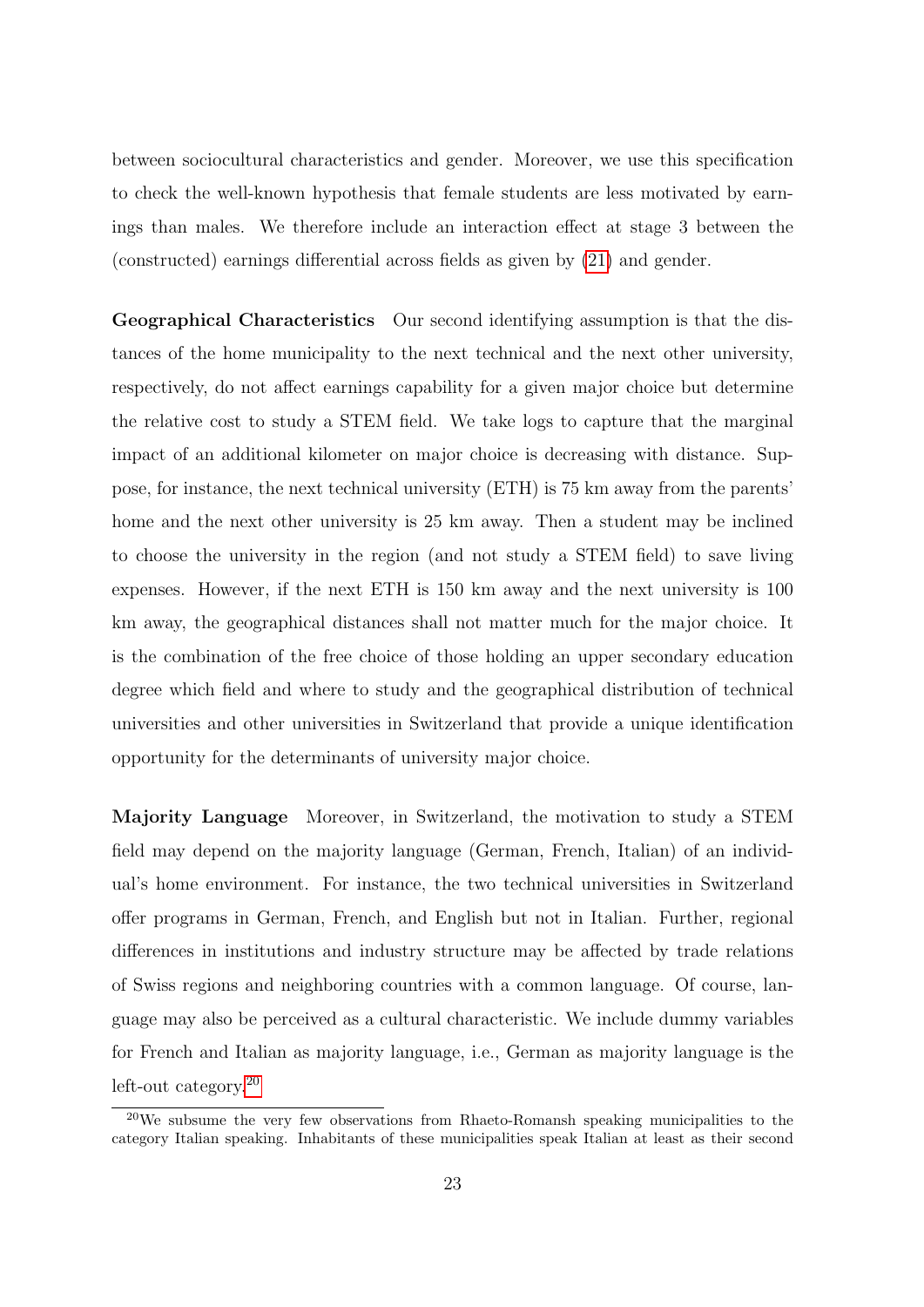#### 5.6 Economic Environment

One may hypothesize that the economic environment may shape taste or capability differences of an individual across study fields. We thus perform a sensitivity analysis, where we include the employment rate of the home municipality, the industry structure (employment shares in agriculture, manufacturing, construction, and business services), and the municipality size as control variables at the first stage. We document in Appendix B that these factors are insignificant and therefore we focus in the main text on the estimation results without those controls.

### 5.7 Summary Statistics

Tab. [1](#page-27-0) provides summary statistics of the variables used in the empirical analysis. Five years after graduation, the average age of the respondents is 31 years. Gross hourly wages in the main job are CHF 34.52 for STEM graduates and CHF 36.66 for non-STEM graduates, with men on average earning almost eleven percent more than women. 28 percent of the graduates studied a STEM field, with 38 percent among men and 15.1 percent among women. Both of these figures are very close the OECD average (see Fig. [1\)](#page-4-0). About 53 percent of the respondents participated in post-graduate education and about two-fifths of the graduates report having at least one parent with tertiary academic education. The average distance to the next university is about 28 km, whereas the average distance to the next technical university (ETH) is 71 km.

The summary statistics of the variables capturing the economic environment employed in the sensitivity analysis are relegated to Appendix B (Tab. [8\)](#page-45-1).

### <span id="page-26-0"></span>6 Estimation Results

We present two sets of results. First, we show the results of estimations without any interaction effects between gender and sociocultural characteristics as well as earnings differences across majors. Second, we include these interaction effects to learn about language, typically being bilingual.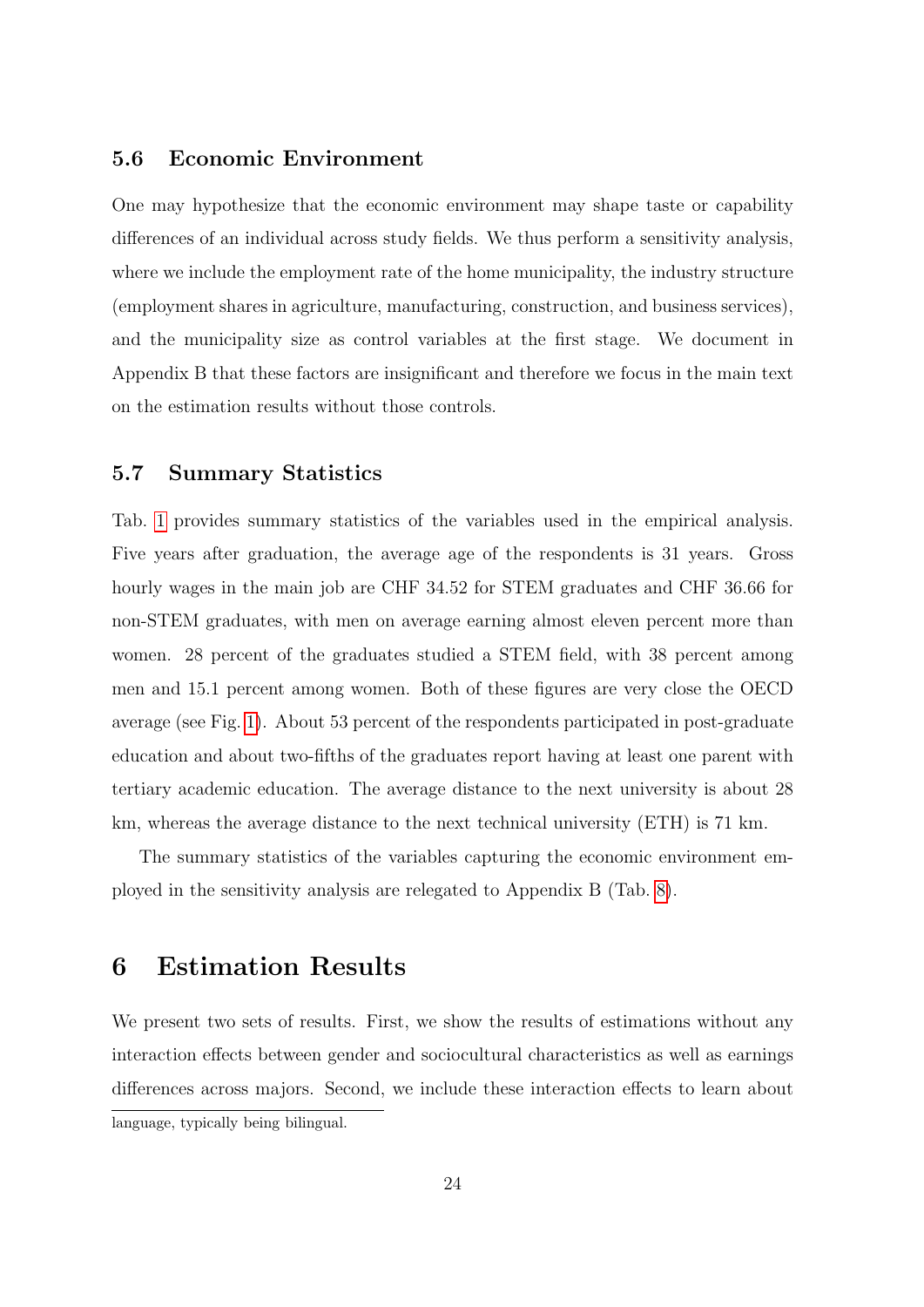|                                                                   | Total                        | Men           | Women         |
|-------------------------------------------------------------------|------------------------------|---------------|---------------|
|                                                                   | (1)                          | (2)           | (3)           |
|                                                                   | Individual level variables   |               |               |
| STEM major $(1 = yes, 0 = no)$                                    | 0.280(0.449)                 | 0.380(0.485)  | 0.151(0.358)  |
| Female $(1 = yes, 0 = no)$                                        | 0.438(0.496)                 | 0.000(0.000)  | 1.000(0.000)  |
| Second cohort $(1 = yes, 0 = no)$                                 | 0.438(0.496)                 | 0.437(0.496)  | 0.439(0.496)  |
| Age                                                               | 31.05(1.86)                  | 31.15(1.78)   | 30.92(1.95)   |
| Parent has tertiary academic edu-<br>cation $(1 = yes, 0 = no)$   | 0.382(0.486)                 | 0.368(0.482)  | 0.402(0.490)  |
| Parent has tertiary vocational ed-<br>ucation $(1 = yes, 0 = no)$ | 0.381(0.486)                 | 0.388(0.487)  | 0.373(0.484)  |
| Parent has no vocational education<br>$(1 = yes, 0 = no)$         | 0.265(0.441)                 | 0.268(0.443)  | 0.260(0.439)  |
| Postgraduate education<br>$(1 = yes,$<br>$0=$ no)                 | 0.534(0.499)                 | 0.539(0.499)  | 0.528(0.499)  |
| Gross hourly wage with STEM ma-                                   | 34.52 (14.82)                | 35.34 (13.96) | 31.86 (17.05) |
| jor<br>Gross<br>hourly<br>wage<br>with<br>non-<br>STEM major      | 36.66 (13.35)                | 38.62 (15.31) | 34.84 (10.90) |
|                                                                   | Municipality level variables |               |               |
| Distance to next university (km)                                  | 27.85 (30.39)                | 28.68(30.55)  | 26.79(30.15)  |
| Distance to next ETH (km)                                         | 70.55(49.60)                 | 70.70 (48.92) | 70.35(50.47)  |
| Share in favor of gender equality                                 | 0.635(0.129)                 | 0.629(0.130)  | 0.642(0.127)  |
| Share in favor of heroin program                                  | 0.545(0.103)                 | 0.547(0.102)  | 0.544(0.104)  |
| Share in favor of stem cell engi-<br>neering                      | 0.695(0.102)                 | 0.689(0.100)  | 0.703(0.103)  |
| Share in favor of gay marriage                                    | 0.595(0.085)                 | 0.594(0.086)  | 0.596(0.085)  |
| Share of left-wing parties                                        | 0.327(0.131)                 | 0.322(0.131)  | 0.334(0.132)  |
| Share of Catholics                                                | 0.426(0.291)                 | 0.430(0.291)  | 0.420(0.291)  |
| Majority French $(1 = yes, 0 = no)$                               | 0.341(0.474)                 | 0.312(0.463)  | 0.378(0.485)  |
| Majority Italian $(1 = yes, 0 = no)$                              | 0.058(0.233)                 | 0.053(0.224)  | 0.064(0.245)  |
| Observations                                                      | 4,767                        | 2,572         | 2,195         |

<span id="page-27-0"></span>Table 1: Descriptive Statistics of Core Variables

Source: Federal Statistical Office of Switzerland, Année Politique Suisse, own calculations. Notes: The table shows the means and standard deviations (in parentheses) of the variables.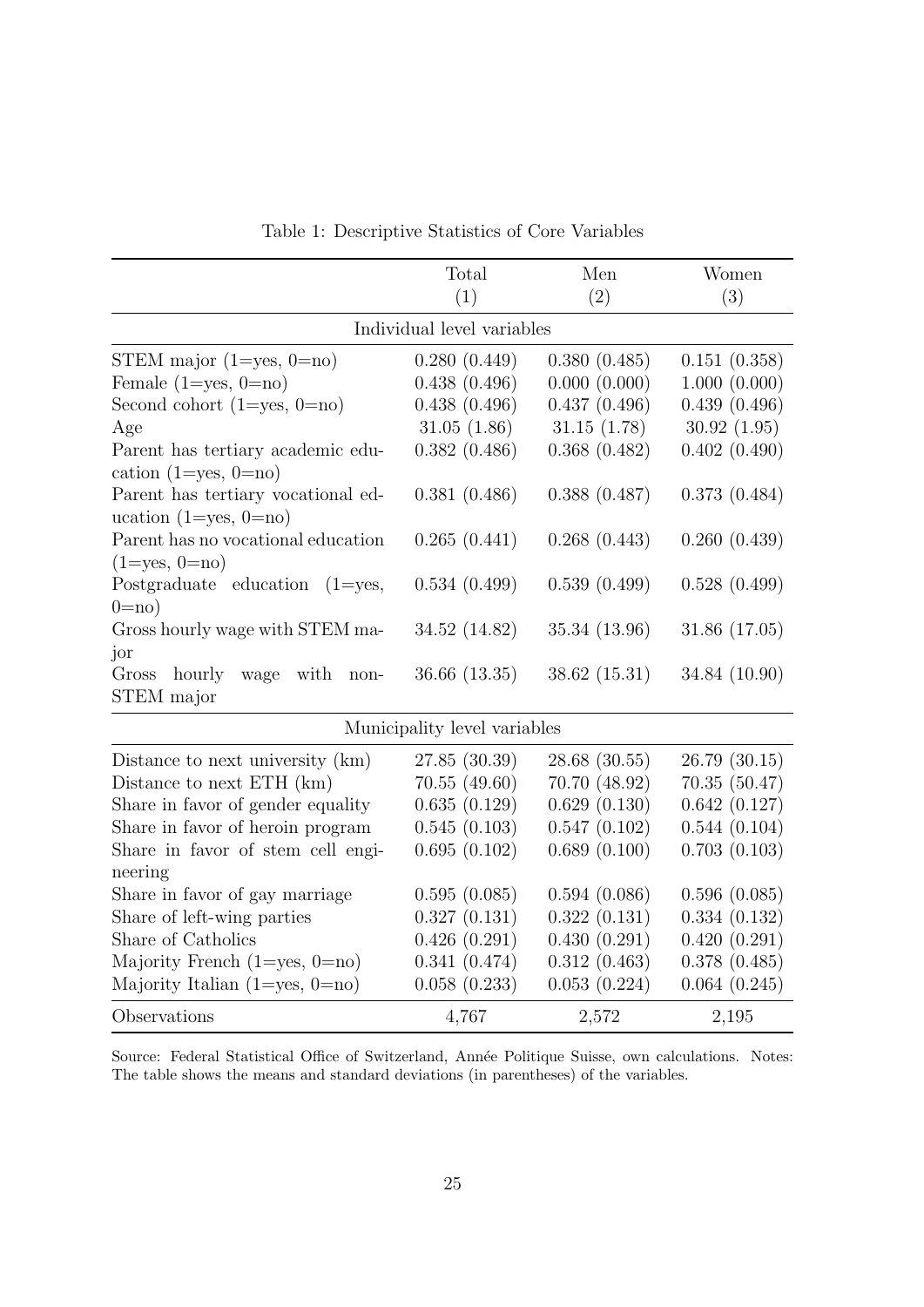gender differences.

#### 6.1 Results from Pooled Estimations

#### 6.1.1 First Stage: Reduced Form Major Choice

We start with the results on the reduced form Probit estimations [\(14\)](#page-14-4) of stage 1, presented in Tab. [2.](#page-29-0) Columns (1)-(7) of Tab. [2](#page-29-0) refer to the different "progressivism" indicators included.

As expected from the summary statistics, women are significantly less likely to study a STEM field. Moreover, the larger the (log) distance to the next technical university (ETH), the higher the probability to study a STEM field; coefficients are significantly different from zero at least at the five percent level. The (log) distance to the next university enters positively and often significantly, suggesting that the proximity to the next ETH relative to the proximity to the next university positively affects the likelihood to choose a STEM major.<sup>[21](#page-28-0)</sup> As such geographic characteristics should not matter for earnings per se and hence can be left out at stage 2 estimations, these results well support our identification strategy.

Columns (1)-(7) of Tab. [2](#page-29-0) differ in the "progressivism" indicator we control for. Its effects are shown in the first row. Not all of the coefficients are significantly different from zero, but overall they provide a consistent picture. Individuals from more conservative environments are more likely to choose a STEM field. For instance, the higher the vote share for left-wing parties (column (5)) in a municipality and for supporting the referenda on extending gender equality (column (1)) as well as allowing stem cell research (column (3)), the lower the probability that a student chooses a STEM major (with significance at the one percent level). The point estimates of the other coefficients point to the same conclusion, i.e., a negative sign for supporting heroin prescriptions to addicts (column (2)) and marriage of homosexuals (column (5)). The share of Catholics enters with a positive sign (column  $(6)$ ). Instead of using these

<span id="page-28-0"></span><sup>&</sup>lt;sup>21</sup>This is confirmed when we include the log of the ratio of the two distance measures rather than including the measures separately (not reported). We chose to stick to the latter specification to allow for differential effects.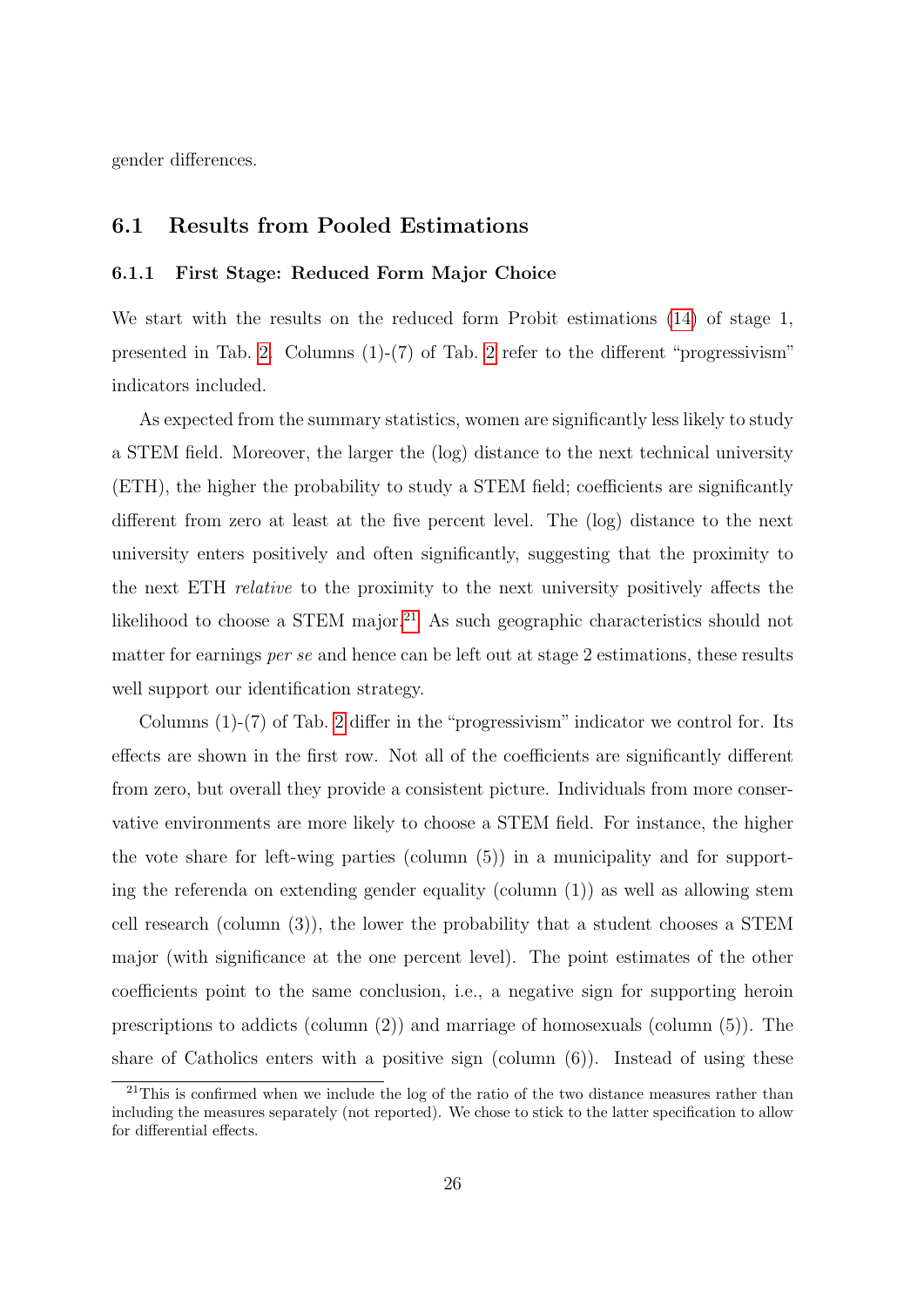|               | Gender<br>equality | Heroin<br>program | <b>Stem</b><br>cells | Gay mar-<br>riage                | Left-<br>wing | Catholics     | Principal<br>factor |
|---------------|--------------------|-------------------|----------------------|----------------------------------|---------------|---------------|---------------------|
|               | (1)                | (2)               | (3)                  | (4)                              | (5)           | (6)           | (7)                 |
|               |                    |                   |                      | Coefficients and standard errors |               |               |                     |
| Progressivism | $-0.733$           | $-0.346$          | $-0.922$             | $-0.460$                         | $-0.540$      | 0.201         | $-0.056$            |
|               | $(0.212)$ ***      | (0.278)           | $(0.288)$ ***        | (0.320)                          | $(0.197)$ *** | $(0.105)^*$   | $(0.017)$ ***       |
| Female        | $-0.735$           | $-0.734$          | $-0.733$             | $-0.733$                         | $-0.731$      | $-0.733$      | $-0.732$            |
|               | $(0.043)$ ***      | $(0.043)$ ***     | $(0.043)$ ***        | $(0.043)$ ***                    | $(0.043)$ *** | $(0.043)$ *** | $(0.043)$ ***       |
| Cohort two    | 0.051              | 0.048             | 0.050                | 0.048                            | 0.048         | 0.048         | 0.050               |
|               | (0.039)            | (0.038)           | (0.038)              | (0.038)                          | (0.038)       | (0.038)       | (0.038)             |
| Majority      | $-0.324$           | $-0.437$          | $-0.280$             | $-0.414$                         | $-0.367$      | $-0.418$      | $-0.394$            |
| French        | $(0.054)$ ***      | $(0.065)$ ***     | $(0.061)$ ***        | $(0.054)$ ***                    | $(0.052)$ *** | $(0.053)$ *** | $(0.051)$ ***       |
| Majority      | $-0.050$           | $-0.119$          | $-0.039$             | $-0.150$                         | $-0.153$      | $-0.176$      | $-0.168$            |
| Italian       | (0.098)            | (0.102)           | (0.099)              | (0.109)                          | (0.100)       | (0.110)       | $(0.102)^*$         |
| Log distance  | 0.029              | 0.049             | 0.044                | 0.048                            | 0.038         | 0.040         | 0.022               |
| to next univ. | (0.020)            | $(0.019)$ **      | $(0.018)$ **         | $(0.019)$ **                     | $(0.019)$ **  | $(0.021)^*$   | (0.021)             |
| Log distance  | $-0.043$           | $-0.046$          | $-0.057$             | $-0.051$                         | $-0.046$      | $-0.052$      | $-0.051$            |
| to ETH        | $(0.019)$ **       | $(0.019)$ **      | $(0.019)$ ***        | $(0.019)$ ***                    | $(0.019)$ **  | $(0.019)$ *** | $(0.019)$ ***       |
| Parent tert.  | $-0.089$           | $-0.097$          | $-0.093$             | $-0.096$                         | $-0.099$      | $-0.098$      | $-0.089$            |
| acad. educ.   | $(0.043)$ **       | $(0.043)$ **      | $(0.043)$ **         | $(0.044)$ **                     | $(0.043)$ **  | $(0.043)$ **  | $(0.043)$ **        |
| Parent tert.  | 0.056              | 0.061             | 0.065                | 0.062                            | 0.062         | 0.063         | 0.061               |
| voc. educ.    | (0.045)            | (0.045)           | (0.045)              | (0.045)                          | (0.045)       | (0.045)       | (0.045)             |
| Parent<br>no  | $-0.119$           | $-0.114$          | $-0.122$             | $-0.118$                         | $-0.119$      | $-0.121$      | $-0.122$            |
| voc. educ.    | $(0.051)$ **       | $(0.050)$ **      | $(0.051)$ **         | $(0.051)$ **                     | $(0.051)$ **  | $(0.051)$ **  | $(0.051)$ **        |
| Log age       | $-3.119$           | $-3.110$          | $-3.132$             | $-3.113$                         | $-3.147$      | $-3.128$      | $-3.132$            |
|               | $(0.405)$ ***      | $(0.405)$ ***     | $(0.405)$ ***        | $(0.404)$ ***                    | $(0.404)$ *** | $(0.405)$ *** | $(0.404)$ ***       |
| Postgraduate  | $-0.193$           | $-0.192$          | $-0.192$             | $-0.191$                         | $-0.192$      | $-0.190$      | $-0.192$            |
| education     | $(0.040)$ ***      | $(0.040)$ ***     | $(0.040)$ ***        | $(0.040)$ ***                    | $(0.040)$ *** | $(0.040)$ *** | $(0.040)$ ***       |
| Constant      | 11.180             | 10.877            | 11.400               | 10.987                           | 10.997        | 10.704        | 10.907              |
|               | $(1.401)$ ***      | $(1.402)$ ***     | $(1.423)$ ***        | $(1.431)$ ***                    | $(1.410)$ *** | $(1.406)$ *** | $(1.404)$ ***       |
|               |                    |                   | Model statistics     |                                  |               |               |                     |
| Observations  | 4,767              | 4,767             | 4,767                | 4,767                            | 4,767         | 4,767         | 4,767               |
| Pseudo $R^2$  | 0.09               | 0.09              | 0.09                 | 0.09                             | 0.09          | 0.09          | 0.09                |

<span id="page-29-0"></span>Table 2: First Stage Probit Estimates for Probability of Graduating in a STEM Major

Source: Swiss Federal Statistical Office, Année Politique Suisse, own calculations. Notes: The dependent variable is a dummy for graduation in a STEM field. Progressivism refers to the different indicators of progressivism indicated by the column headers. Bootstrapped standard errors of the coefficients are shown in parentheses. <sup>∗</sup> , ∗∗ and ∗∗∗ denote significance at the 10%-, 5%- and 1%-level, respectively.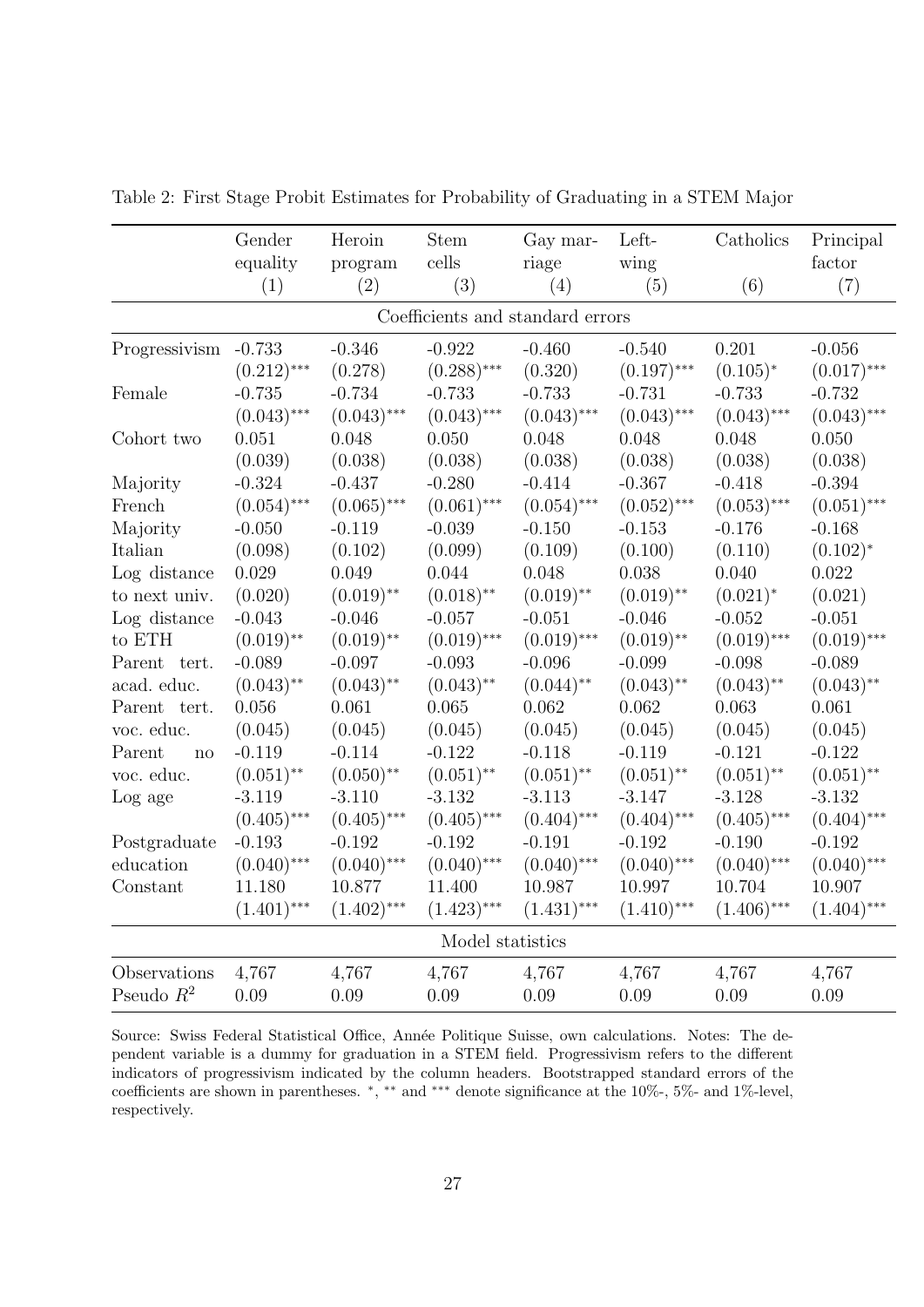six sociocultural indicators separately, column (7) uses the first principal component extracted from a principal component analysis on these indicators. As argued above, it may well be interpreted as measure of "progressivism" of the students' sociocultural home environment. Consistent with the results from columns  $(1)-(6)$ , column  $(7)$  shows that a higher degree of progressivism reduces the probability to study a STEM field. The coefficient is significantly different from zero at the one percent level.

We also estimated a richer first stage model that includes additional variables capturing the economic environment at the time of major choice (see Tab. [9](#page-46-0) in Appendix B). We then conducted joint significance tests on the different sets of regressors: cost determinants, earnings determinants, socio-cultural background, and economic environment. The results shown in Tab. [10](#page-48-0) suggest that the variables capturing the economic environment are not statistically significant while all the others are. We therefore report results from estimations that exclude the variables measuring the economic environment as our preferred specification.

#### 6.1.2 Second Stage: Earnings

Results of the earnings regressions at stage 2 are given in Tab. [3](#page-31-0) and Tab. [4.](#page-32-0) Tab. [3](#page-31-0) relates to STEM fields and Tab. [4](#page-32-0) to Humanities. The columns correspond to those of the first stage, differing in the progressivism indicator used. This is why the estimates for the correction terms  $\hat{\lambda}_{iA}$  and  $\hat{\lambda}_{iB}$  (constructed from stage 1 estimates to account for selection bias; see [\(19\)](#page-15-1) and [\(20\)](#page-15-2)) are different across the columns within Tab. [3](#page-31-0) and Tab. [4,](#page-32-0) respectively. In the tables, correction terms are denoted by  $\lambda_A$  and  $\lambda_B$  for STEM fields and Humanities respectively. We find that their coefficients are always positive and significant at the one percent level. As expected from the proposed Roy (1951) model, they suggest that individuals self-select according to their comparative advantage. If anything, females have slightly higher hourly wages than males when graduating from a STEM field (Tab. [3\)](#page-31-0). However, the coefficient on the female dummy in Tab. [4](#page-32-0) is insignificant. By contrast, inter alia correcting for self-selection, females have 8-10 percent higher hourly wages than among non-STEM university graduates.

As expected, older and more experienced graduates earn more. The coefficient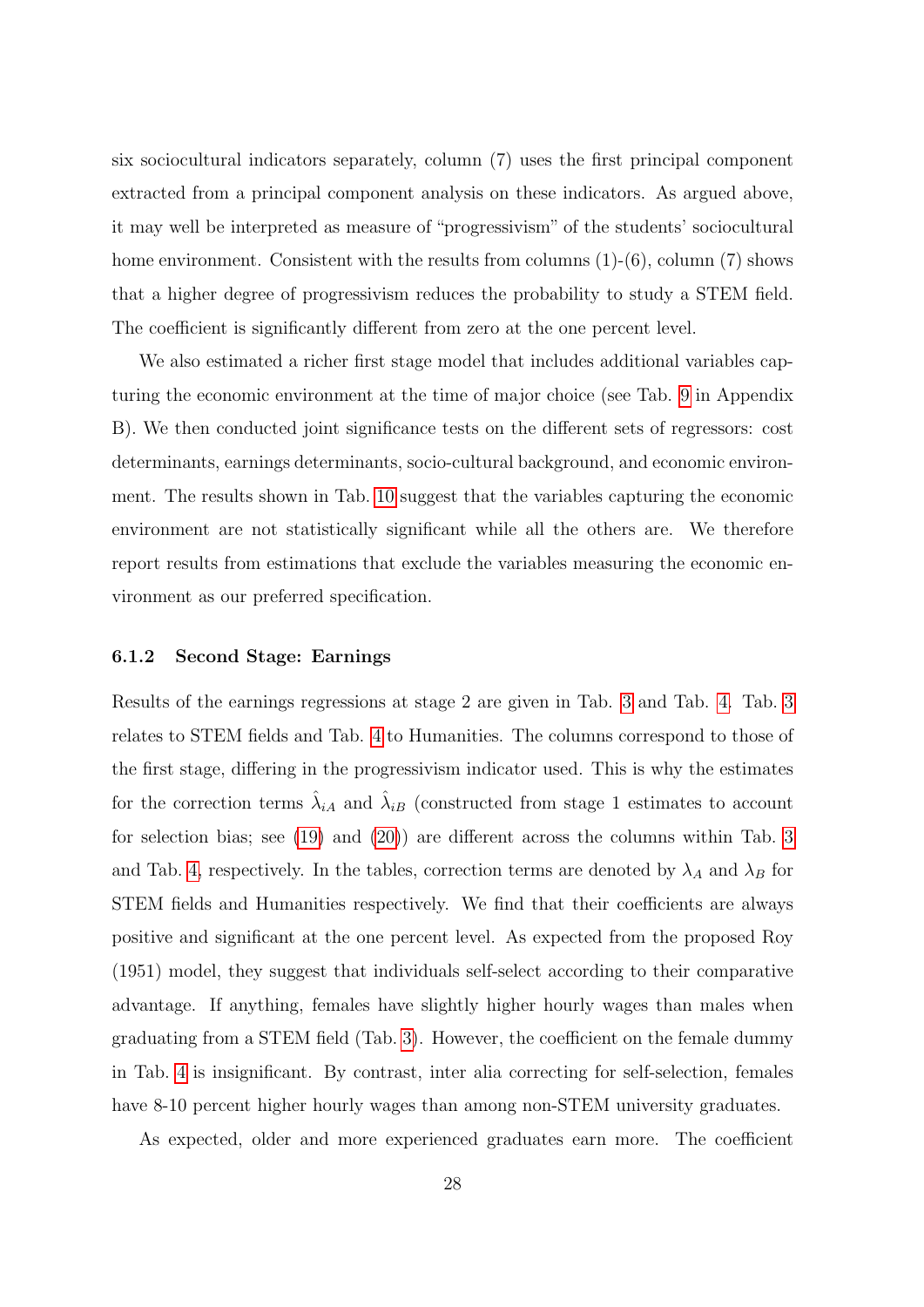|                 | Gender        | Heroin        | <b>Stem</b>      | Gay mar-                         | Left-         | Catholics     | Principal     |
|-----------------|---------------|---------------|------------------|----------------------------------|---------------|---------------|---------------|
|                 | equality      | program       | cells            | riage                            | wing          |               | factor        |
|                 | (1)           | (2)           | (3)              | (4)                              | (5)           | (6)           | (7)           |
|                 |               |               |                  | Coefficients and standard errors |               |               |               |
| Female          | 0.041         | 0.032         | 0.030            | 0.037                            | 0.014         | 0.018         | 0.031         |
|                 | (0.056)       | (0.059)       | (0.056)          | (0.060)                          | (0.058)       | (0.056)       | (0.057)       |
| Cohort two      | $-0.024$      | $-0.024$      | $-0.023$         | $-0.024$                         | $-0.023$      | $-0.023$      | $-0.024$      |
|                 | (0.022)       | (0.023)       | (0.022)          | (0.023)                          | (0.022)       | (0.022)       | (0.022)       |
| Parent<br>tert. | $-0.031$      | $-0.033$      | $-0.034$         | $-0.032$                         | $-0.036$      | $-0.035$      | $-0.033$      |
| acad. educ.     | (0.024)       | (0.024)       | (0.024)          | (0.025)                          | (0.024)       | (0.024)       | (0.024)       |
| Parent tert.    | $-0.002$      | $-0.001$      | $-0.001$         | $-0.002$                         | 0.001         | 0.000         | $-0.001$      |
| voc. educ.      | (0.024)       | (0.024)       | (0.024)          | (0.024)                          | (0.024)       | (0.024)       | (0.024)       |
| Parent<br>no    | 0.029         | 0.028         | 0.027            | 0.029                            | 0.025         | 0.026         | 0.027         |
| voc. educ.      | (0.029)       | (0.029)       | (0.029)          | (0.029)                          | (0.029)       | (0.029)       | (0.029)       |
| Log age         | 0.561         | 0.534         | 0.539            | 0.549                            | 0.493         | 0.501         | 0.537         |
|                 | $(0.274)$ **  | $(0.271)$ **  | $(0.269)$ **     | $(0.274)$ **                     | $(0.269)^*$   | $(0.265)^*$   | $(0.269)$ **  |
| Postgraduate    | $-0.195$      | $-0.198$      | $-0.198$         | $-0.197$                         | $-0.202$      | $-0.202$      | $-0.198$      |
| education       | $(0.027)$ *** | $(0.027)$ *** | $(0.027)$ ***    | $(0.028)$ ***                    | $(0.027)$ *** | $(0.027)$ *** | $(0.027)$ *** |
| $\lambda_A$     | 0.279         | 0.263         | 0.258            | 0.272                            | 0.230         | 0.238         | 0.261         |
|                 | $(0.083)$ *** | $(0.090)$ *** | $(0.082)$ ***    | $(0.091)$ ***                    | $(0.087)$ *** | $(0.086)$ *** | $(0.084)$ *** |
| Constant        | 1.943         | 2.024         | 1.998            | 1.978                            | 2.133         | 2.113         | 2.009         |
|                 | $(0.915)$ **  | $(0.903)$ **  | $(0.900)$ **     | $(0.913)$ **                     | $(0.896)$ **  | $(0.885)$ **  | $(0.901)$ **  |
|                 |               |               | Model statistics |                                  |               |               |               |
| Observations    | 1,438         | 1,438         | 1,438            | 1,438                            | 1,438         | 1,438         | 1,438         |
| $R^2$           | 0.12          | 0.11          | 0.12             | 0.12                             | 0.12          | 0.11          | 0.11          |

<span id="page-31-0"></span>Table 3: Second Stage Estimates of the Earnings Equation for STEM Graduates Corrected for Self-Selection

Source: Swiss Federal Statistical Office, Année Politique Suisse, own calculations. Notes: The dependent variable is the log of monthly full-time equivalent earnings. The different specifications differ in the progressivism indicator included at the first stage. Bootstrapped standard errors of the coefficients are shown in parentheses. \*,\*\* and \*\*\* denote significance at the 10%-, 5%- and 1%-level, respectively.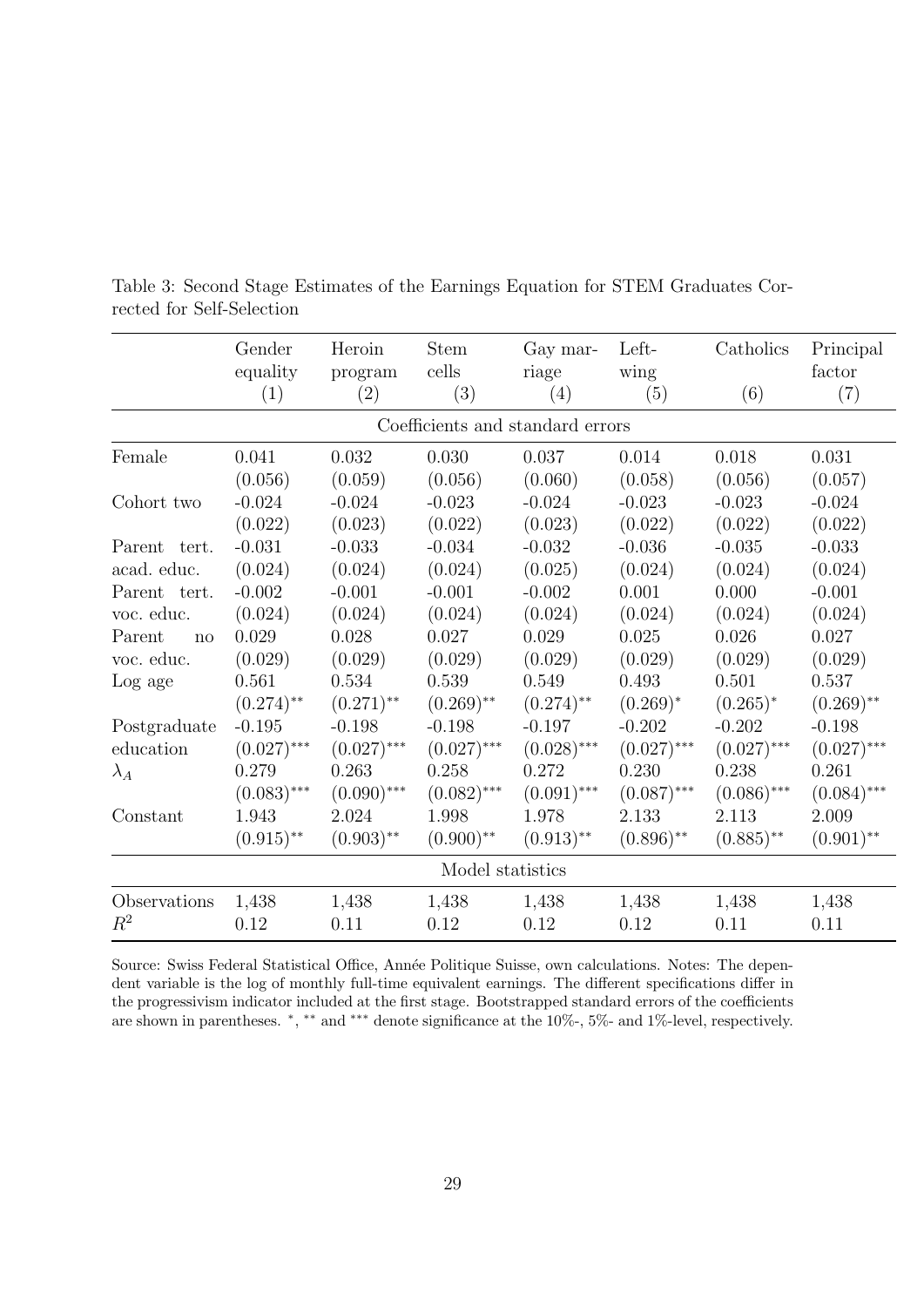|              | Gender           | Heroin        | <b>Stem</b>   | Gay mar-                         | Left-         | Catholics     | Principal     |  |  |  |
|--------------|------------------|---------------|---------------|----------------------------------|---------------|---------------|---------------|--|--|--|
|              | equality         | program       | cells         | riage                            | wing          |               | factor        |  |  |  |
|              | (1)              | (2)           | (3)           | (4)                              | (5)           | (6)           | (7)           |  |  |  |
|              |                  |               |               | Coefficients and standard errors |               |               |               |  |  |  |
| Female       | 0.084            | 0.104         | 0.078         | 0.101                            | 0.089         | 0.097         | 0.080         |  |  |  |
|              | $(0.034)$ **     | $(0.036)$ *** | $(0.035)$ **  | $(0.036)$ ***                    | $(0.034)$ *** | $(0.035)$ *** | $(0.034)$ **  |  |  |  |
| Cohort two   | 0.009            | 0.008         | 0.010         | 0.008                            | 0.009         | 0.009         | 0.010         |  |  |  |
|              | (0.015)          | (0.016)       | (0.015)       | (0.016)                          | (0.015)       | (0.016)       | (0.015)       |  |  |  |
| Parent tert. | $-0.005$         | $-0.002$      | $-0.006$      | $-0.002$                         | $-0.004$      | $-0.003$      | $-0.006$      |  |  |  |
| acad. educ.  | (0.017)          | (0.018)       | (0.017)       | (0.018)                          | (0.017)       | (0.017)       | (0.017)       |  |  |  |
| Parent tert. | $-0.006$         | $-0.008$      | $-0.005$      | $-0.008$                         | $-0.007$      | $-0.008$      | $-0.005$      |  |  |  |
| voc. educ.   | (0.017)          | (0.018)       | (0.017)       | (0.018)                          | (0.017)       | (0.018)       | (0.017)       |  |  |  |
| Parent<br>no | 0.025            | 0.028         | 0.024         | 0.028                            | 0.026         | 0.027         | 0.024         |  |  |  |
| voc. educ.   | (0.020)          | (0.021)       | (0.020)       | (0.020)                          | (0.020)       | (0.020)       | (0.019)       |  |  |  |
| Log age      | 0.816            | 0.869         | 0.800         | 0.861                            | 0.832         | 0.851         | 0.808         |  |  |  |
|              | $(0.141)$ ***    | $(0.149)$ *** | $(0.141)$ *** | $(0.146)$ ***                    | $(0.141)$ *** | $(0.144)$ *** | $(0.140)$ *** |  |  |  |
| Postgraduate | $-0.039$         | $-0.034$      | $-0.041$      | $-0.035$                         | $-0.037$      | $-0.036$      | $-0.040$      |  |  |  |
| education    | $(0.016)$ **     | $(0.017)$ **  | $(0.016)$ **  | $(0.016)$ **                     | $(0.016)$ **  | $(0.016)$ **  | $(0.016)$ **  |  |  |  |
| $\lambda_B$  | 0.516            | 0.573         | 0.498         | 0.566                            | 0.531         | 0.551         | 0.505         |  |  |  |
|              | $(0.089)$ ***    | $(0.096)$ *** | $(0.092)$ *** | $(0.096)$ ***                    | $(0.092)$ *** | $(0.091)$ *** | $(0.089)$ *** |  |  |  |
| Constant     | 0.492            | 0.271         | 0.561         | 0.306                            | 0.427         | 0.351         | 0.528         |  |  |  |
|              | (0.518)          | (0.549)       | (0.520)       | (0.539)                          | (0.519)       | (0.529)       | (0.515)       |  |  |  |
|              | Model statistics |               |               |                                  |               |               |               |  |  |  |
| Observations | 3,329            | 3,329         | 3,329         | 3,329                            | 3,329         | 3,329         | 3,329         |  |  |  |
| $R^2$        | 0.06             | 0.06          | 0.06          | 0.06                             | 0.06          | 0.06          | $0.06\,$      |  |  |  |

<span id="page-32-0"></span>Table 4: Second Stage Estimates of the Earnings Equation for Non-STEM Graduates Corrected for Self-Selection

Source: Swiss Federal Statistical Office, Année Politique Suisse, own calculations. Notes: The dependent variable is the log of monthly full-time equivalent earnings. The different specifications differ in the progressivism indicator included at the first stage. Bootstrapped standard errors of the coefficients are shown in parentheses. \*,\*\* and \*\*\* denote significance at the 10%-, 5%- and 1%-level, respectively.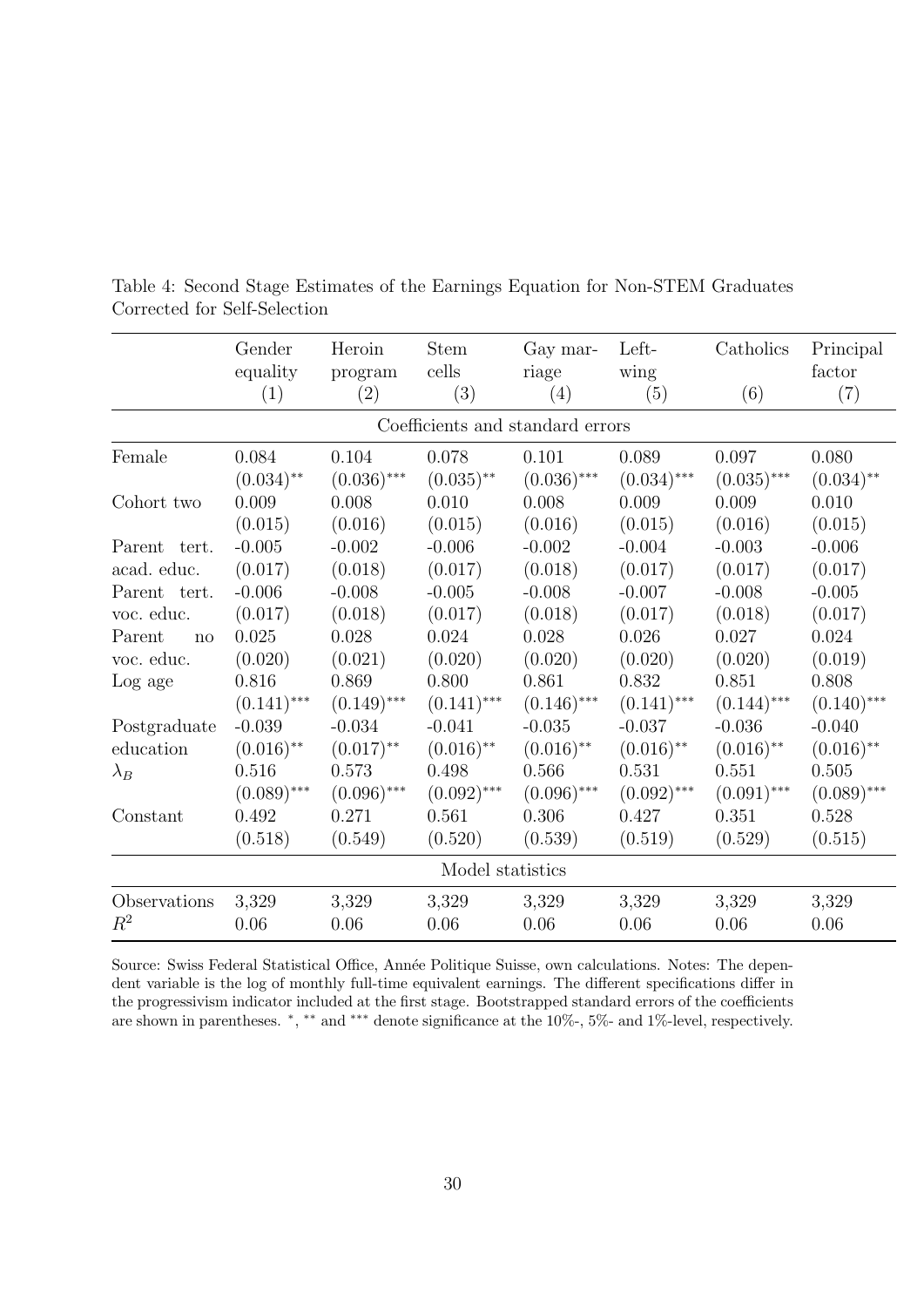on log age is somewhat higher for non-STEM graduates and highly significant for non-STEM graduates. Also as expected, individuals with post-graduate education earn significantly less five years after graduation. For people who have obtained postgraduate education, earnings are about 20 percent lower for STEM field graduates and four percent lower for non-STEM field graduates. Interestingly, earnings do not seem to be affected much by the education level of parents. This is not implausible. The education of parents would certainly matter for earnings in a sample with both graduates and non-graduates but there is not much reason for such an effect when restricting focus on those who attended university.

#### 6.1.3 Third Stage: Structural Major Choice

Results for stage 3, presented in Tab. [5,](#page-33-0) basically confirm those of stage 1. The only difference to Tab. [2](#page-29-0) is that at stage 3 we employ our measure of constructed differences in (log) earnings across fields [\(21\)](#page-16-0) rather than controlling for those variables which affect earnings at stage 2. The estimated coefficients are significantly different from zero at the five percent level and suggest that an increase in the log earnings differential positively affects the probability to choose a STEM field. Moreover, as expected, the coefficient on the female dummy is negative and highly significant. The distance measures and sociocultural variables basically keep their significance levels from the stage 1 results and also the sizes of the coefficients are similar in magnitude to Tab. [2.](#page-29-0)

<span id="page-33-0"></span>

|                                  | Gender        | Heroin            | <b>Stem</b>       | Gay mar-      | Left-         | Catholics     | Principal     |  |  |
|----------------------------------|---------------|-------------------|-------------------|---------------|---------------|---------------|---------------|--|--|
|                                  | equality      | program           | cells             | riage         | wing          |               | factor        |  |  |
|                                  | (1)           | $\left( 2\right)$ | $\left( 3\right)$ | (4)           | (5)           | (6)           | (7)           |  |  |
| Coefficients and standard errors |               |                   |                   |               |               |               |               |  |  |
| Progressivism                    | $-0.785$      | $-0.436$          | $-0.902$          | $-0.493$      | $-0.533$      | 0.195         | $-0.057$      |  |  |
|                                  | $(0.219)$ *** | (0.294)           | $(0.292)$ ***     | (0.332)       | $(0.213)$ **  | $(0.110)^*$   | $(0.017)$ *** |  |  |
| Female                           | $-0.693$      | $-0.691$          | $-0.692$          | $-0.691$      | $-0.690$      | $-0.690$      | $-0.690$      |  |  |
|                                  | $(0.054)$ *** | $(0.053)$ ***     | $(0.053)$ ***     | $(0.053)$ *** | $(0.053)$ *** | $(0.053)$ *** | $(0.054)$ *** |  |  |

Table 5: Third Stage Probit Estimates for Probability of Graduating in a STEM Major

<continued on next page>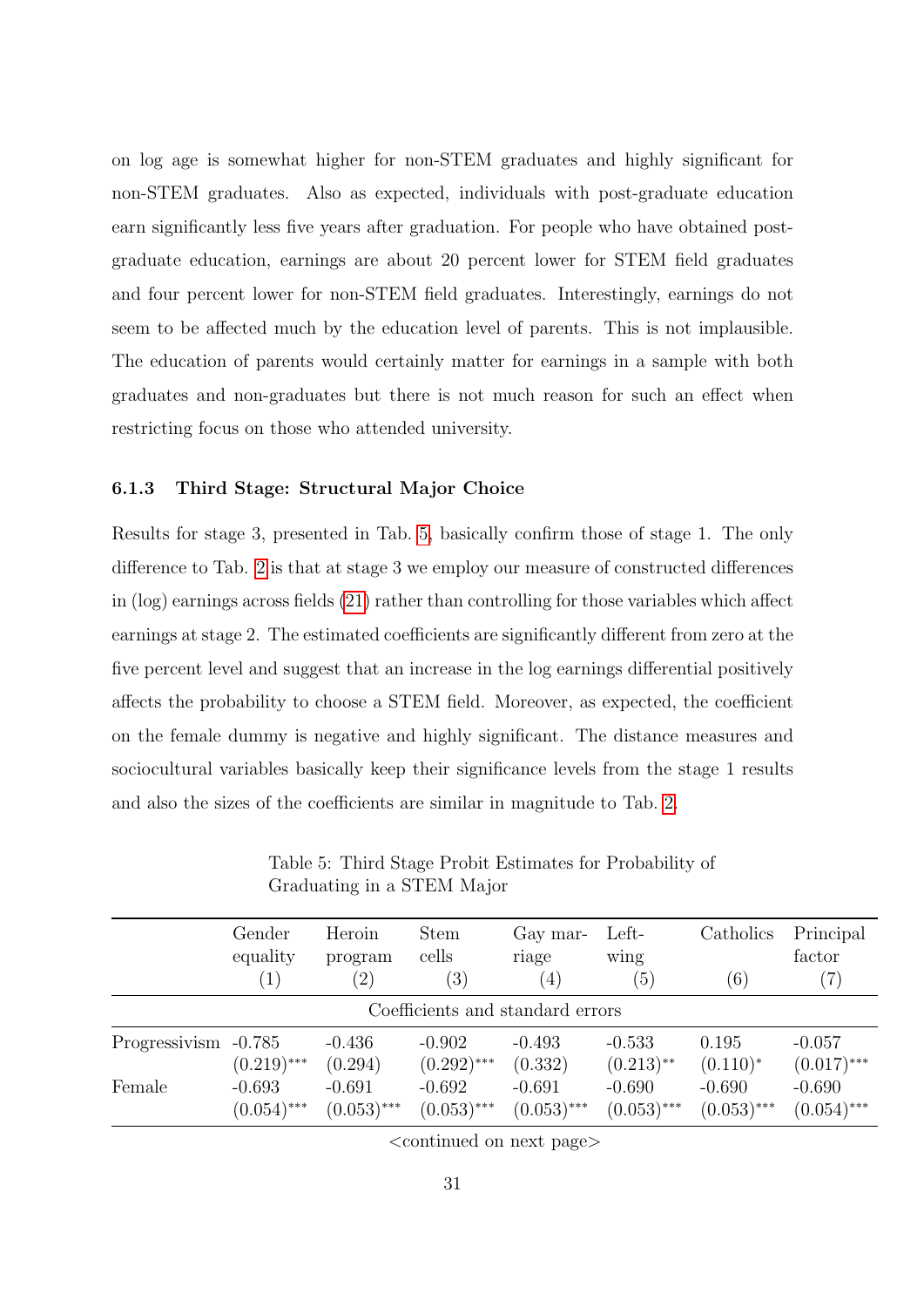|                      | Gender          | Heroin         | <b>Stem</b>                                 | Gay mar-      | Left-                   | Catholics     | Principal     |
|----------------------|-----------------|----------------|---------------------------------------------|---------------|-------------------------|---------------|---------------|
|                      | equality<br>(1) | program<br>(2) | cells<br>(3)                                | riage<br>(4)  | wing<br>(5)             | (6)           | factor<br>(7) |
| Cohort two           | 0.089           | 0.084          | 0.087                                       | 0.083         | 0.084                   | 0.083         | 0.089         |
|                      | $(0.052)^*$     | (0.052)        | $(0.052)^{*}$                               | (0.052)       | (0.052)                 | (0.052)       | $(0.052)^{*}$ |
| Majority             | $-0.215$        | $-0.359$       | $-0.179$                                    | $-0.321$      | $-0.276$                | $-0.328$      | $-0.293$      |
| French               | $(0.057)$ ***   | $(0.071)$ ***  | $(0.064)$ ***                               | $(0.059)$ *** | $(0.058)$ ***           | $(0.059)$ *** | $(0.056)$ *** |
| Majority             | 0.040           | $-0.038$       | 0.050                                       | $-0.065$      | $-0.062$                | $-0.084$      | $-0.082$      |
| Italian              | (0.102)         | (0.111)        | (0.103)                                     | (0.116)       | (0.109)                 | (0.118)       | (0.107)       |
| Log distance         | 0.034           | 0.057          | 0.054                                       | 0.057         | 0.049                   | 0.052         | 0.030         |
| to next univ.        | $(0.020)^*$     | $(0.020)$ ***  | $(0.018)$ ***                               | $(0.020)$ *** | $(0.019)$ **            | $(0.021)$ **  | (0.021)       |
| Log distance         | $-0.043$        | $-0.049$       | $-0.059$                                    | $-0.054$      | $-0.049$                | $-0.055$      | $-0.053$      |
| to ETH               | $(0.019)$ **    | $(0.020)$ **   | $(0.019)$ ***                               | $(0.020)$ *** | $(0.020)$ **            | $(0.020)$ *** | $(0.019)$ *** |
| Log earnings         | 1.074           | 1.032          | 1.039                                       | 1.021         | 1.015                   | 1.012         | 1.066         |
| difference           | $(0.492)$ **    | $(0.492)$ **   | $(0.499)$ **                                | $(0.494)$ **  | $(0.503)$ **            | $(0.497)$ **  | $(0.500)$ **  |
| Constant             | 0.429           | 0.182          | 0.550                                       | 0.243         | 0.107                   | $-0.116$      | 0.081         |
|                      | $(0.181)$ **    | (0.221)        | $(0.247)$ **                                | (0.268)       | (0.144)                 | (0.104)       | (0.119)       |
|                      |                 |                | Average partial effects and standard errors |               |                         |               |               |
| Progressivism -0.038 |                 | $-0.017$       | $-0.037$                                    | $-0.017$      | $-0.028$                | 0.029         | $-0.041$      |
|                      | $(0.011)$ ***   | (0.011)        | $(0.012)$ ***                               | (0.011)       | $(0.011)$ <sup>**</sup> | $(0.016)^*$   | $(0.012)$ *** |
| Female               | $-0.215$        | $-0.215$       | $-0.215$                                    | $-0.215$      | $-0.214$                | $-0.214$      | $-0.214$      |
|                      | $(0.016)$ ***   | $(0.016)$ ***  | $(0.016)$ ***                               | $(0.016)$ *** | $(0.016)$ ***           | $(0.016)$ *** | $(0.016)$ *** |
| Cohort two           | 0.028           | 0.026          | 0.027                                       | 0.026         | 0.026                   | 0.026         | 0.028         |
|                      | $(0.016)^*$     | (0.016)        | $(0.016)^*$                                 | (0.016)       | (0.016)                 | (0.016)       | $(0.016)^*$   |
| Majority             | $-0.066$        | $-0.108$       | $-0.055$                                    | $-0.097$      | $-0.084$                | $-0.099$      | $-0.089$      |
| French               | $(0.017)$ ***   | $(0.020)$ ***  | $(0.019)$ ***                               | $(0.017)$ *** | $(0.017)$ ***           | $(0.017)$ *** | $(0.016)$ *** |
| Majority             | 0.013           | $-0.012$       | 0.016                                       | $-0.020$      | $-0.019$                | $-0.026$      | $-0.025$      |
| Italian              | (0.032)         | (0.034)        | (0.033)                                     | (0.035)       | (0.033)                 | (0.035)       | (0.032)       |
| Log distance         | 0.022           | 0.036          | 0.034                                       | 0.036         | 0.031                   | 0.033         | 0.019         |
| to next univ. $\,$   | $(0.013)^*$     | $(0.013)$ ***  | $(0.011)$ ***                               | $(0.013)$ *** | $(0.012)$ **            | $(0.013)$ **  | (0.013)       |
| Log distance         | $-0.015$        | $-0.017$       | $-0.021$                                    | $-0.019$      | $-0.017$                | $-0.019$      | $-0.019$      |
| to ETH               | $(0.007)$ **    | $(0.007)$ **   | $(0.007)$ ***                               | $(0.007)$ *** | $(0.007)$ **            | $(0.007)$ *** | $(0.007)$ *** |
| Log earnings         | 0.050           | 0.048          | 0.048                                       | 0.047         | 0.048                   | 0.048         | $0.050\,$     |
| difference           | $(0.023)$ **    | $(0.023)$ **   | $(0.023)$ **                                | $(0.023)$ **  | $(0.024)$ **            | $(0.023)$ **  | $(0.023)$ **  |
|                      |                 |                | Model statistics                            |               |                         |               |               |
| Observations         | 4,767           | 4,767          | 4,767                                       | 4,767         | 4,767                   | 4,767         | 4,767         |
| Pseudo $R^2$         | 0.07            | $0.07\,$       | 0.07                                        | $0.07\,$      | 0.07                    | 0.07          | 0.07          |

Table 5: Third Stage Probit Estimates  $\langle$  continued $\rangle$ 

Source: Federal Statistical Office of Switzerland, Année Politique Suisse, own calculations. Notes: The dependent variable is a dummy for graduation in a STEM field. Progressivism refers to the different indicators of progressivism indicated by the column headers. The panel labeled "Average partial effects" shows the average partial effect of the corresponding regressor on the response probability. For continuous regressors, the regressor change is from the 25th to the 75th percentile. For dummy ror continuous regressors, the regressor change Aprom the 25th to the 75th percentile. For duminy<br>regressors, it is from zero to one. Bootstrapped standard errors are shown in parentheses. \*, \*\* and ∗∗∗ denote significance at the 10%-, 5%- and 1%-level, respectively.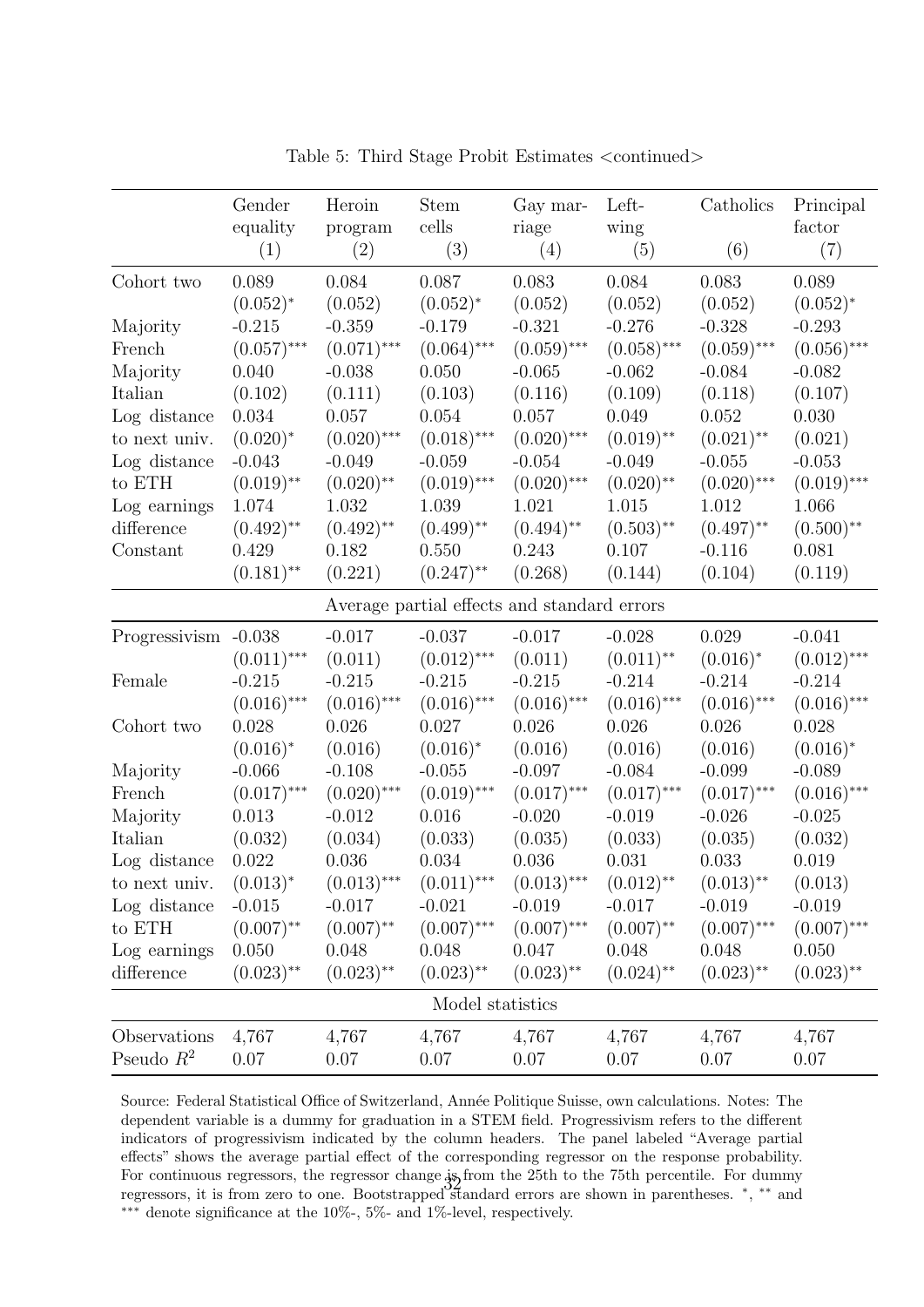We are interested in the quantitative impact of the factors which affect major choice. For this, we first calculate for each individual the effect of a change in a variable on the probability of studying a STEM field by using the point estimates at stage 3; secondly, we average the effects over all individuals.

We find that women are expected to have a 21-22 percentage points lower fraction of STEM field graduates than men. This reflects the widely-discussed substantial gender differences in university major choice we see in most OECD countries, including Switzerland, as also reflected in Tab. [1.](#page-27-0) (We further explore the gender effect in the next subsection.) Moreover, students with a Francophone background are significantly less likely to choose a STEM field than students with a home municipality where German or Italian is the majority language. The effect on the fraction of STEM field graduates varies from six to ten percentage points, depending on the specification. A change in the log earnings differential from the 25th to the 75th percentile increases the fraction of STEM major graduates by five percentage points. An 25th to 75th percentile increase in the log distance to the next technical university (ETH), which is equal to an increase from 30.5 km to 98.3 km, reduces the probability of choosing a STEM major by about two percentage points. The (positive) impact of a larger distance to the next university, for a given distance to the next ETH, is typically somewhat higher in magnitude.

The impact of the sociocultural background of a student as measured by referenda results on gender equality and science-related issues (conservatism versus progressivism) is typically non-negligible. If the support for liberalizing stem cell research rises from 63.4 percent (25th percentile) to 76 percent (75th percentile), then the fraction of STEM field graduates falls by almost four percentage points (column (3)). Compared to the mean fraction of STEM field graduates of 28 percent, this is a sizable effect. A similar, negative quantitative effect arises if the vote share at the municipality level in favor of gender equality rises from 56 to 71.6 percent (column (1)). An increase from the 25th to 75th percentile in vote share for left-wing parties reduces the percentage of those choosing a STEM field by 2.9 points (column (5)). Somewhat smaller but still negative effects come from similar increases of the vote share in support for heroin distribution to addicts (column (2)) and gay marriage (column (4)). According to the insignificant point estimates, the reduction in the expected fraction of those choosing a STEM major is 1.7 percentage points in both cases. Raising the share of Catholics in a municipality from 29.9 to 65.1 percent raises the fraction on STEM graduates on average by 2.9 percentage points (column  $(6)$ ). Finally, the impact of the summary indicator of progressivism (column (7)) is 4.1 percentage points and highly significant.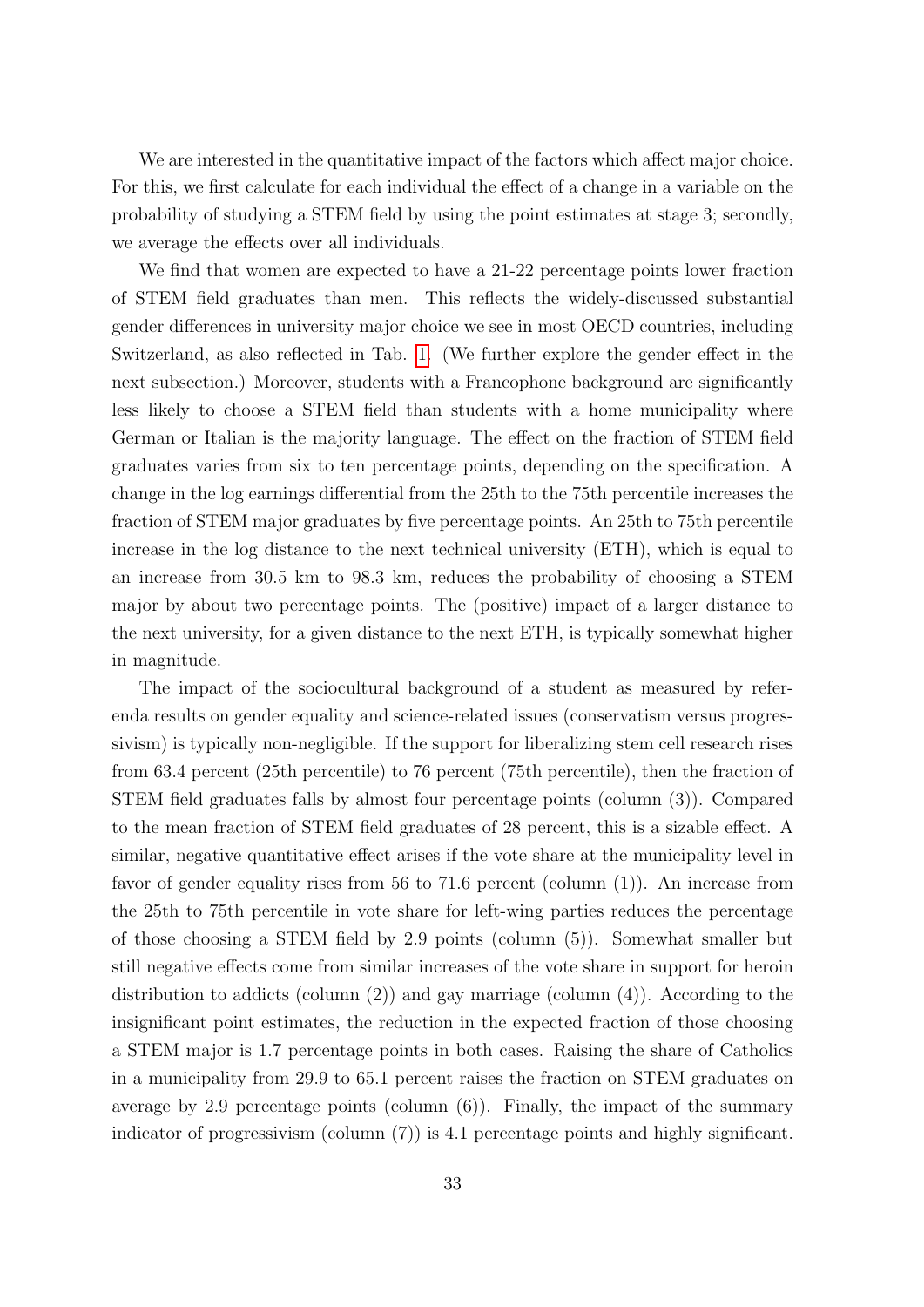#### 6.2 Results with Interactions Across Gender

The results presented in Tab. [2](#page-29-0)[-5](#page-33-0) do not allow for differential effects of sociocultural characteristics and pecuniary incentives for study major choice between men and women. In this subsection, we include interaction effects with gender. For the sake of brevity we only discuss the results in the structural choice equation, further estimation results can be found in Appendix B.

According to Tab. [6,](#page-36-0) the quantitative effects of distance variables and majority language are similar to those presented in Tab. [5](#page-33-0) for both men and women. More interestingly, Tab. [6](#page-36-0) provides a consistent picture how sociocultural variables determine the major choice conditional on gender. While the vote shares for left-wing parties and in support of progressive views on gender equality and science-related issues affect the probability to study a STEM major significantly negatively among men, they have no significant effects on the major choice of women. Thus, the results suggest that the sociocultural background matters considerably for males but not for females. This is confirmed by column (7). The effect of first principal component (our measure of progressive values on gender equality and science-related issues) again suggests a negative effect on the probability to study a STEM field for men but not for women. The coefficient on the first principal component is negative and significantly different from zero at the one percent level for men whereas it is close to zero and insignificant for women (bottom panel of column (7)).

<span id="page-36-0"></span>

|                                 | Gender<br>equality<br>$\left( 1\right)$ | Heroin<br>program<br>$\left( 2\right)$ | <b>Stem</b><br>cells<br>(3) | Gay mar-<br>riage<br>$\left(4\right)$ | Left-<br>wing<br>(5)    | Catholics<br>(6) | Principal<br>factor<br>(7) |  |  |
|---------------------------------|-----------------------------------------|----------------------------------------|-----------------------------|---------------------------------------|-------------------------|------------------|----------------------------|--|--|
| Average partial effects for men |                                         |                                        |                             |                                       |                         |                  |                            |  |  |
| Progressivism                   | $-0.060$                                | $-0.027$                               | $-0.072$                    | $-0.035$                              | $-0.053$                | 0.036            | $-0.068$                   |  |  |
|                                 | $(0.019)$ ***                           | (0.020)                                | $(0.021)$ ***               | $(0.020)^*$                           | $(0.020)$ ***           | (0.027)          | $(0.022)$ ***              |  |  |
| Majority                        | $-0.067$                                | $-0.141$                               | $-0.036$                    | $-0.122$                              | $-0.095$                | $-0.122$         | $-0.101$                   |  |  |
| French                          | $(0.032)$ **                            | $(0.038)$ ***                          | (0.034)                     | $(0.033)$ ***                         | $(0.032)$ ***           | $(0.034)$ ***    | $(0.031)$ ***              |  |  |
| Majority                        | 0.004                                   | $-0.040$                               | 0.011                       | $-0.059$                              | $-0.054$                | $-0.053$         | $-0.057$                   |  |  |
| Italian                         | (0.057)                                 | (0.061)                                | (0.057)                     | (0.061)                               | (0.058)                 | (0.063)          | (0.055)                    |  |  |
| Log distance                    | 0.041                                   | 0.066                                  | 0.054                       | 0.059                                 | 0.051                   | 0.065            | 0.032                      |  |  |
| to next univ.                   | $(0.022)^{*}$                           | $(0.024)$ ***                          | $(0.019)$ ***               | $(0.023)$ **                          | $(0.022)$ <sup>**</sup> | $(0.024)$ ***    | (0.023)                    |  |  |

Table 6: Third Stage Probit Estimates for Probability of Graduating in a STEM Major with Gender Interactions

<continued on next page>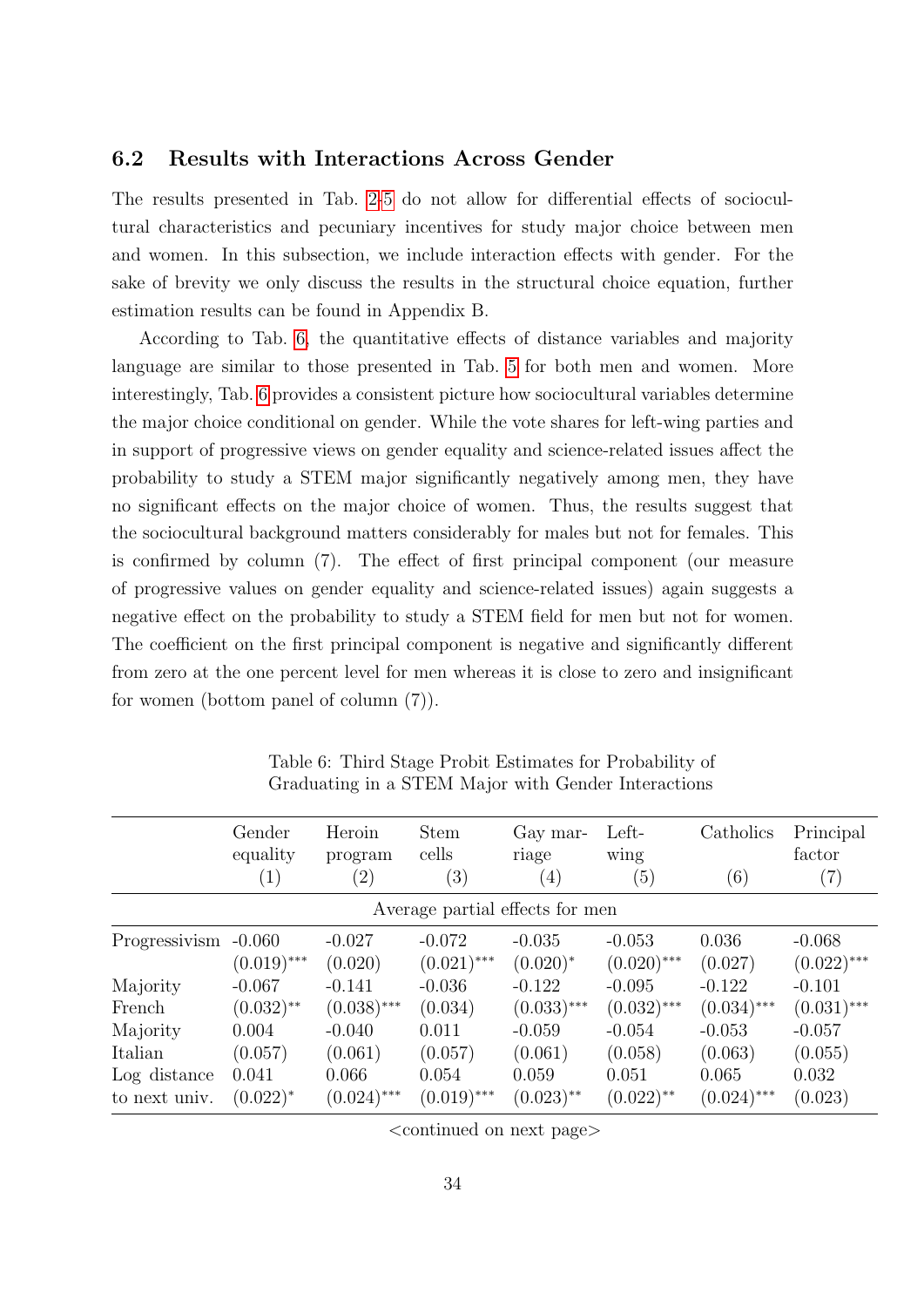|                                   | Gender<br>equality<br>(1) | Heroin<br>program<br>(2) | <b>Stem</b><br>cells<br>(3) | Gay mar-<br>riage<br>(4) | Left-<br>wing<br>(5) | Catholics<br>(6) | Principal<br>factor<br>(7) |  |  |
|-----------------------------------|---------------------------|--------------------------|-----------------------------|--------------------------|----------------------|------------------|----------------------------|--|--|
|                                   |                           |                          |                             |                          |                      |                  |                            |  |  |
| Log distance                      | $-0.015$                  | $-0.018$                 | $-0.024$                    | $-0.021$                 | $-0.018$             | $-0.021$         | $-0.020$                   |  |  |
| to ETH                            | (0.012)                   | (0.013)                  | $(0.012)$ **                | $(0.012)^*$              | (0.012)              | $(0.013)^*$      | $(0.012)^{*}$              |  |  |
| Log earnings                      | 0.102                     | 0.105                    | 0.101                       | 0.104                    | 0.103                | 0.103            | 0.103                      |  |  |
| difference                        | $(0.042)$ **              | $(0.043)$ **             | $(0.043)$ **                | $(0.043)$ **             | $(0.043)$ **         | $(0.043)$ **     | $(0.042)$ **               |  |  |
| Average partial effects for women |                           |                          |                             |                          |                      |                  |                            |  |  |
| Progressivism -0.018              |                           | $-0.008$                 | $-0.005$                    | 0.003                    | $-0.005$             | 0.022            | $-0.012$                   |  |  |
|                                   | (0.012)                   | (0.013)                  | (0.014)                     | (0.013)                  | (0.012)              | (0.018)          | (0.014)                    |  |  |
| Majority                          | $-0.067$                  | $-0.085$                 | $-0.073$                    | $-0.076$                 | $-0.076$             | $-0.084$         | $-0.077$                   |  |  |
| French                            | $(0.017)$ ***             | $(0.021)$ ***            | $(0.021)$ ***               | $(0.017)$ ***            | $(0.017)$ ***        | $(0.017)$ ***    | $(0.016)$ ***              |  |  |
| Majority                          | 0.010                     | 0(0.036)                 | 0.008                       | 0.010                    | 0.003                | $-0.015$         | $-0.003$                   |  |  |
| Italian                           | (0.034)                   |                          | (0.034)                     | (0.041)                  | (0.035)              | (0.037)          | (0.035)                    |  |  |
| Log distance                      | 0.003                     | 0.010                    | 0.013                       | 0.015                    | 0.012                | 0.004            | 0.006                      |  |  |
| to next univ.                     | (0.013)                   | (0.014)                  | (0.013)                     | (0.014)                  | (0.014)              | (0.015)          | (0.015)                    |  |  |
| Log distance                      | $-0.015$                  | $-0.015$                 | $-0.016$                    | $-0.015$                 | $-0.016$             | $-0.017$         | $-0.016$                   |  |  |
| to ETH                            | $(0.007)$ **              | $(0.007)$ **             | $(0.007)$ **                | $(0.007)$ **             | $(0.007)$ **         | $(0.007)$ **     | $(0.007)$ **               |  |  |
| Log earnings                      | 0.015                     | 0.014                    | 0.014                       | 0.014                    | 0.014                | 0.014            | 0.015                      |  |  |
| difference                        | (0.017)                   | (0.017)                  | (0.017)                     | (0.018)                  | (0.018)              | (0.018)          | (0.017)                    |  |  |
|                                   |                           |                          | Model statistics            |                          |                      |                  |                            |  |  |
| Observations                      | 4,767                     | 4,767                    | 4,767                       | 4,767                    | 4,767                | 4,767            | 4,767                      |  |  |
| Pseudo $R^2$                      | 0.08                      | 0.08                     | 0.08                        | 0.08                     | 0.08                 | 0.08             | 0.08                       |  |  |

Table 6: Third Stage Probit Estimates <continued>

Source: Federal Statistical Office of Switzerland, Année Politique Suisse, own calculations. Notes: The dependent variable is a dummy for graduation in a STEM field. Progressivism refers to the different indicators of progressivism indicated by the column headers. The table shows the average partial effect of the corresponding regressor on the response probability. For continuous regressors, the regressor change is from the 25th to the 75th percentile. For dummy regressors, it is from zero to one. Bootstrapped standard errors of the average partial effects are shown in parentheses. <sup>∗</sup> , ∗∗ and ∗∗∗ denote significance at the 10%-, 5%- and 1%-level, respectively.

Quantitatively, for men, the impact of a 25th to 75th percentile increase in the vote share in favor of progressive changes in context-specific political attitudes reduces the fraction of STEM field graduates significantly by 2.7-7.2 percentage points, depending on the referendum. A similar increase in the fraction of Catholics increases this fraction by 3.6 percentage points, albeit in contrast to Tab. [5](#page-33-0) the point estimate is not significantly different from zero. The corresponding impact of an increase in the vote share accruing to left-wing parties is 5.3 percentage points and highly significant. By contrast, these variables typically have negligible and insignificant effects for women.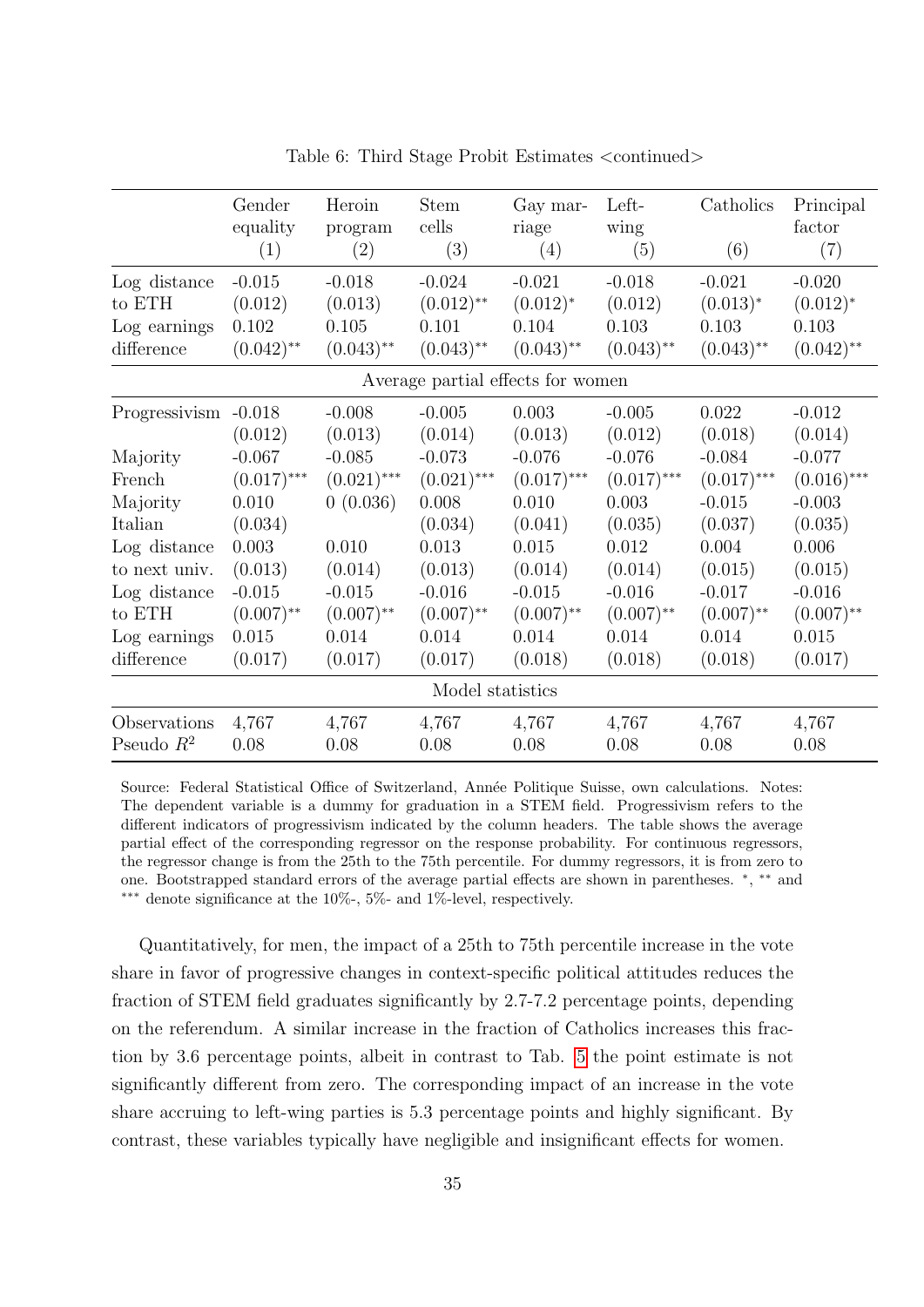The effect of pecuniary incentives to study a STEM field is different for men and women, too. For men, the average increase in the fraction of STEM major graduates from an increase in the log earnings differential from the 25th to the 75th percentile is a sizeable and highly significant 10 percentage points. However, the average partial effect of the earnings differential (STEM versus non-STEM) for women is 1.4-1.5 percentage points. This effect is not even significantly different from zero. It is thus safe to conclude that pecuniary returns to graduating in a STEM field matter considerably less for women than for men. This is consistent with stage 2 results in Tab. [3](#page-31-0) and Tab. [4](#page-32-0) suggesting that females earn more than males once we correct for self-selection. However, men earn more than women according to the summary statistics in Tab. [1.](#page-27-0) That is, men also self-select themselves according to their comparative advantage to earn income, whereas women do not. The estimated values of terms  $\lambda_A$  and  $\lambda_B$  correcting for self-selection are negatively correlated with the female dummy (not reported).

For men, the effect of the change in the log earnings differential is larger than the corresponding change in the principal factor measuring progressivism. The latter reduces the fraction of STEM field graduates by 6.8 percentage points. Thus, we may conclude that for men the effect of the sociocultural background is about two-thirds of the effect of (log) earnings differences for university major choice.

### 7 Conclusion

We have examined the role of the sociocultural background of students as measured by religious and political attitudes at the municipality level towards gender equality and science-related issues for choosing a STEM field in university. The motivation to focus on the formation of STEM skills was rooted in their salient role for the process of long run economic growth. We exploited regional variation within Switzerland at the municipal level. The unique opportunity for our research mainly comes from two institutional features in Switzerland, (i) the frequently held national referenda in the Swiss direct democratic system and (ii) the fact that at the time of our study all inhabitants with a upper secondary education degree where free which field and at which university to study at very moderate tuition fees. We based the empirical identification on a structural Roy (1951) model which accounts for differences in costs (distance to the next technical university) and earnings across majors as well as for selection bias.

Our findings suggest that male students from more conservative municipalities are more likely to study a STEM field, whereas the sociocultural background plays little role for the major choice of females. Insofar as the sociological background matters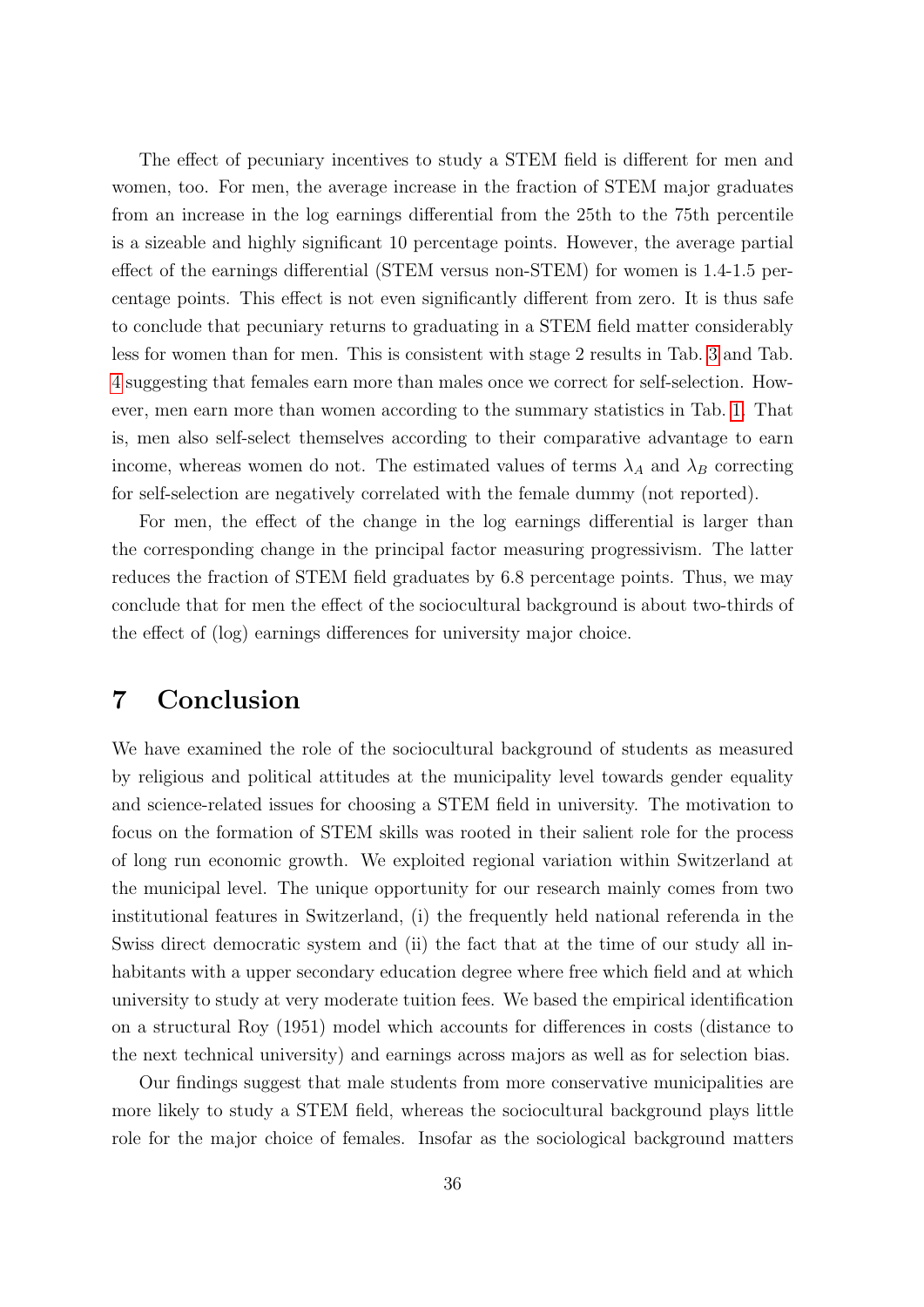in a quite sizable way for men but not for women the evidence can contribute to understand the widely discussed gender gap in STEM major choice. Consistent with previous studies, we also find that female students are considerably less motivated by earnings than men. Overall, for men the effect of the sociocultural background is about two-thirds the effect of (log) earnings differences associated with different fields of study.

Why men from more conservative environments seem to be more motivated to study STEM fields than men from progressive environments certainly deserves further research. One possibility could be that social sciences are generally considered to be oriented to left-wing political attitudes. Differentiating among the non-STEM fields seems welcome to dig deeper in this phenomenon. As this would probably require modelling of major choice among more than two alternatives, identification will be an important challenge which is beyond the scope of the current paper. The differential impact of the sociocultural environment on males and females certainly deserves further attention in future research as well.

### References

- [1] Akerlof, George A., and Rachel E. Kranton (2000). Economics and Identity, Quarterly Journal of Economics 115, 715-753.
- [2] Akerlof, George A., and Rachel E. Kranton (2002). Identity and Schooling: Some Lessons for the Economics of Education, Journal of Economic Literature 40, 1167- 1201.
- [3] Altermatt, Urs (1979). Conservatism in Switzerland: A Study in Antimodernism, Journal of Contemporary History 14, 581-610.
- [4] Année Politique Suisse (2013). Datensatz der eidgenössischen Volksabstimmungen ab 1848. Bern: Institut fur Politikwissenschaft, Url: http://www.swissvotes.ch ¨
- [5] Arcidiacono, Peter (2004). Ability Sorting and Returns to College Major, Journal of Econometrics 121, 343-375.
- [6] Arcidiacono, Peter, V., Joseph Hotz and Songman Kang (2012). Modeling College Major Choices Using Elicited Measures of Expectations and Counterfactuals, Journal of Econometrics 166, 3-16.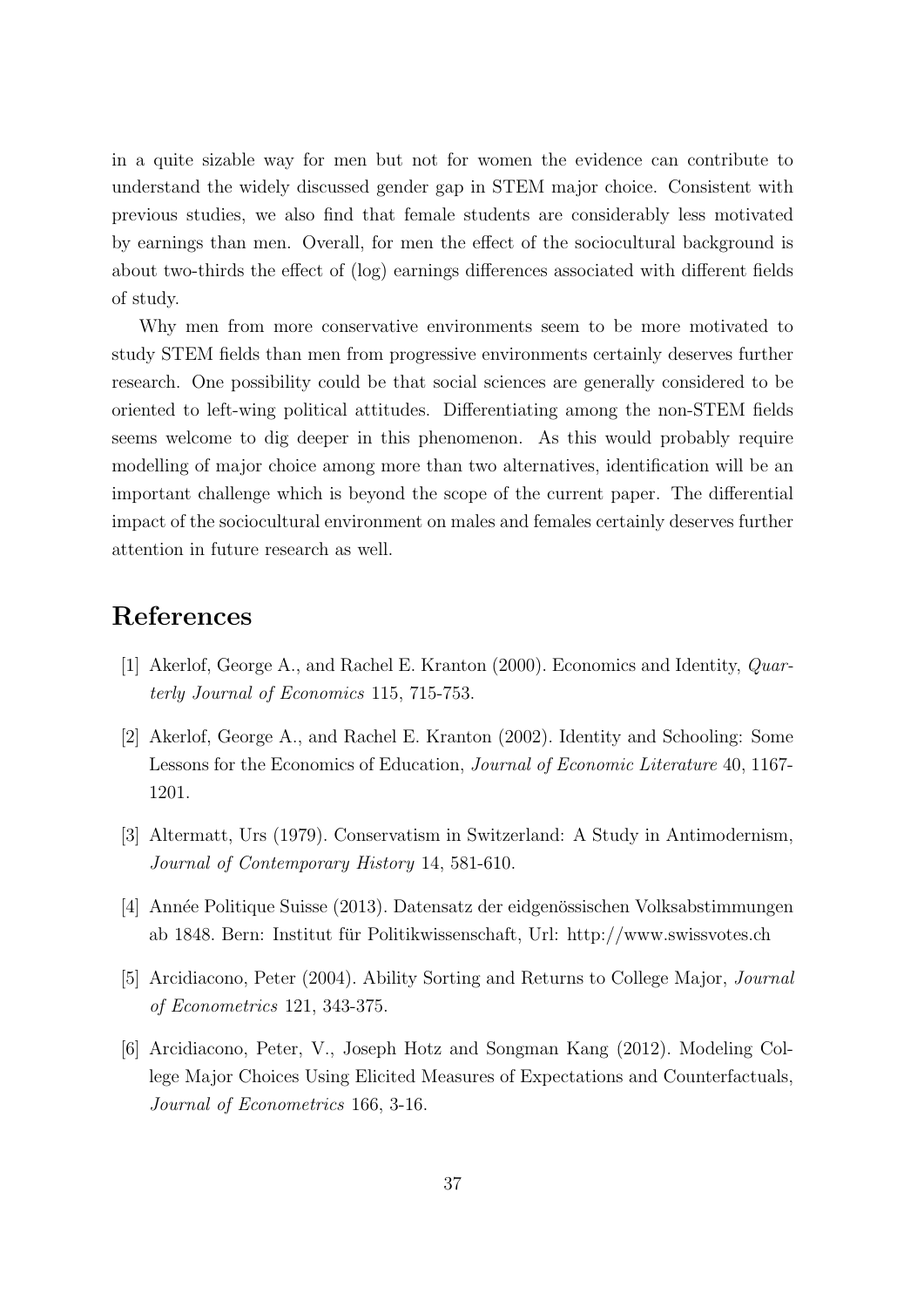- [7] Barbe, Philippe and Patrice Bertail (1995). The Weighted Bootstrap, Springer, New York.
- [8] Becker, Sascha O. and Ludger Woessmann (2009). Was Weber Wrong? A Human Capital Theory of Protestant Economic History, Quarterly Journal of Economics 124, 531-596.
- [9] Berger, M.C. (1988). Predicted Future Earnings and Choice of College Major, Industrial and Labour Relations Review 41, 418-29.
- [10] Blakemore, A.E. and S.A. Low (1984). Sex Differences in Occupational Selection: The Case of College Majors, Review of Economics and Statistics 66, 157–63.
- [11] Boppart, Timo, Josef Falkinger, Volker Grossmann, Ulrich Woitek and Gabriela Wüthrich (2013). Under Which Conditions Does Religion Affect Educational Outcomes?, Explorations in Economic History 50, 242-266.
- [12] Boppart, Timo, Josef Falkinger and Volker Grossmann (2014). Protestantism and Education: Reading (the Bible) and Other Skills, Economic Inquiry 52, 874-895.
- [13] Boudarbat, Brahim (2008). Field of Study Choice by Community College Students in Canada, Economics of Education Review 27, 79-93.
- [14] Boudarbat, Brahim and Claude Montmarquette (2009). Choice of Fields of Study of University Canadian Graduates: The Role of Gender and their Parents' Education, Education Economics 17, 185-213.
- [15] Bundesamt für Statistik (1990). Eidgenössische Volkszählung 1990, Ergebnisse nach Gemeindeebene, Neuchâtel.
- [16] Bundesamt fur Statistik (1995). Statistik der Nationalratswahlen, Ergebnisse nach ¨ Gemeinden, Neuchâtel.
- $[17]$  Bundesamt für Statistik (1996). Evaluation der Volkszählung 1990: Erhebungsmethoden und Alternativen, Neuchâtel.
- [18] Bundesamt für Statistik (2008). Schlüsselkompetenzen der Schweizer Hochschulabsolvent/innen: Thematischer Sammelband mit empirischen Ergebnissen der Absolventenstudie, Neuchâtel.
- [19] Bundesamt für Statistik (2009). Von der Hochschule ins Berufsleben: Erste Ergebnisse der Absolventenbefragung 2007, Neuchâtel.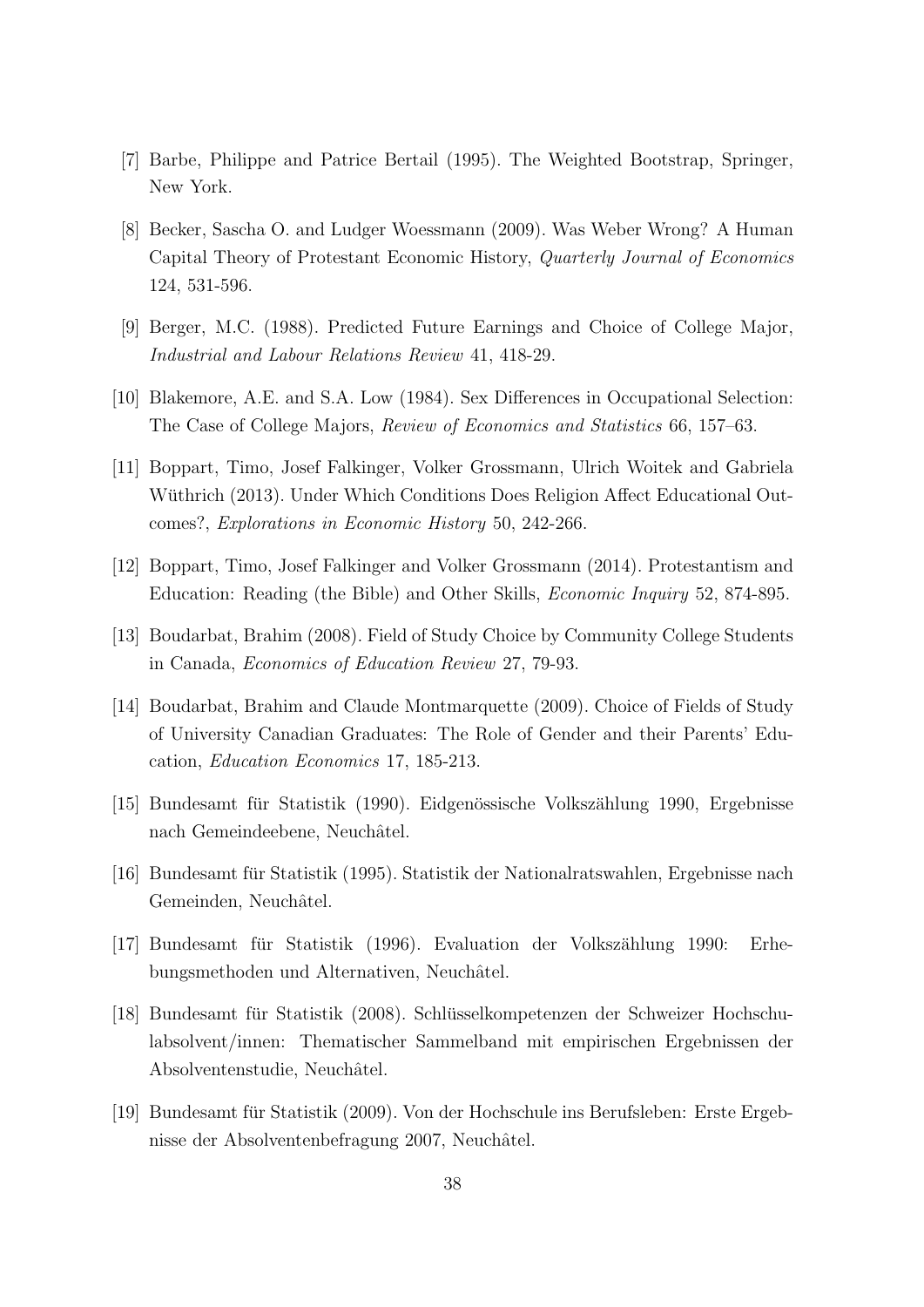- [20] Bundesamt für Statistik (2010). Die Raumgliederungen der Schweiz 2010, Neuchâtel.
- [21] Bundesamt für Statistik (2011). Die Raumgliederungen der Schweiz 2011, Neuchâtel.
- [22] Bundesamt für Statistik (2012). Erhebungen, Quellen Absolventenstudien Hochschulen: Steckbrief, Neuchâtel.
- [23] Bundesamt für Statistik (2013). Bildungssystem Schweiz Indikatoren: Ab $s$ chlüsse und Kompetenzen – Übertrittsquote Maturität-HS
- [24] Bundesamt für Statistik (2014). Historisiertes Gemeindeverzeichnis der Schweiz, Stand: 01. May 2014, Neuchâtel.
- [25] Bundesamt fur Statistik (2015). Bildungssystem Schweiz Indikatoren: Ab- ¨  $s$ chlüsse und Kompetenzen – Maturitätsquote, Neuchâtel.
- [26] Carrell, Scott E., Marianne Page and James E. West (2010). Sex and Science: How Professor Gender Perpetuates the Gender Gap, Quarterly Journal of Economics 125, 1101-1144.
- [27] Chetty, Raj (2006). A New Method of Estimating Risk Aversion, American Economic Review 96, 1821-1834.
- [28] Eidea, Eric and Geetha Waehrer (1998). The Role of the Option Value of College Attendance in College Major Choice, Economics of Education Review 17, 73-82.
- [29] Eugster, Beatrix, Rafael Lalive, and Josef Zweimuller (2012). Does Culture Matter ¨ for Unemployment? Evidence from the Roesti Border, Discussion Paper, University of Lausanne.
- [30] Fitzenberger, Bernd and Grit Muehler (2015). Dips and Floors in Workplace Training: Using Personnel Records to Estimate Gender Differences, Scottish Journal of Political Economy 62, 400-429.
- [31] Gordon, Bruce (2002). The Swiss Reformation, Manchester University Press, Manchester, New York.
- [32] Guiso, Luigi, Paola Sapienza and Luigi Zingales (2006). Does Culture Affect Economic Outcomes, Journal of Economic Perspectives 20, 23-48.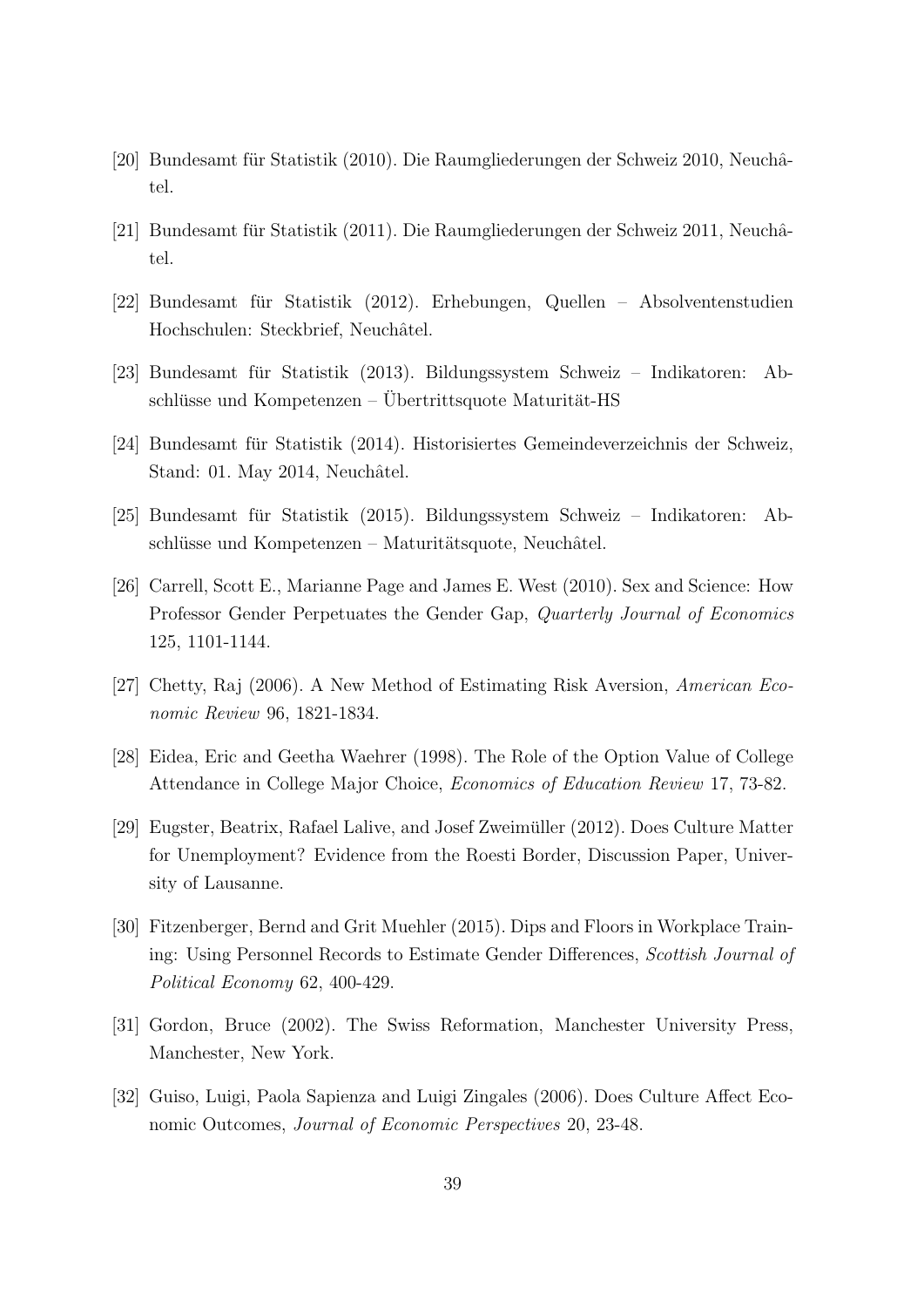- [33] Heckman, James J. (1976). The Common Structure of Statistical Models of Truncation, Sample Selection and Limited Dependent Variables and a Simple Estimator for Such Models, Annals of Economic and Social Measurement 5, 475-492.
- [34] Heckman, James J. (1979). Sample Selection Bias as a Specification Error, Econometrica 47, 153-161.
- [35] Heckman, James J., Lance J. Lochner, Petra E. Todd (2006). Earnings Functions, Rates of Return and Treatment Effects: The Mincer Equation and Beyond, in: Hanushek, E. and F. Welch (eds.), Handbook of the Economics of Education, Vol. 1, ch. 7, Elsevier.
- [36] Humlum, Maria K., Kristin J. Kleinjans, and Helena S. Nielsen (2012). An Economic Analysis of Identity and Career Choice, Economic Inquiry 50, 39-61.
- [37] Jones, Charles I. and Paul M. Romer (2010). The New Kaldor Facts: Ideas, Institutions, Population, and Human Capital, American Economic Journal: Macroeconomics 2, 224-245.
- [38] Kane, Jonathan M. and Janet E. Mertz (2011). Debunking Myths about Gender and Mathematics Performance, Notices of the American Mathematical Society 59, 10-21.
- [39] Linder, Wolf, Christian Bolliger and Yvan Rielle (2010). Handbuch der eidgenössischen Volksabstimmungen 1848-2007, Haupt Verlag.
- [40] Montmarquette, Claude, K. Cannings, and S. Mahseredjian (2002). How Do Young People Choose College Majors?, Economics of Education Review 21, 543-556.
- [41] OECD (2013). Education at a Glance, Paris.
- [42] Polachek, Solomon W. (1978). Sex Differences in College Major, Industrial and Labor Relations Review 31, 498-508.
- [43] Roy, Andrew D. (1951). Some Thoughts on the Distribution of Earnings, Oxford Economic Papers 3, 135-146.
- [44] Sonnert, Gerhard (2009). Parents Who Influence Their Children to Become Scientists: Effects of Gender and Parental Education, Social Studies of Science 39, 927-941.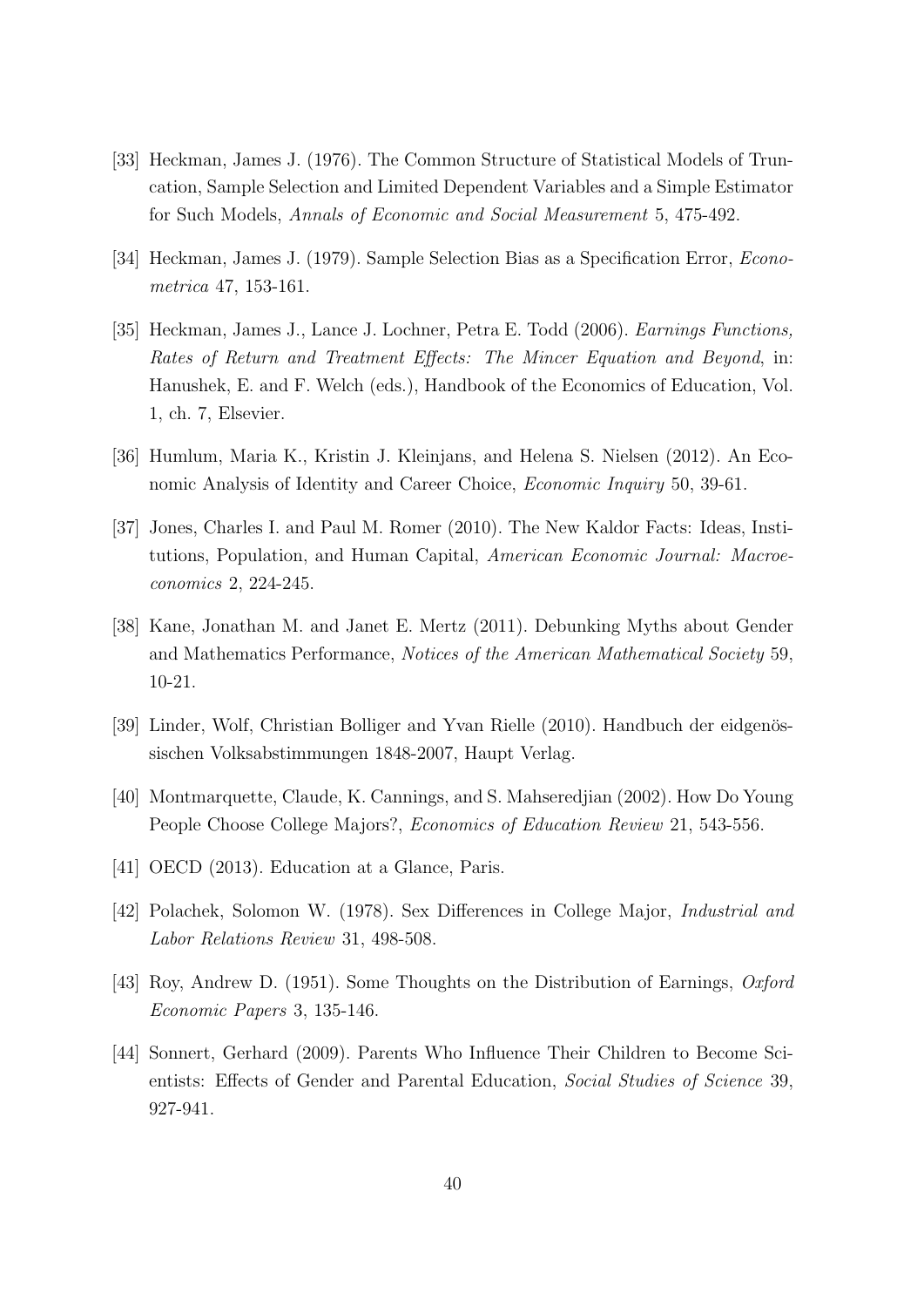- [45] Steinhauer, Andreas (2013). Identity, Working Moms, and Childlessness: Evidence from Switzerland, Discussion Paper, University of Zurich.
- [46] Stinebrickner, Ralph and Todd R. Stinebrickner (2014). A Major in Science? Initial Beliefs and Final Outcomes for College Major and Dropout, Review of Economic Studies 81, 426-472.
- [47] Tabellini, Guido (2008). Institutions and Culture, Journal of the European Economic Association 6, 255-294.
- [48] Wang, Xueli (2013). Why Students Choose STEM Majors: Motivation, High School Learning, and Postsecondary Context of Support, American Educational Research Journal 50, 1081-1121.
- [49] Willis, Robert J. and Sherwin Rosen (1979). Education and Self-Selection, Journal of Political Economy 87, S7-S36.
- [50] Winters, John V. (2013). STEM Graduates, Human Capital Externalities, and Wages in the U.S., IZA Discussion Paper No. 7830.
- [51] Wiswall, Matthew and Basit Zafar (2015). Determinants of College Major Choice: Identification Using an Information Experiment, Review of Economic Studies, forthcoming.
- [52] Wolter, Stefan C., Andrea Diem und Dolores Messer (2013). Studienabbruche ¨ an Schweizer Universitäten, Schweizer Koordinationsstelle für Bildungsforschung (SKBF) Staff Paper No. 11.
- [53] Zafar, Basit (2013). College Major Choice and the Gender Gap, Journal of Human Resources 48, 545-595.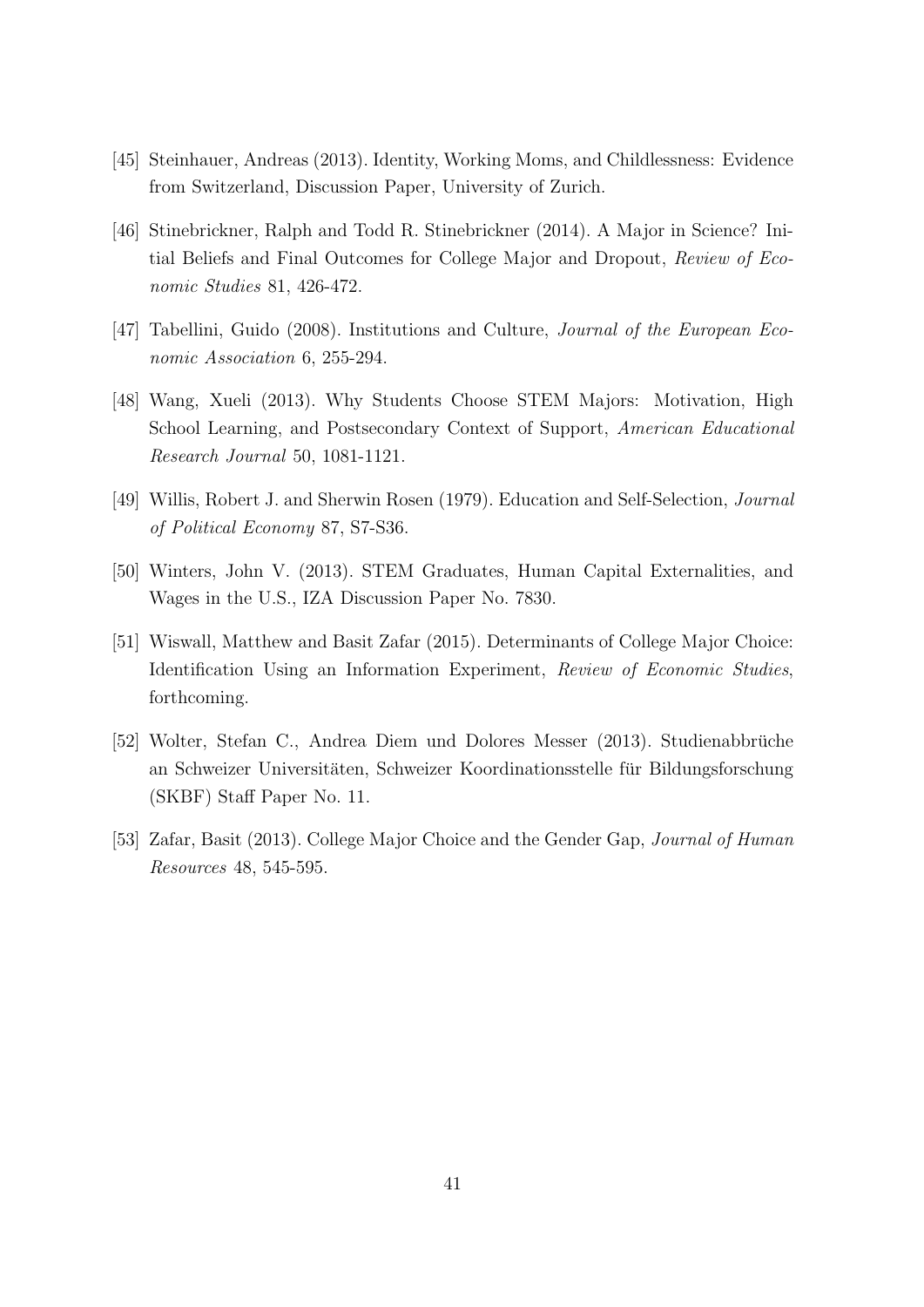# Appendix

# A List of Data Sources

- The 'Swiss Graduate Survey' (*Absolventenstudie*) of the Swiss Federal Statistical Office (Bundesamt für Statistik) is a biennial survey of the population of students who graduate from tertiary academic education in Switzerland (Bundesamt für Statistik, 2008, 2009, 2012). We use data on the cohorts who graduated in 2000 and 2002 and completed the questionnaires one year and five years after graduation.
- The 'Swiss Historical Municipality Register' (*Historisiertes Gemeindeverzeichnis* der Schweiz) records all municipality changes since 1960 (Bundesamt für Statistik, 2014). We use it to harmonize the municipality codes across data sources to the classification valid on December 31, 2010. We obtain additional information on geographical classifications and region types from Bundesamt fur Statistik ¨ (2010, 2011).
- The 'Federal Population Census' (*Eidgenössische Volkszählung*) of the year 1990 provides population counts at the municipality level on several aspects of economic and social life (Bundesamt für Statistik, 1990, 1996). We use the census to construct the share of Catholics, indicators for the majority language, the employment rate, and industry shares of a municipality.
- We use municipality level information on the results of the 'Federal Elections'  $(National rats wahlen)$  of the year 1995 (Bundesamt für Statistik, 1995) to calculate the share of left-wing parties in each municipality. We classify the following parties as left wing: SP, PdA, Sol., FGA, and GPS.
- The municipality level data on the results of the nationwide referenda is provided by Ann´ee Politique Suisse (2013). We use it to compute the share of yes-votes in four referenda on gender equality and science-related issues.
- With the help of Google Maps, we compiled a data base recording the distances between the municipalities that existed in 2010 and the nine locations of the cantonal and federal universities.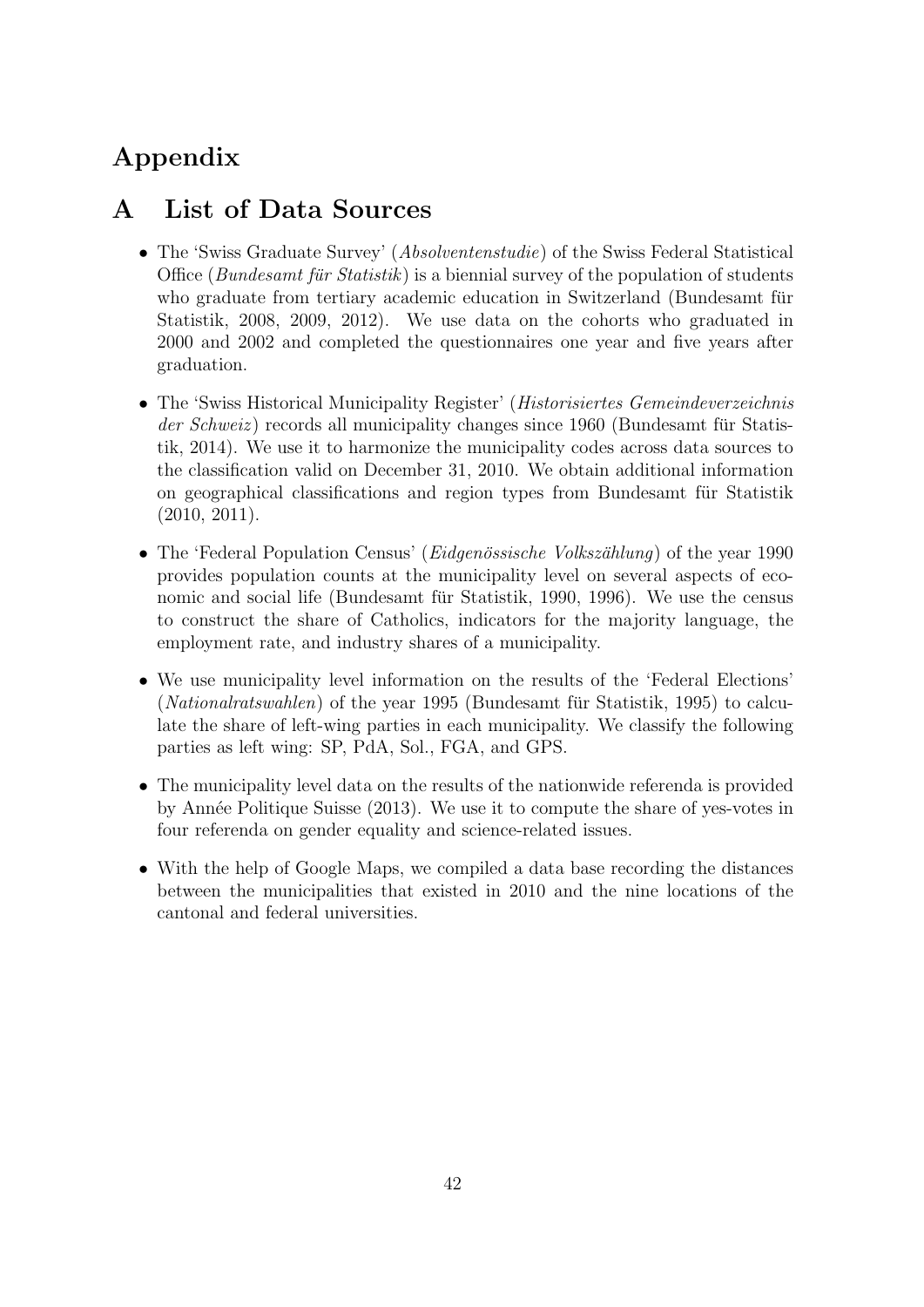# B Additional Empirical Results

Table 7: Principal Component Analysis of the Six Variables for the Sociocultural Environment

<span id="page-45-0"></span>

| Component | Eigenvalue Difference |       | Proportion Cumulative |       |
|-----------|-----------------------|-------|-----------------------|-------|
|           | 2.598                 | 1.573 | 0.433                 | 0.433 |
| 2         | 1.025                 | 0.017 | 0.171                 | 0.604 |
| 3         | 1.008                 | 0.373 | 0.168                 | 0.772 |
| 4         | 0.635                 | 0.154 | 0.106                 | 0.878 |
| 5         | 0.480                 | 0.226 | 0.080                 | 0.958 |
| 6         | 0.254                 |       | 0.042                 | 1.000 |

Source: Federal Statistical Office of Switzerland, Année Politique Suisse, own calculations. Notes: The six variables are the share of yes votes in four national referenda on gender equality and science related issues, the share of left-wing parties in the federal elections, the share of Catholics. The number of observations is 2,573 municipalities.

|                               | Total        | Men               | Women             |
|-------------------------------|--------------|-------------------|-------------------|
|                               | (1)          | $\left( 2\right)$ | $\left( 3\right)$ |
| Employment rate               | 0.624(0.045) | 0.625(0.045)      | 0.622(0.046)      |
| Share of agriculture          | 0.017(0.025) | 0.017(0.024)      | 0.017(0.026)      |
| Share of manufacturing        | 0.100(0.046) | 0.103(0.046)      | 0.097(0.044)      |
| Share of construction         | 0.044(0.014) | 0.044(0.014)      | 0.044(0.015)      |
| Share of business services    | 0.078(0.029) | 0.077(0.028)      | 0.079(0.028)      |
| 100,000 and more inhabitants  | 0.142(0.349) | 0.135(0.342)      | 0.151(0.358)      |
| Between 50,000 and 99,999     | 0.038(0.190) | 0.039(0.194)      | 0.036(0.185)      |
| Between 20,000 and 49,999     | 0.096(0.295) | 0.094(0.292)      | 0.099(0.298)      |
| Between 10,000 and 19,999     | 0.179(0.383) | 0.182(0.386)      | 0.176(0.381)      |
| Between 5,000 and 9,999       | 0.175(0.380) | 0.180(0.384)      | 0.168(0.374)      |
| Between 2,000 and 4,999       | 0.214(0.410) | 0.219(0.414)      | 0.208(0.406)      |
| Between 1,000 and 1,999       | 0.085(0.280) | 0.085(0.279)      | 0.085(0.280)      |
| Less than $1,000$ inhabitants | 0.071(0.256) | 0.066(0.248)      | 0.077(0.266)      |
| Observations                  | 4,767        | 2,572             | 2,195             |

<span id="page-45-1"></span>Table 8: Descriptive Statistics of Economic Environment

Source: Federal Statistical Office of Switzerland, own calculations. Notes: The table shows the means and standard deviations (in parentheses) of the variables.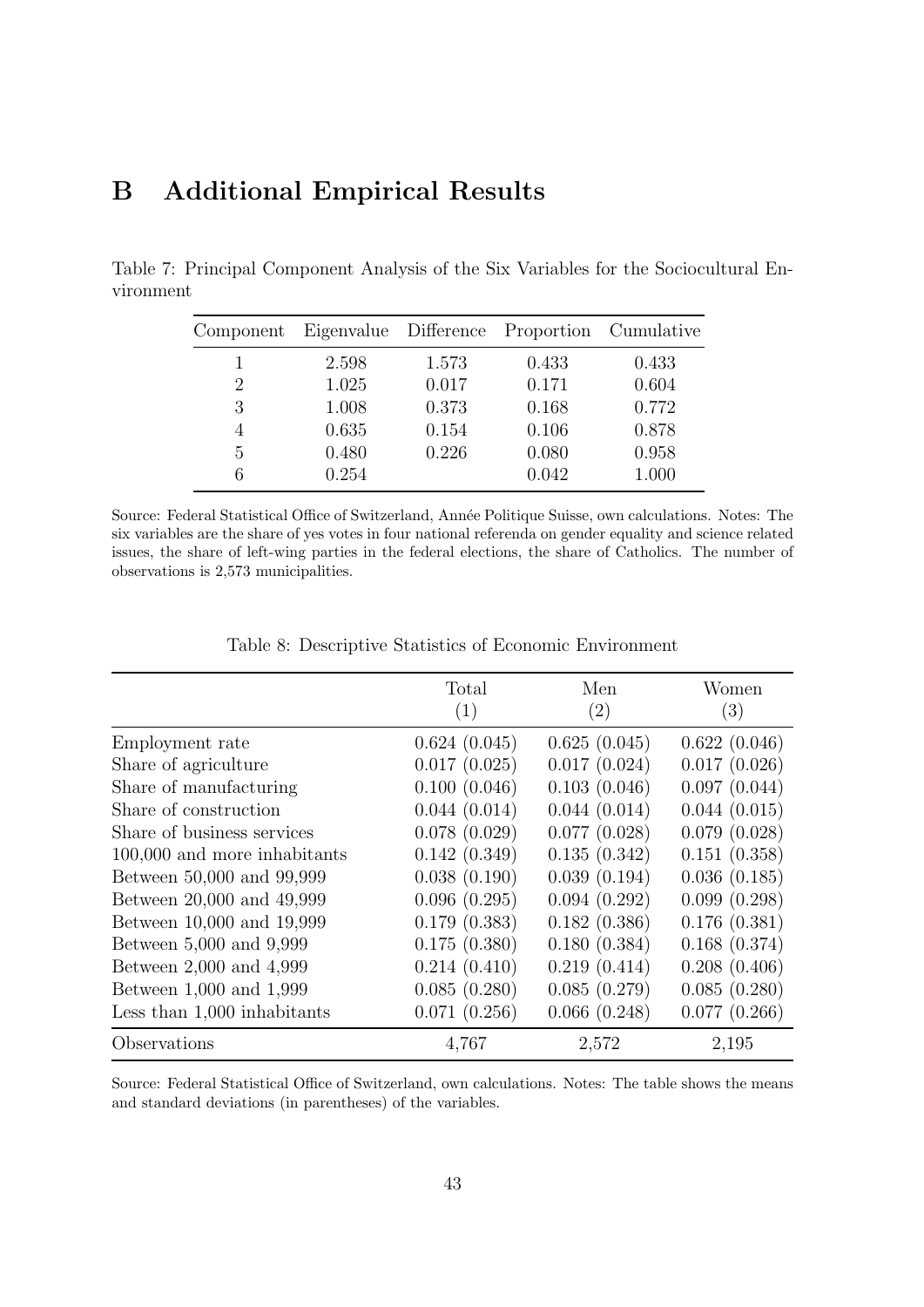<span id="page-46-0"></span>

|                      | Gender<br>equality | Heroin<br>program | <b>Stem</b><br>cells             | Gay mar-<br>riage | Left-<br>wing | Catholics     | Principal<br>factor |
|----------------------|--------------------|-------------------|----------------------------------|-------------------|---------------|---------------|---------------------|
|                      | (1)                | (2)               | (3)                              | (4)               | (5)           | (6)           | (7)                 |
|                      |                    |                   | Coefficients and standard errors |                   |               |               |                     |
| Progressivism -0.721 |                    | 0.202             | $-0.956$                         | $-0.074$          | $-0.571$      | 0.230         | $-0.053$            |
|                      | $(0.254)$ ***      | (0.377)           | $(0.349)$ ***                    | (0.399)           | $(0.234)$ **  | $(0.114)$ **  | $(0.021)$ **        |
| Female               | $-0.733$           | $-0.732$          | $-0.731$                         | $-0.732$          | $-0.728$      | $-0.730$      | $-0.729$            |
|                      | $(0.043)$ ***      | $(0.043)$ ***     | $(0.043)$ ***                    | $(0.043)$ ***     | $(0.044)$ *** | $(0.044)$ *** | $(0.043)$ ***       |
| Cohort two           | 0.052              | 0.049             | 0.052                            | 0.049             | 0.052         | 0.051         | 0.052               |
|                      | (0.039)            | (0.038)           | (0.038)                          | (0.038)           | (0.038)       | (0.038)       | (0.038)             |
| Employment           | 0.430              | 0.118             | 0.362                            | 0.159             | 0.367         | 0.215         | 0.428               |
| rate                 | (0.664)            | (0.665)           | (0.668)                          | (0.672)           | (0.675)       | (0.667)       | (0.671)             |
| Share<br>agri-       | $-1.151$           | $-0.211$          | $-0.645$                         | $-0.384$          | $-1.120$      | $-0.471$      | $-1.154$            |
| culture              | (1.226)            | (1.171)           | (1.172)                          | (1.232)           | (1.232)       | (1.165)       | (1.247)             |
| Share manu-          | $-0.356$           | $-0.275$          | $-0.303$                         | $-0.312$          | $-0.224$      | $-0.399$      | $-0.375$            |
| facturing            | (0.676)            | (0.674)           | (0.676)                          | (0.678)           | (0.676)       | (0.684)       | (0.678)             |
| Share<br>con-        | $-2.258$           | $-0.325$          | $-1.722$                         | $-0.671$          | $-1.266$      | $-1.511$      | $-2.081$            |
| struction            | (1.754)            | (1.736)           | (1.738)                          | (1.750)           | (1.709)       | (1.731)       | (1.797)             |
| Share<br>busi-       | $-2.583$           | $-3.460$          | $-2.176$                         | $-3.143$          | $-3.325$      | $-3.376$      | $-2.572$            |
| ness services        | $(1.365)^*$        | $(1.470)$ **      | (1.395)                          | $(1.373)$ **      | $(1.359)$ **  | $(1.370)$ **  | $(1.369)^*$         |
| 50,000<br>to         | 0.136              | 0.204             | 0.186                            | 0.190             | 0.122         | 0.171         | 0.141               |
| 99,999               | (0.137)            | (0.138)           | (0.136)                          | (0.136)           | (0.136)       | (0.136)       | (0.136)             |
| 20,000<br>to         | 0.102              | 0.117             | 0.127                            | 0.108             | 0.053         | 0.040         | 0.070               |
| 49,999               | (0.119)            | (0.121)           | (0.119)                          | (0.119)           | (0.119)       | (0.123)       | (0.120)             |
| 10,000<br>to         | 0.137              | 0.160             | 0.193                            | 0.149             | 0.077         | 0.086         | 0.108               |
| 19,999               | (0.114)            | (0.116)           | $(0.114)^*$                      | (0.113)           | (0.115)       | (0.115)       | (0.114)             |
| 5,000<br>to          | 0.133              | 0.172             | 0.201                            | 0.159             | 0.062         | 0.090         | 0.102               |
| 9,999                | (0.117)            | (0.119)           | $(0.117)^*$                      | (0.116)           | (0.121)       | (0.119)       | (0.118)             |
| 2,000<br>to          | 0.052              | 0.107             | 0.139                            | 0.091             | $-0.014$      | 0.035         | 0.029               |
| 4,999                | (0.120)            | (0.122)           | (0.120)                          | (0.118)           | (0.123)       | (0.120)       | (0.121)             |
| 1,000<br>to          | 0.257              | 0.303             | 0.343                            | 0.290             | 0.189         | 0.232         | 0.235               |
| 1,999                | $(0.133)^*$        | $(0.134)$ **      | $(0.134)$ **                     | $(0.132)$ **      | (0.136)       | $(0.135)^{*}$ | $(0.134)^*$         |
| than<br>Less         | 0.132              | 0.143             | 0.213                            | 0.134             | 0.051         | 0.103         | 0.110               |
| $1,000$ inhab.       | (0.143)            | (0.144)           | (0.145)                          | (0.143)           | (0.144)       | (0.143)       | (0.143)             |
| Majority             | $-0.337$           | $-0.380$          | $-0.295$                         | $-0.412$          | $-0.372$      | $-0.439$      | $-0.403$            |
| French               | $(0.062)$ ***      | $(0.076)$ ***     | $(0.071)$ ***                    | $(0.061)$ ***     | $(0.058)$ *** | $(0.059)$ *** | $(0.057)$ ***       |
| Majority             | 0.007              | $-0.013$          | $-0.005$                         | $-0.048$          | $-0.073$      | $-0.131$      | $-0.110$            |
| Italian              | (0.117)            | (0.123)           | (0.118)                          | (0.131)           | (0.116)       | (0.127)       | (0.120)             |

Table 9: First Stage Probit Estimates for Probability of Graduating in a STEM Major including Economic Environment Controls

 $<$ continued on next page $>$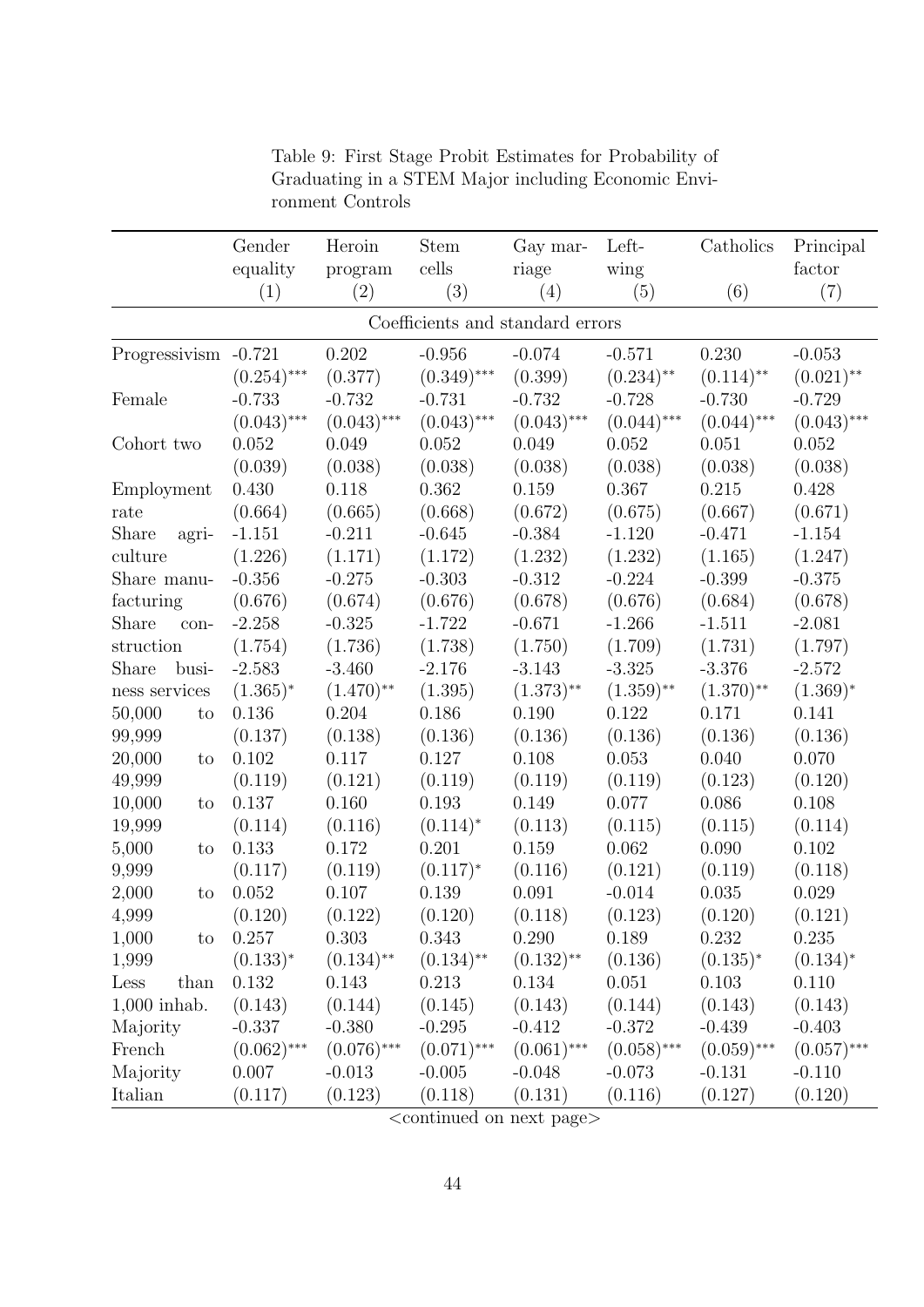|              | Gender<br>equality<br>(1) | Heroin<br>program<br>(2) | <b>Stem</b><br>cells<br>(3) | Gay mar-<br>riage<br>(4) | Left-<br>wing<br>(5) | Catholics<br>(6)        | Principal<br>factor<br>(7) |
|--------------|---------------------------|--------------------------|-----------------------------|--------------------------|----------------------|-------------------------|----------------------------|
| Log distance | 0.009                     | 0.026                    | 0.009                       | 0.023                    | 0.019                | 0.013                   | 0.009                      |
| to next uni. | (0.025)                   | (0.024)                  | (0.025)                     | (0.025)                  | (0.024)              | (0.026)                 | (0.025)                    |
| Log distance | $-0.070$                  | $-0.086$                 | $-0.084$                    | $-0.083$                 | $-0.078$             | $-0.087$                | $-0.077$                   |
| to ETH       | $(0.024)$ ***             | $(0.024)$ ***            | $(0.023)$ ***               | $(0.023)$ ***            | $(0.023)$ ***        | $(0.023)$ ***           | $(0.023)$ ***              |
| Parent tert. | $-0.087$                  | $-0.093$                 | $-0.089$                    | $-0.092$                 | $-0.090$             | $-0.088$                | $-0.087$                   |
| acad. educ.  | $(0.043)$ **              | $(0.043)$ **             | $(0.043)$ **                | $(0.044)$ **             | $(0.043)$ **         | $(0.043)$ **            | $(0.043)$ **               |
| Parent tert. | 0.058                     | 0.063                    | 0.065                       | 0.062                    | 0.064                | 0.064                   | 0.062                      |
| voc. educ.   | (0.045)                   | (0.045)                  | (0.045)                     | (0.045)                  | (0.045)              | (0.045)                 | (0.045)                    |
| Parent<br>no | $-0.119$                  | $-0.117$                 | $-0.122$                    | $-0.117$                 | $-0.122$             | $-0.124$                | $-0.123$                   |
| voc. educ.   | $(0.051)$ **              | $(0.051)$ **             | $(0.051)$ **                | $(0.051)$ **             | $(0.051)$ **         | $(0.051)$ <sup>**</sup> | $(0.051)$ **               |
| Log age      | $-3.133$                  | $-3.125$                 | $-3.132$                    | $-3.122$                 | $-3.169$             | $-3.139$                | $-3.143$                   |
|              | $(0.404)$ ***             | $(0.403)$ ***            | $(0.404)$ ***               | $(0.404)$ ***            | $(0.405)$ ***        | $(0.404)$ ***           | $(0.404)$ ***              |
| Postgraduate | $-0.193$                  | $-0.192$                 | $-0.193$                    | $-0.192$                 | $-0.193$             | $-0.191$                | $-0.193$                   |
| education    | $(0.040)$ ***             | $(0.040)$ ***            | $(0.040)$ ***               | $(0.040)$ ***            | $(0.040)$ ***        | $(0.040)$ ***           | $(0.040)$ ***              |
| Constant     | 11.352                    | 10.912                   | 11.510                      | 11.049                   | 11.320               | 11.099                  | 11.068                     |
|              | $(1.432)$ ***             | $(1.432)$ ***            | $(1.451)$ ***               | $(1.467)$ ***            | $(1.439)$ ***        | $(1.431)$ ***           | $(1.429)$ ***              |
|              |                           |                          | Model statistics            |                          |                      |                         |                            |
| Observations | 4,767                     | 4,767                    | 4,767                       | 4,767                    | 4,767                | 4,767                   | 4,767                      |
| Pseudo $R^2$ | 0.09                      | 0.09                     | 0.09                        | 0.09                     | 0.09                 | 0.09                    | 0.09                       |

Table 9: First Stage Probit Estimates including Economic Environment Controls <continued>

Source: Swiss Federal Statistical Office, Année Politique Suisse, own calculations. Notes: The dependent variable is a dummy for graduation in a STEM field. Progressivism refers to the different indicators of progressivism indicated by the column headers. Bootstrapped standard errors of the coefficients are shown in parentheses. \*, \*\* and \*\*\* denote significance at the 10%-, 5%- and 1%-level, respectively.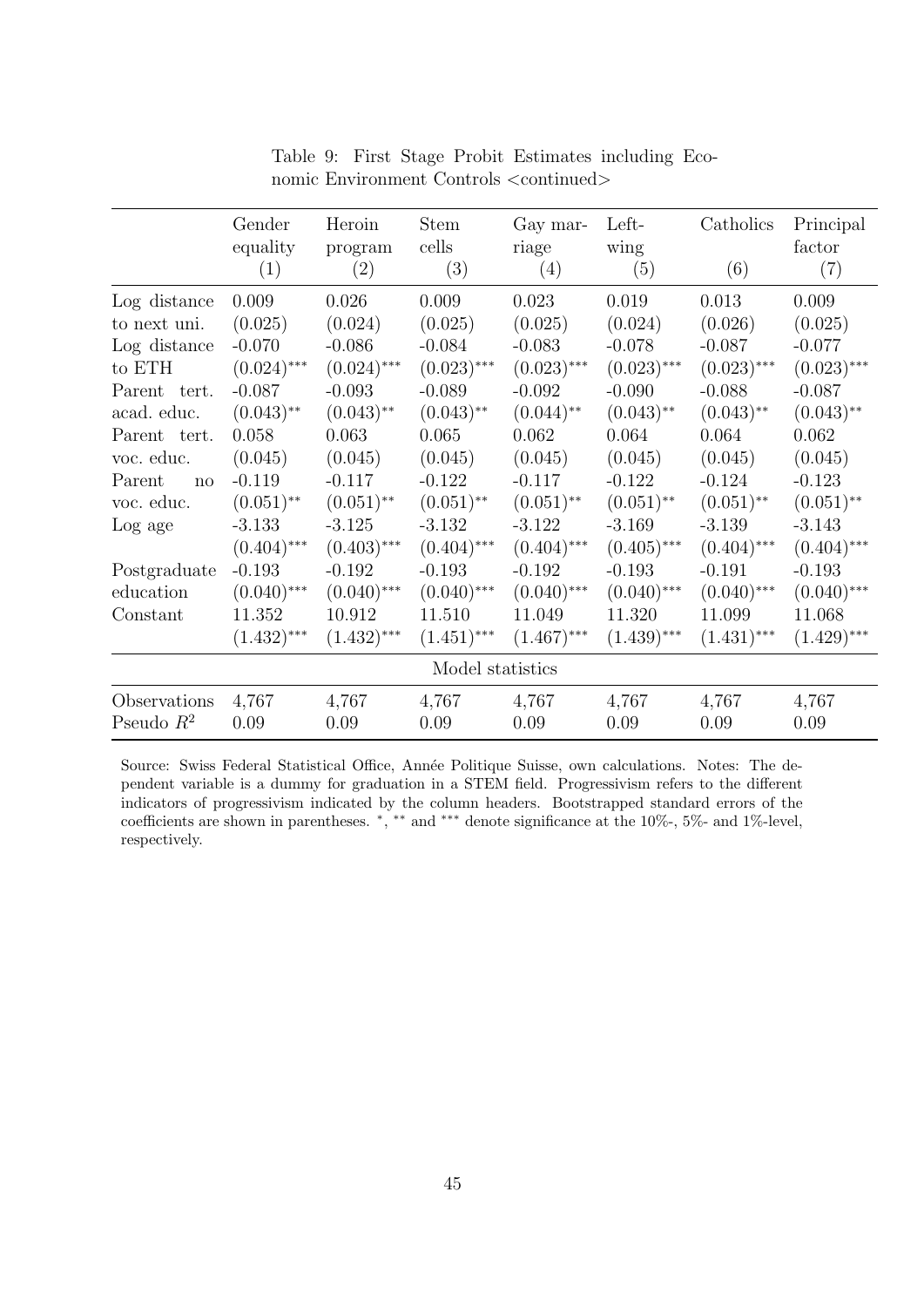|                     | Gender<br>equality<br>(1) | Heroin<br>program<br>(2) | <b>Stem</b><br>cells<br>(3) | Gay<br>marriage<br>(4)   | Left-<br>wing<br>(5) | Catholics<br>(6) | Principal<br>factor<br>(7) |
|---------------------|---------------------------|--------------------------|-----------------------------|--------------------------|----------------------|------------------|----------------------------|
|                     |                           |                          | Cost determinants           |                          |                      |                  |                            |
|                     |                           |                          |                             |                          |                      |                  |                            |
| $\chi^2$ -statistic | 8.877                     | 13.815                   | 13.438                      | 13.857                   | 11.967               | 14.609           | 11.195                     |
| df                  | $\overline{2}$            | $\overline{2}$           | $\overline{2}$              | $\overline{2}$           | $\overline{2}$       | $\overline{2}$   | $\overline{2}$             |
| $p$ -value          | 0.012                     | 0.001                    | 0.001                       | 0.001                    | 0.003                | 0.001            | 0.004                      |
|                     |                           |                          |                             | Earnings determinants    |                      |                  |                            |
| $\chi^2$ -statistic | 87.613                    | 87.839                   | 88.157                      | 87.603                   | 89.280               | 88.569           | 88.532                     |
| df                  | $\overline{5}$            | $\overline{5}$           | $\overline{5}$              | 5                        | $\overline{5}$       | $\overline{5}$   | $\overline{5}$             |
| $p$ -value          | 0.000                     | 0.000                    | 0.000                       | 0.000                    | 0.000                | 0.000            | 0.000                      |
|                     |                           |                          |                             | Sociocultural background |                      |                  |                            |
| $\chi^2$ -statistic | 60.578                    | 53.457                   | 61.664                      | 53.203                   | 58.012               | 56.368           | 58.865                     |
| df                  | 3                         | 3                        | 3                           | 3                        | 3                    | 3                | 3                          |
| $p$ -value          | 0.000                     | 0.000                    | 0.000                       | 0.000                    | 0.000                | 0.000            | 0.000                      |
|                     |                           |                          |                             | Economic environment     |                      |                  |                            |
| $\chi^2$ -statistic | 12.071                    | 15.236                   | 13.015                      | 14.758                   | 15.299               | 17.088           | 11.629                     |
| df                  | 12                        | 12                       | 12                          | 12                       | 12                   | 12               | 12                         |
| $p$ -value          | 0.440                     | 0.229                    | 0.368                       | 0.255                    | 0.225                | 0.146            | 0.476                      |
|                     |                           |                          |                             | Remaining variables      |                      |                  |                            |
| $\chi^2$ -statistic | 287.695                   | 285.143                  | 284.743                     | 285.467                  | 281.466              | 282.867          | 283.772                    |
| df                  | $\overline{2}$            | $\overline{2}$           | $\overline{2}$              | $\overline{2}$           | $\overline{2}$       | $\overline{2}$   | $\overline{2}$             |
| $p$ -value          | 0.000                     | 0.000                    | 0.000                       | 0.000                    | 0.000                | 0.000            | 0.000                      |

<span id="page-48-0"></span>Table 10: Wald Tests of Joint Significance (First Stage Probit Estimation including Economic Environment Controls)

Source: Swiss Federal Statistical Office, Année Politique Suisse, own calculations. Notes: The panel labeled 'Cost determinants' refers to a joint test of the log distances to the next university and the next technical university (ETH). The panel 'Earnings determinants' includes the variables log age, dummies for parental education, and postgraduate training. The panel 'Sociocultural background' includes dummies for the majority language and the progressivism variable. The panel 'Economic environment' includes the variables shown in Tab. [8.](#page-45-1) The remaining variables in the last panel are a female dummy and a dummy for the second cohort.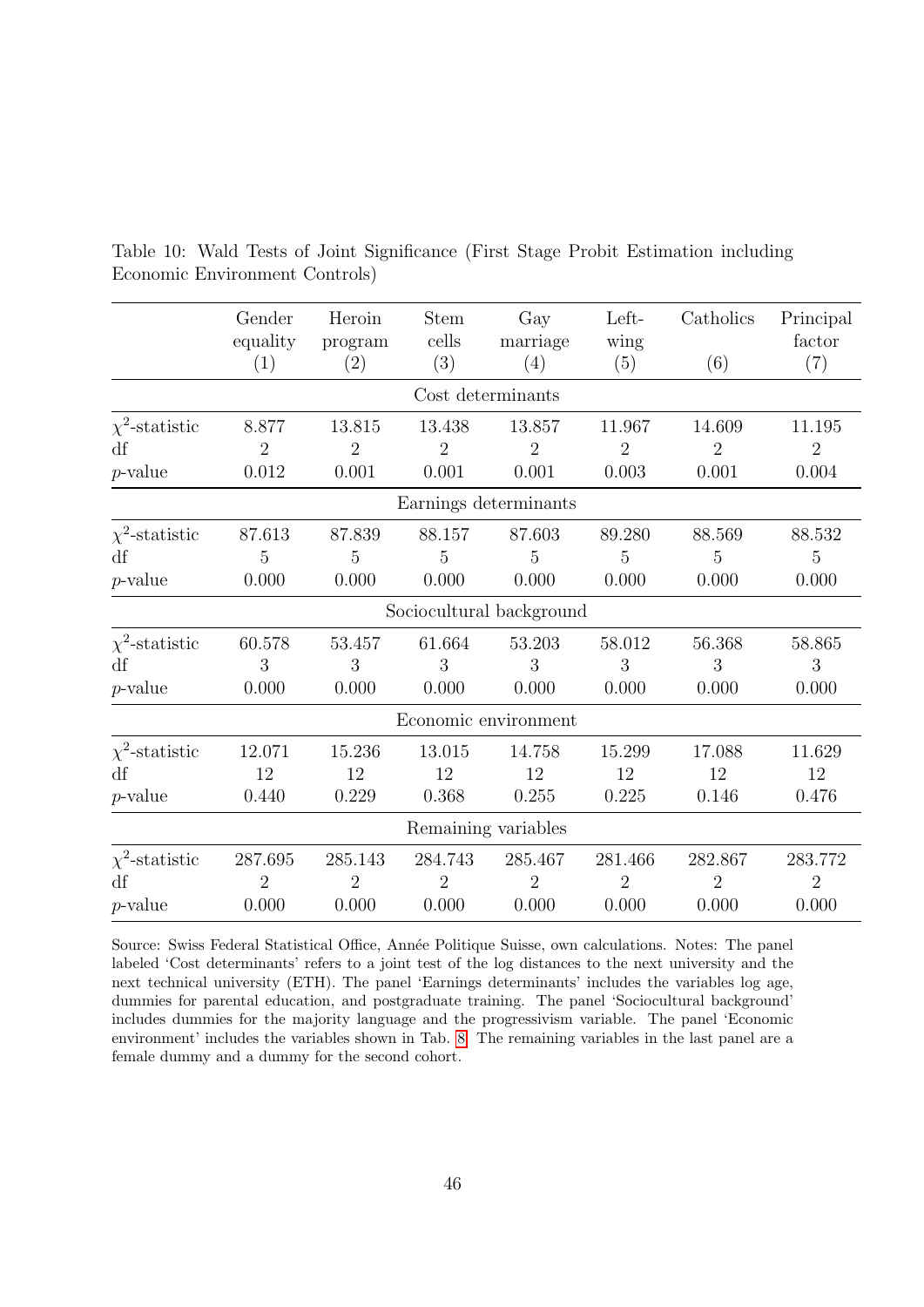|                         | Gender        | Heroin        | <b>Stem</b>                      | Gay mar-      | Left-         | Catholics     | Principal     |
|-------------------------|---------------|---------------|----------------------------------|---------------|---------------|---------------|---------------|
|                         | equality      | program       | cells                            | riage         | wing          |               | factor        |
|                         | (1)           | (2)           | (3)                              | (4)           | (5)           | (6)           | (7)           |
|                         |               |               | Coefficients and standard errors |               |               |               |               |
| Progressivism           | $-0.835$      | $-0.411$      | $-1.315$                         | $-0.729$      | $-0.712$      | 0.186         | $-0.071$      |
|                         | $(0.274)$ *** | (0.354)       | $(0.365)$ ***                    | $(0.416)^*$   | $(0.255)$ *** | (0.127)       | $(0.022)$ *** |
| Female                  | 0.050         | 0.047         | 0.049                            | 0.046         | 0.048         | 0.047         | 0.049         |
|                         | (0.039)       | (0.039)       | (0.039)                          | (0.039)       | (0.039)       | (0.038)       | (0.038)       |
| Cohort two              | $-6.448$      | $-6.399$      | $-7.209$                         | $-6.968$      | $-6.619$      | $-6.272$      | $-6.450$      |
|                         | $(2.788)$ **  | $(2.791)$ **  | $(2.845)$ **                     | $(2.843)$ **  | $(2.815)$ **  | $(2.789)$ **  | $(2.793)$ **  |
| Majority                | $-0.260$      | $-0.393$      | $-0.182$                         | $-0.376$      | $-0.308$      | $-0.362$      | $-0.341$      |
| French                  | $(0.069)$ *** | $(0.083)$ *** | $(0.078)$ **                     | $(0.069)$ *** | $(0.065)$ *** | $(0.067)$ *** | $(0.064)$ *** |
| Majority Ital-          | $-0.069$      | $-0.155$      | $-0.051$                         | $-0.213$      | $-0.201$      | $-0.200$      | $-0.213$      |
| ian                     | (0.131)       | (0.135)       | (0.131)                          | (0.145)       | (0.134)       | (0.144)       | (0.136)       |
| Log<br>distance         | 0.041         | 0.063         | 0.053                            | 0.056         | $0.046\,$     | 0.058         | 0.028         |
| to next univ.           | (0.025)       | $(0.025)$ **  | $(0.023)$ **                     | $(0.025)$ **  | $(0.025)^*$   | $(0.026)$ **  | (0.027)       |
| distance<br>Log         | $-0.032$      | $-0.036$      | $-0.052$                         | $-0.044$      | $-0.035$      | $-0.041$      | $-0.042$      |
| to $\operatorname{ETH}$ | (0.026)       | (0.025)       | $(0.026)$ **                     | $(0.026)^*$   | (0.026)       | (0.025)       | $(0.025)^*$   |
| tert.<br>Parent         | $-0.106$      | $-0.116$      | $-0.109$                         | $-0.111$      | $-0.115$      | $-0.117$      | $-0.105$      |
| acad. educ.             | $(0.056)^*$   | $(0.056)$ **  | $(0.055)$ **                     | $(0.056)$ **  | $(0.056)$ **  | $(0.055)$ **  | $(0.056)^*$   |
| Parent<br>tert.         | 0.109         | 0.113         | 0.118                            | 0.115         | 0.114         | 0.114         | 0.113         |
| voc. educ.              | $(0.057)^*$   | $(0.057)$ **  | $(0.057)$ **                     | $(0.057)$ **  | $(0.057)$ **  | $(0.057)$ **  | $(0.057)$ **  |
| Parent no voc.          | $-0.156$      | $-0.150$      | $-0.165$                         | $-0.156$      | $-0.156$      | $-0.157$      | $-0.163$      |
| educ.                   | $(0.062)$ **  | $(0.063)$ **  | $(0.062)$ ***                    | $(0.063)$ **  | $(0.063)$ **  | $(0.063)$ **  | $(0.062)$ *** |
| Log age                 | $-3.700$      | $-3.696$      | $-3.717$                         | $-3.703$      | $-3.742$      | $-3.717$      | $-3.715$      |
|                         | $(0.531)$ *** | $(0.531)$ *** | $(0.531)$ ***                    | $(0.530)$ *** | $(0.529)$ *** | $(0.530)$ *** | $(0.530)$ *** |
| Postgrad. edu-          | $-0.260$      | $-0.261$      | $-0.260$                         | $-0.259$      | $-0.259$      | $-0.258$      | $-0.258$      |
| cation                  | $(0.054)$ *** | $(0.054)$ *** | $(0.054)$ ***                    | $(0.054)$ *** | $(0.054)$ *** | $(0.054)$ *** | $(0.054)$ *** |
| Female $\times$ pro-    | 0.296         | 0.177         | 1.165                            | 0.886         | 0.539         | 0.027         | 0.046         |
| gressivism              | (0.429)       | (0.590)       | $(0.618)^*$                      | (0.712)       | (0.420)       | (0.206)       | (0.037)       |
| Female $\times$ ma-     | $-0.156$      | $-0.101$      | $-0.260$                         | $-0.074$      | $-0.146$      | $-0.132$      | $-0.123$      |
| jority French           | (0.108)       | (0.137)       | $(0.128)$ <sup>**</sup>          | (0.114)       | (0.105)       | (0.109)       | (0.105)       |
| Female $\times$ ma-     | 0.032         | 0.076         | 0.004                            | 0.182         | 0.122         | 0.047         | 0.117         |
| jority Italian          | (0.197)       | (0.208)       | (0.199)                          | (0.229)       | (0.204)       | (0.222)       | (0.208)       |
| Female $\times$ log     | $-0.035$      | $-0.042$      | $-0.025$                         | $-0.022$      | $-0.024$      | $-0.050$      | $-0.015$      |
| distance<br>to          | (0.039)       | (0.041)       | (0.037)                          | (0.041)       | (0.040)       | (0.043)       | (0.045)       |
| next univ.              |               |               |                                  |               |               |               |               |

Table 11: First Stage Probit Estimates for Probability of Graduating in a STEM Major with Gender Interactions

 $<$ continued on next page $>$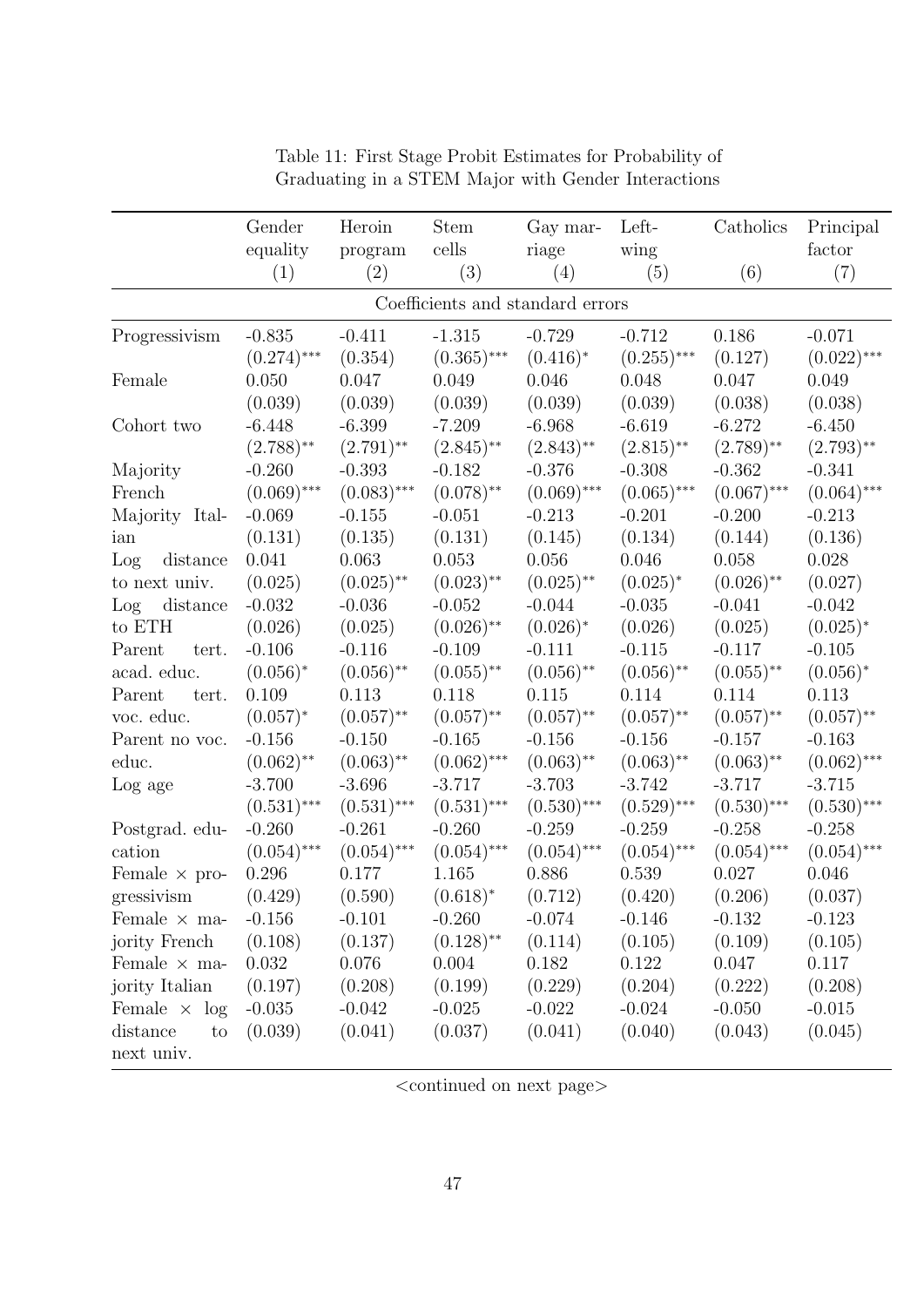|                                                               | Gender<br>equality                             | Heroin<br>program                              | <b>Stem</b><br>cells                           | Gay mar-<br>riage                              | Left-<br>wing                                  | Catholics                                      | Principal<br>factor                            |
|---------------------------------------------------------------|------------------------------------------------|------------------------------------------------|------------------------------------------------|------------------------------------------------|------------------------------------------------|------------------------------------------------|------------------------------------------------|
|                                                               | (1)                                            | (2)                                            | (3)                                            | (4)                                            | (5)                                            | (6)                                            | (7)                                            |
| log<br>Female $\times$<br>distance<br>to<br><b>ETH</b>        | $-0.026$<br>(0.040)                            | $-0.025$<br>(0.040)                            | $-0.011$<br>(0.040)                            | $-0.016$<br>(0.040)                            | $-0.026$<br>(0.040)                            | $-0.026$<br>(0.039)                            | $-0.021$<br>(0.039)                            |
| Female $\times$ par-<br>ent ter. acad.<br>educ.               | 0.042<br>(0.090)                               | 0.046<br>(0.091)                               | 0.037<br>(0.090)                               | 0.035<br>(0.090)                               | 0.041<br>(0.090)                               | 0.048<br>(0.090)                               | 0.037<br>(0.090)                               |
| Female $\times$ par-<br>ent tert. voc.<br>educ.               | $-0.144$<br>(0.091)                            | $-0.142$<br>(0.091)                            | $-0.145$<br>(0.091)                            | $-0.142$<br>(0.091)                            | $-0.142$<br>(0.091)                            | $-0.138$<br>(0.091)                            | $-0.142$<br>(0.091)                            |
| Female<br>$\times$<br>parent no voc.<br>educ.                 | 0.105<br>(0.108)                               | 0.101<br>(0.109)                               | 0.114<br>(0.108)                               | 0.105<br>(0.108)                               | 0.105<br>(0.108)                               | 0.103<br>(0.108)                               | 0.112<br>(0.108)                               |
| Female $\times$ log<br>age<br>Female<br>$\times$<br>postgrad. | 1.655<br>$(0.805)$ **<br>0.192<br>$(0.087)$ ** | 1.665<br>$(0.806)$ **<br>0.195<br>$(0.087)$ ** | 1.684<br>$(0.807)$ **<br>0.194<br>$(0.086)$ ** | 1.677<br>$(0.808)$ **<br>0.195<br>$(0.087)$ ** | 1.698<br>$(0.808)$ **<br>0.192<br>$(0.087)$ ** | 1.663<br>$(0.805)$ **<br>0.192<br>$(0.087)$ ** | 1.669<br>$(0.805)$ **<br>0.190<br>$(0.087)$ ** |
| education<br>Constant                                         | 13.177<br>$(1.846)$ ***                        | 12.869<br>$(1.846)$ ***                        | 13.636<br>$(1.864)$ ***                        | 13.147<br>$(1.878)$ ***                        | 13.046<br>$(1.849)$ ***                        | 12.662<br>$(1.845)$ ***                        | 12.895<br>$(1.843)$ ***                        |
|                                                               |                                                |                                                | Model statistics                               |                                                |                                                |                                                |                                                |
| Observations<br>Pseudo $R^2$                                  | 4,767<br>0.09                                  | 4,767<br>0.09                                  | 4,767<br>0.09                                  | 4,767<br>0.09                                  | 4,767<br>0.09                                  | 4,767<br>0.09                                  | 4,767<br>0.09                                  |

Table 11: Third Stage Probit Estimates with Gender Interactions <continued>

Source: Federal Statistical Office of Switzerland, Année Politique Suisse, own calculations. Notes: The dependent variable is a dummy for graduation in a STEM field. Progressivism refers to the different indicators of progressivism indicated by the column headers. Bootstrapped standard errors of the coefficients are shown in parentheses. \*, \*\* and \*\*\* denote significance at the 10%-, 5%- and 1%-level, respectively.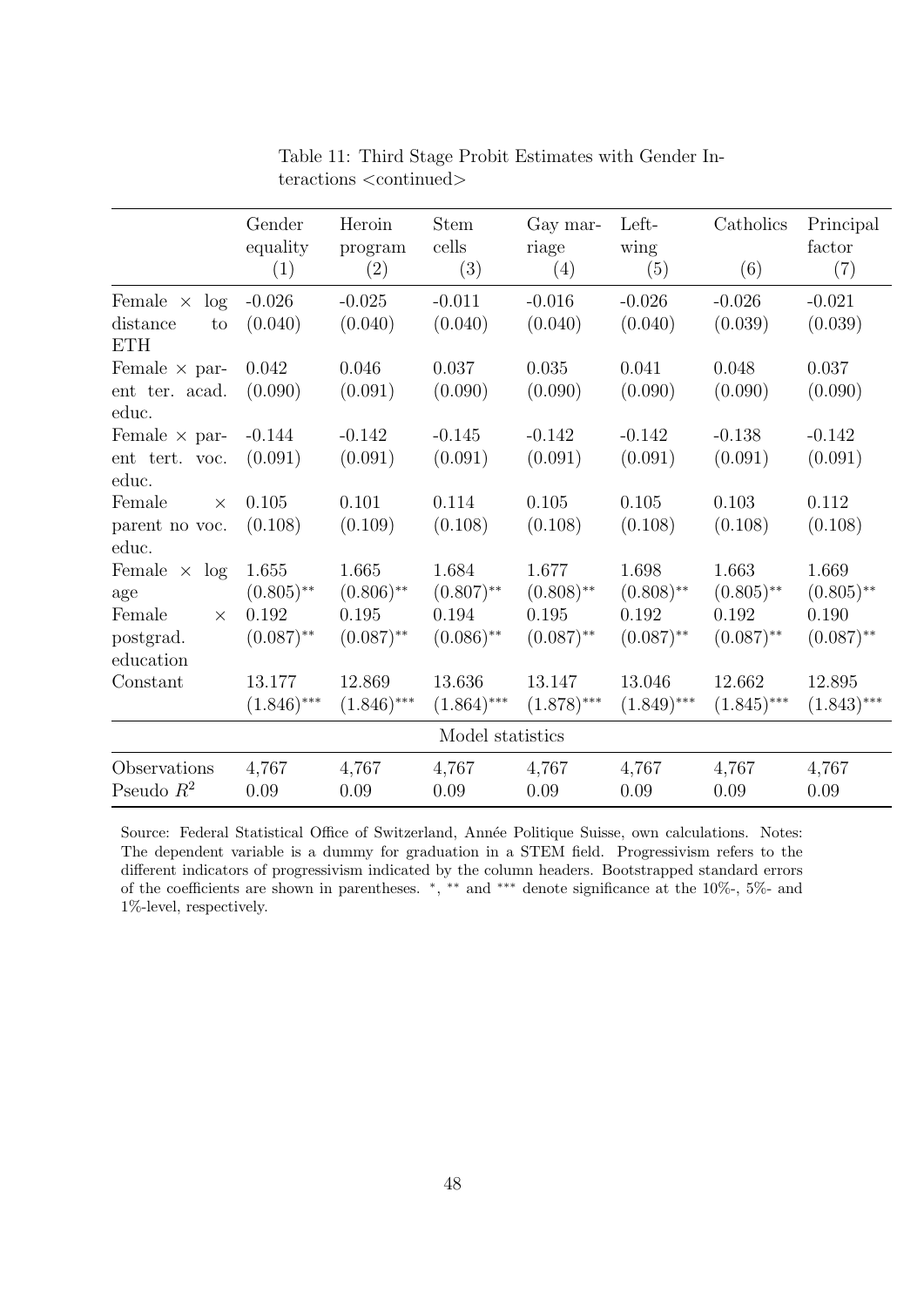|                                  | Gender<br>equality | Heroin<br>program | <b>Stem</b><br>cells | Gay mar-<br>riage | Left-<br>wing | Catholics     | Principal<br>factor |  |  |  |
|----------------------------------|--------------------|-------------------|----------------------|-------------------|---------------|---------------|---------------------|--|--|--|
|                                  | (1)                | (2)               | (3)                  | (4)               | (5)           | (6)           | (7)                 |  |  |  |
| Coefficients and standard errors |                    |                   |                      |                   |               |               |                     |  |  |  |
| Progressivism -1.032             |                    | $-0.577$          | $-1.464$             | $-0.832$          | $-0.833$      | 0.203         | $-0.079$            |  |  |  |
|                                  | $(0.325)$ ***      | (0.430)           | $(0.431)$ ***        | $(0.488)^*$       | $(0.316)$ *** | (0.155)       | $(0.025)$ ***       |  |  |  |
| Female                           | 0.100              | 0.097             | 0.097                | 0.096             | 0.096         | 0.095         | 0.099               |  |  |  |
|                                  | $(0.056)^*$        | $(0.057)^*$       | $(0.055)^*$          | $(0.056)^*$       | $(0.055)^*$   | $(0.055)^*$   | $(0.055)^*$         |  |  |  |
| Cohort two                       | $-0.979$           | $-0.832$          | $-1.585$             | $-1.299$          | $-0.912$      | $-0.610$      | $-0.808$            |  |  |  |
|                                  | $(0.387)$ **       | $(0.466)*$        | $(0.533)$ ***        | $(0.582)$ **      | $(0.286)$ *** | $(0.207)$ *** | $(0.244)$ ***       |  |  |  |
| Majority                         | $-0.182$           | $-0.387$          | $-0.098$             | $-0.335$          | $-0.259$      | $-0.334$      | $-0.277$            |  |  |  |
| French                           | $(0.088)$ **       | $(0.111)$ ***     | (0.094)              | $(0.093)$ ***     | $(0.090)$ *** | $(0.096)$ *** | $(0.086)$ ***       |  |  |  |
| Majority                         | 0.010              | $-0.110$          | 0.028                | $-0.163$          | $-0.150$      | $-0.147$      | $-0.158$            |  |  |  |
| Italian                          | (0.155)            | (0.172)           | (0.153)              | (0.174)           | (0.166)       | (0.180)       | (0.158)             |  |  |  |
| Log distance                     | 0.054              | 0.087             | 0.071                | 0.078             | 0.067         | 0.086         | 0.042               |  |  |  |
| to next univ.                    | $(0.029)^*$        | $(0.031)$ ***     | $(0.026)$ ***        | $(0.031)$ **      | $(0.029)$ **  | $(0.031)$ *** | (0.031)             |  |  |  |
| Log distance                     | $-0.036$           | $-0.044$          | $-0.058$             | $-0.051$          | $-0.042$      | $-0.050$      | $-0.047$            |  |  |  |
| to ETH                           | (0.029)            | (0.030)           | $(0.029)$ **         | $(0.029)^*$       | (0.030)       | $(0.030)^*$   | $(0.028)^*$         |  |  |  |
| Log earnings                     | 1.816              | 1.819             | 1.774                | 1.802             | 1.787         | 1.777         | 1.826               |  |  |  |
| difference                       | $(0.764)$ **       | $(0.761)$ **      | $(0.766)$ **         | $(0.767)$ **      | $(0.760)$ **  | $(0.758)$ **  | $(0.765)$ **        |  |  |  |
| Female<br>$\times$               | 0.526              | 0.315             | 1.314                | 0.930             | 0.707         | 0(0.225)      | 0.056               |  |  |  |
| progres-                         | (0.458)            | (0.625)           | $(0.642)$ **         | (0.749)           | (0.460)       |               | (0.039)             |  |  |  |
| sivism                           |                    |                   |                      |                   |               |               |                     |  |  |  |
| Female<br>$\times$               | $-0.120$           | 0(0.153)          | $-0.232$             | $-0.010$          | $-0.087$      | $-0.052$      | $-0.074$            |  |  |  |
| majority                         | (0.117)            |                   | $(0.138)^*$          | (0.127)           | (0.119)       | (0.128)       | (0.117)             |  |  |  |
| French                           |                    |                   |                      |                   |               |               |                     |  |  |  |
| Female<br>$\times$               | 0.034              | 0.111             | 0.007                | 0.206             | 0.161         | 0.082         | 0.147               |  |  |  |
| majority                         | (0.212)            | (0.231)           | (0.212)              | (0.246)           | (0.226)       | (0.247)       | (0.222)             |  |  |  |
| Italian                          |                    |                   |                      |                   |               |               |                     |  |  |  |
| Female<br>$\times$               | $-0.048$           | $-0.066$          | $-0.044$             | $-0.045$          | $-0.042$      | $-0.076$      | $-0.028$            |  |  |  |
| log distance                     | (0.040)            | (0.044)           | (0.038)              | (0.044)           | (0.042)       | $(0.046)^*$   | (0.047)             |  |  |  |
| to next univ.                    |                    |                   |                      |                   |               |               |                     |  |  |  |
| Female<br>$\times$               | $-0.021$           | $-0.016$          | $-0.004$             | $-0.009$          | $-0.019$      | $-0.017$      | $-0.015$            |  |  |  |
| log distance                     | (0.042)            | (0.043)           | (0.041)              | (0.042)           | (0.043)       | (0.043)       | (0.041)             |  |  |  |
| to ETH                           |                    |                   |                      |                   |               |               |                     |  |  |  |
| Female $\times$ log              | $-1.386$           | $-1.422$          | $-1.373$             | $-1.422$          | $-1.399$      | $-1.397$      | $-1.413$            |  |  |  |
| differ-<br>earn.                 | (0.849)            | $(0.844)^*$       | (0.851)              | $(0.850)^*$       | $(0.847)^*$   | $(0.843)^*$   | $(0.849)^*$         |  |  |  |
| $_{\rm ence}$                    |                    |                   |                      |                   |               |               |                     |  |  |  |

Table 12: Third Stage Probit Estimates for Probability of Graduating in a STEM Major with Gender Interactions

 $<$ continued on next page $>$